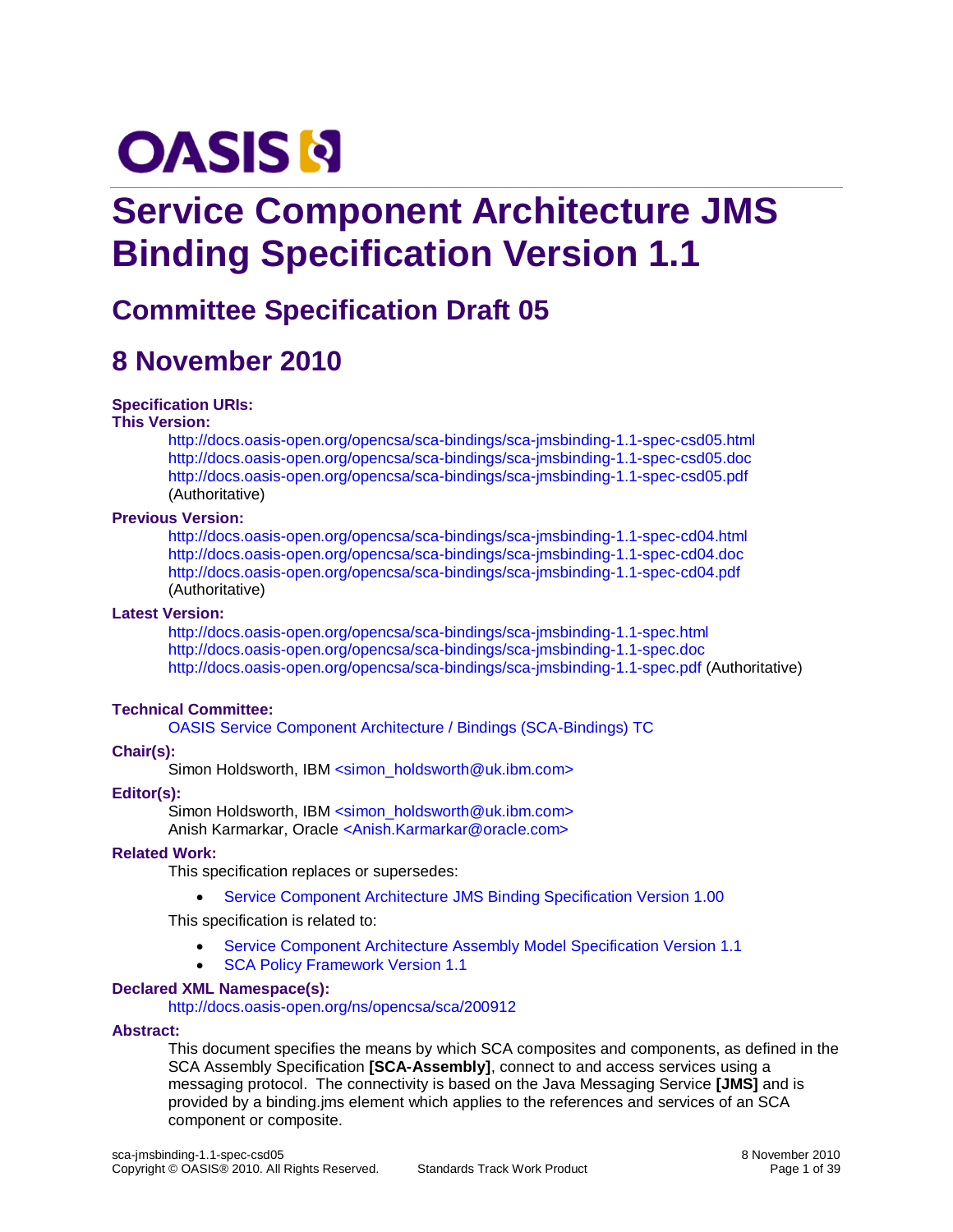The JMS binding provides JMS-specific details of the connection to the required JMS resources. It supports the use of Queue and Topic type destinations.

The binding is especially well suited for use by services and references of composites that are directly deployed, as opposed to composites that are used as implementations of higher-level components. Services and references of deployed composites become system-level services and references, which are intended to be used by non-SCA clients.

#### **Status:**

This document was last revised or approved by the OASIS Service Component Architecture / Bindings (SCA-Bindings) TC on the above date. The level of approval is also listed above. Check the "Latest Version" or "Latest Approved Version" location noted above for possible later revisions of this document.

Technical Committee members should send comments on this specification to the Technical Committee's email list. Others should send comments to the Technical Committee by using the "Send A Comment" button on the Technical Committee's web page at [http://www.oasis](http://www.oasis-open.org/committees/sca-bindings/)[open.org/committees/sca-bindings/.](http://www.oasis-open.org/committees/sca-bindings/)

For information on whether any patents have been disclosed that may be essential to implementing this specification, and any offers of patent licensing terms, please refer to the Intellectual Property Rights section of the Technical Committee web page [\(http://www.oasis](http://www.oasis-open.org/committees/sca-bindings/ipr.php)[open.org/committees/sca-bindings/ipr.php.](http://www.oasis-open.org/committees/sca-bindings/ipr.php)

#### **Citation Format:**

When referencing this specification the following citation format should be used:

**SCA-JMSBINDING-v1.1** OASIS Committee Specification Draft 05, *Service Component Architecture JMS Binding Specification Version 1.1*, November 2010. [http://docs.oasis-open.org/opencsa/sca-bindings/sca-jmsbinding-1.1-spec](http://docs.oasis-open.org/opencsa/sca-bindings/sca-jmsbinding-1.1-spec-csd05.pdf)[csd05.pdf](http://docs.oasis-open.org/opencsa/sca-bindings/sca-jmsbinding-1.1-spec-csd05.pdf)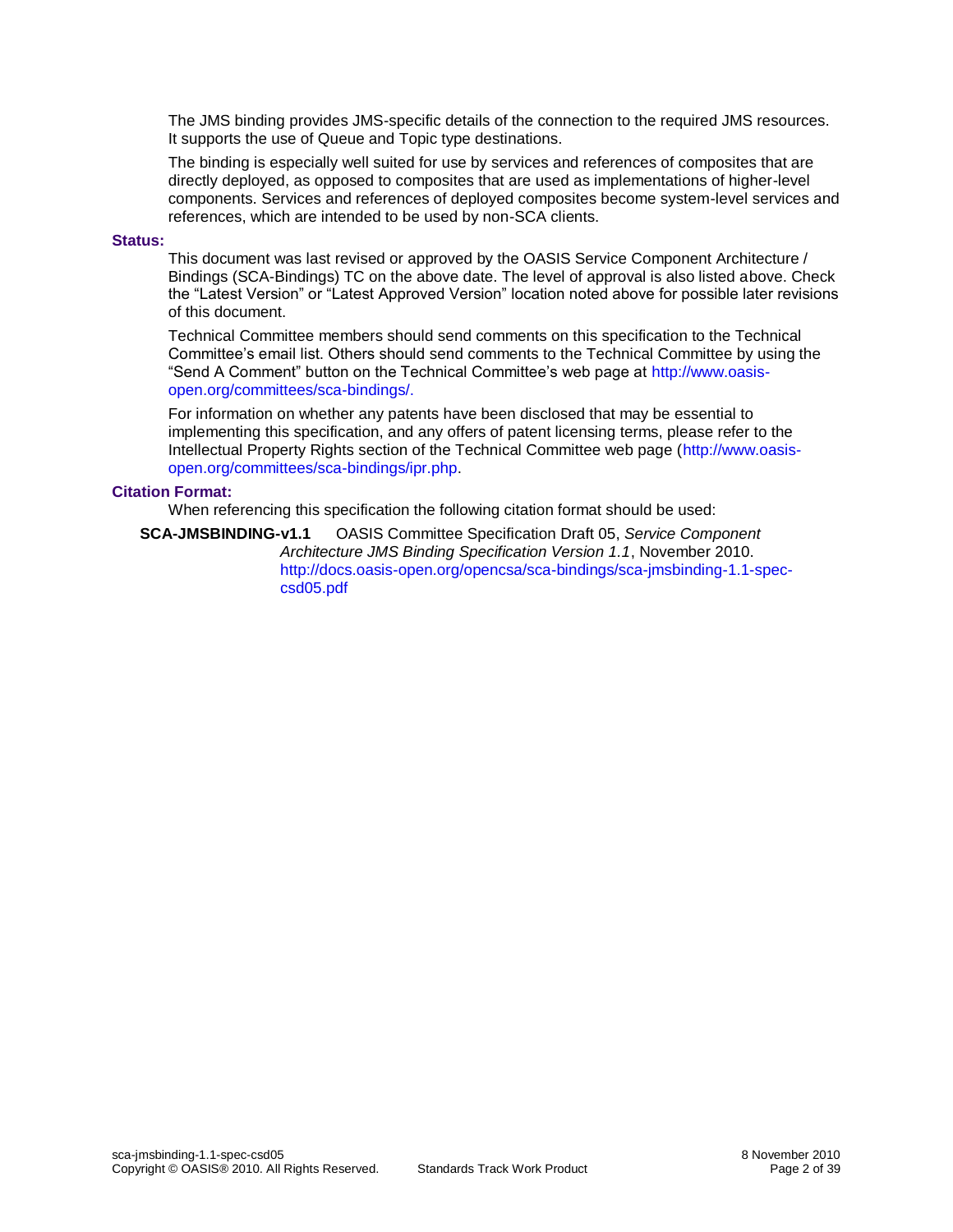# **Notices**

Copyright © OASIS® 2006, 2010. All Rights Reserved.

All capitalized terms in the following text have the meanings assigned to them in the OASIS Intellectual Property Rights Policy (the "OASIS IPR Policy"). The full Policy may be found at the OASIS website.

This document and translations of it may be copied and furnished to others, and derivative works that comment on or otherwise explain it or assist in its implementation may be prepared, copied, published, and distributed, in whole or in part, without restriction of any kind, provided that the above copyright notice and this section are included on all such copies and derivative works. However, this document itself may not be modified in any way, including by removing the copyright notice or references to OASIS, except as needed for the purpose of developing any document or deliverable produced by an OASIS Technical Committee (in which case the rules applicable to copyrights, as set forth in the OASIS IPR Policy, must be followed) or as required to translate it into languages other than English.

The limited permissions granted above are perpetual and will not be revoked by OASIS or its successors or assigns.

This document and the information contained herein is provided on an "AS IS" basis and OASIS DISCLAIMS ALL WARRANTIES, EXPRESS OR IMPLIED, INCLUDING BUT NOT LIMITED TO ANY WARRANTY THAT THE USE OF THE INFORMATION HEREIN WILL NOT INFRINGE ANY OWNERSHIP RIGHTS OR ANY IMPLIED WARRANTIES OF MERCHANTABILITY OR FITNESS FOR A PARTICULAR PURPOSE.

OASIS requests that any OASIS Party or any other party that believes it has patent claims that would necessarily be infringed by implementations of this OASIS Committee Specification or OASIS Standard, to notify OASIS TC Administrator and provide an indication of its willingness to grant patent licenses to such patent claims in a manner consistent with the IPR Mode of the OASIS Technical Committee that produced this specification.

OASIS invites any party to contact the OASIS TC Administrator if it is aware of a claim of ownership of any patent claims that would necessarily be infringed by implementations of this specification by a patent holder that is not willing to provide a license to such patent claims in a manner consistent with the IPR Mode of the OASIS Technical Committee that produced this specification. OASIS may include such claims on its website, but disclaims any obligation to do so.

OASIS takes no position regarding the validity or scope of any intellectual property or other rights that might be claimed to pertain to the implementation or use of the technology described in this document or the extent to which any license under such rights might or might not be available; neither does it represent that it has made any effort to identify any such rights. Information on OASIS' procedures with respect to rights in any document or deliverable produced by an OASIS Technical Committee can be found on the OASIS website. Copies of claims of rights made available for publication and any assurances of licenses to be made available, or the result of an attempt made to obtain a general license or permission for the use of such proprietary rights by implementers or users of this OASIS Committee Specification or OASIS Standard, can be obtained from the OASIS TC Administrator. OASIS makes no representation that any information or list of intellectual property rights will at any time be complete, or that any claims in such list are, in fact, Essential Claims.

The names "OASIS", "SCA" and "Service Component Architecture" are trademarks of OASIS, the owner and developer of this specification, and should be used only to refer to the organization and its official outputs. OASIS welcomes reference to, and implementation and use of, specifications, while reserving the right to enforce its marks against misleading uses. Please see [http://www.oasis](http://www.oasis-open.org/who/trademark.php)[open.org/who/trademark.php](http://www.oasis-open.org/who/trademark.php) for above guidance.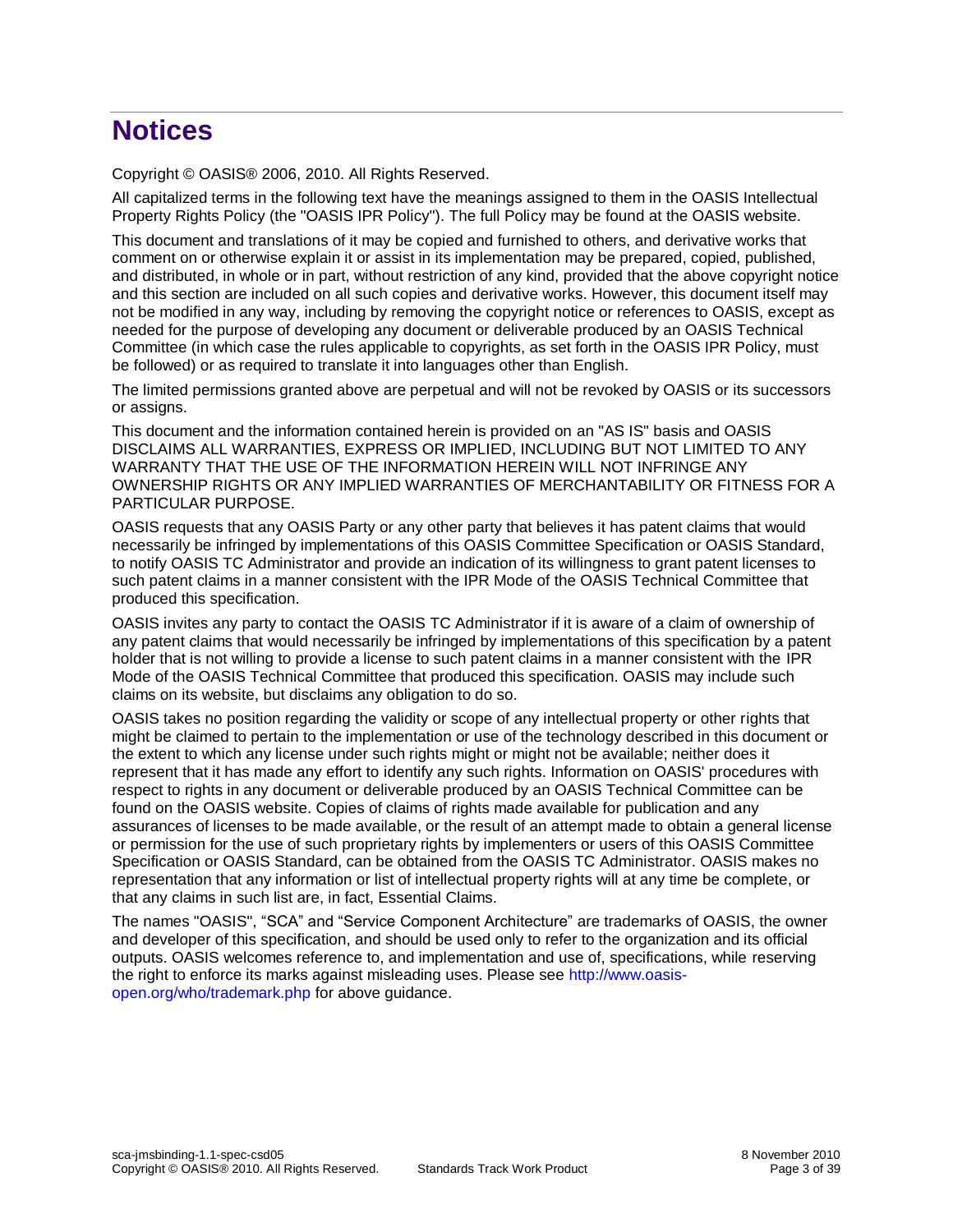# **Table of Contents**

| 1              |  |
|----------------|--|
|                |  |
|                |  |
|                |  |
|                |  |
| 2              |  |
| 3              |  |
|                |  |
|                |  |
|                |  |
| 4              |  |
|                |  |
|                |  |
|                |  |
| 5              |  |
| 6              |  |
|                |  |
|                |  |
|                |  |
|                |  |
|                |  |
|                |  |
|                |  |
| $\overline{7}$ |  |
|                |  |
|                |  |
|                |  |
|                |  |
|                |  |
|                |  |
|                |  |
| 8              |  |
|                |  |
|                |  |
| А.             |  |
| В.             |  |
| C.             |  |
| D.             |  |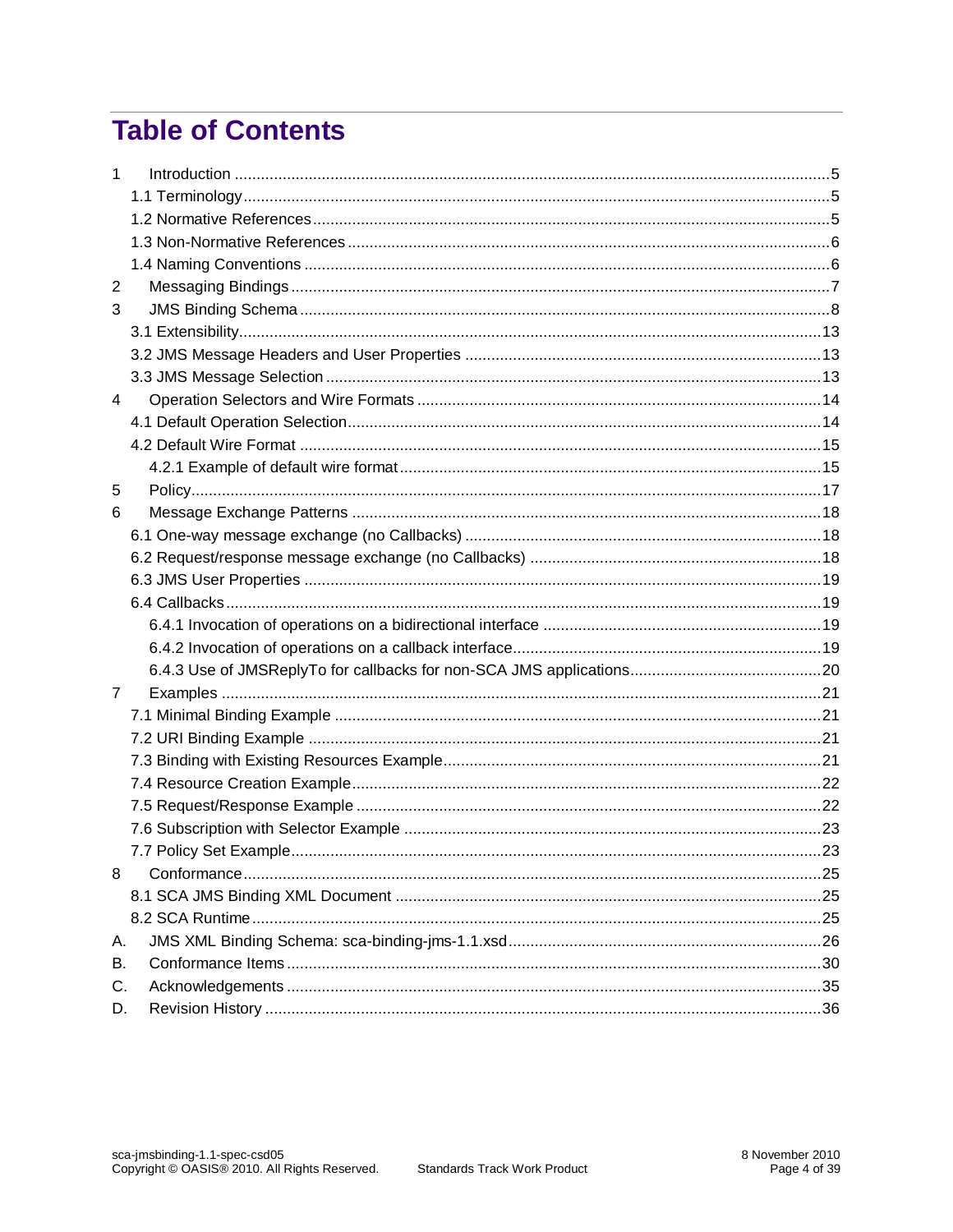### <span id="page-4-1"></span>**1 Introduction**

This document specifies the means by which SCA composites and components, as defined in the SCA

 Assembly Specification **[\[SCA-Assembly\]](#page-5-0)**, connect to and access services using a messaging protocol. The connectivity is based on the Java Messaging Service **[\[JMS\]](#page-4-0)** and is provided by a binding.jms

element which applies to the references and services of an SCA component or composite.

- The JMS binding provides JMS-specific details of the connection to the required JMS resources. It supports the use of Queue and Topic type destinations.
- The binding is especially well suited for use by services and references of composites that are directly
- deployed, as opposed to composites that are used as implementations of higher-level components.
- Services and references of deployed composites become system-level services and references, which
- are intended to be used by non-SCA clients.

#### <span id="page-4-2"></span>**1.1 Terminology**

- The key words "MUST", "MUST NOT", "REQUIRED", "SHALL", "SHALL NOT", "SHOULD", "SHOULD NOT", "RECOMMENDED", "MAY", and "OPTIONAL" in this document are to be interpreted as described in [RFC Keywords](#page-4-4) [RFC2119].
- This specification uses predefined namespace prefixes throughout; they are given in the following list.
- Note that the choice of any namespace prefix is arbitrary and not semantically significant.
- 

| <b>Prefix</b> | <b>Namespace</b>                                   | <b>Notes</b>                            |
|---------------|----------------------------------------------------|-----------------------------------------|
| XS            | "http://www.w3.org/2001/XMLSchema"                 | Defined by XML Schema 1.0 specification |
| sca           | "http://docs.oasis-open.org/ns/opencsa/sca/200912" | Defined by the SCA specifications       |

*Table 1-1: Prefixes and Namespaces used in this specification*

#### <span id="page-4-3"></span>**1.2 Normative References**

<span id="page-4-6"></span><span id="page-4-5"></span><span id="page-4-4"></span><span id="page-4-0"></span>

| 21<br>22       | [RFC2119] | S. Bradner, Key words for use in RFCs to Indicate Requirement Levels,<br>http://www.ietf.org/rfc/rfc2119.txt, IETF RFC 2119, March 1997.                                              |
|----------------|-----------|---------------------------------------------------------------------------------------------------------------------------------------------------------------------------------------|
| 23             | [JMS]     | Java™ Message Service Specification v1.1 http://java.sun.com/products/jms/                                                                                                            |
| 24<br>25       | [WSDL]    | E. Christensen et al, Web Service Description Language (WSDL) 1.1,<br>http://www.w3.org/TR/2001/NOTE-wsdl-20010315, W3C Note, March 15 2001.                                          |
| 26<br>27<br>28 |           | R. Chinnici et al, Web Service Description Language (WSDL) Version 2.0 Part 1:<br>Core Language, http://www.w3.org/TR/2007/REC-wsdl20-20070626/, W3C<br>Recommendation, June 26 2007. |
| 29<br>30       | [JCA15]   | J2EE Connector Architecture Specification Version 1.5<br>http://java.sun.com/j2ee/connector/                                                                                          |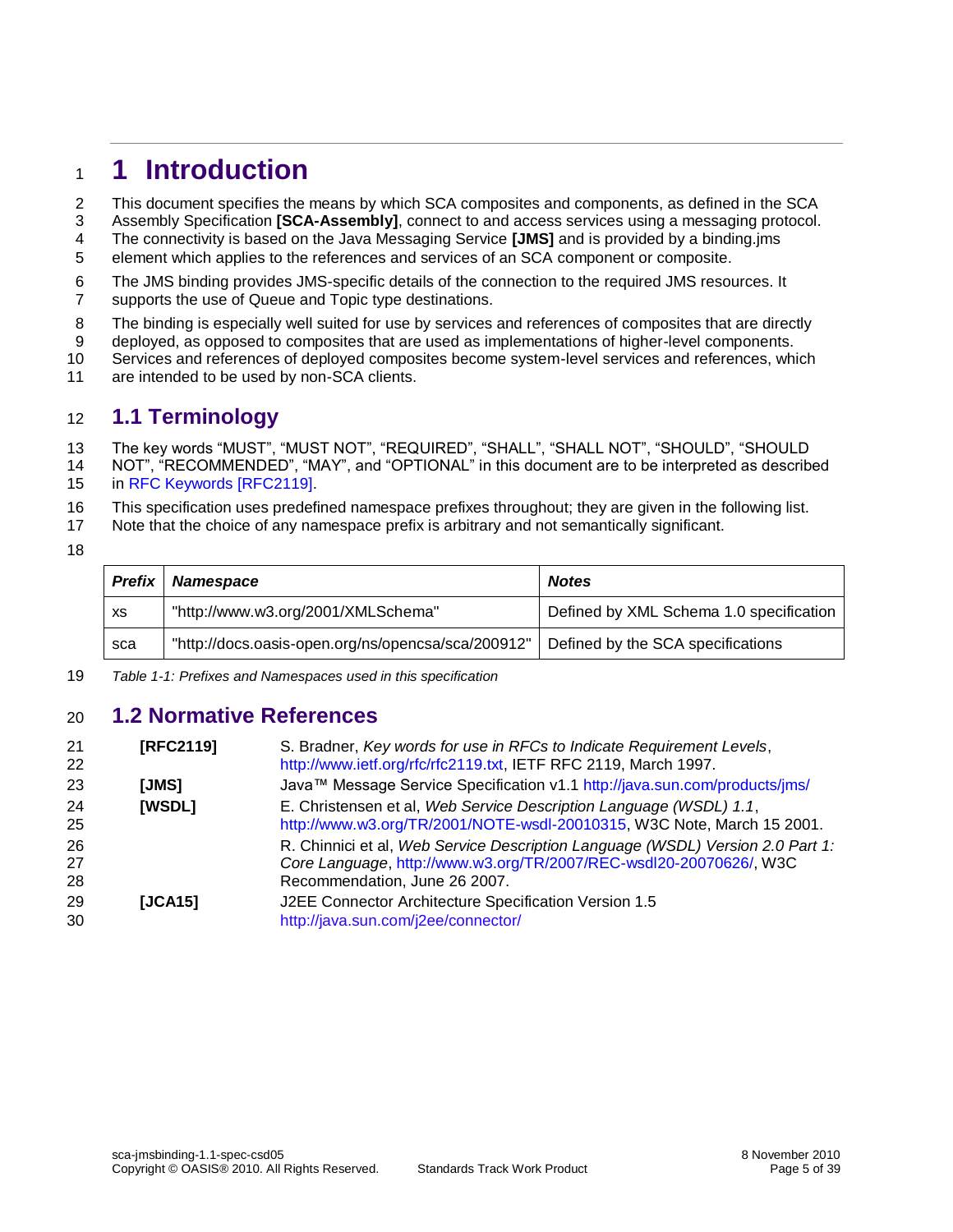<span id="page-5-4"></span><span id="page-5-0"></span>

| 31<br>32<br>33       | [IETFJMS]      | M. Phillips, P. Easton, D. Rokicki, E. Johnson, URI Scheme for Java™ Message<br>Service 1.0 http://tools.ietf.org/id/draft-merrick-jms-uri-09.txt, IETF Internet-Draft<br>September 2010                        |
|----------------------|----------------|-----------------------------------------------------------------------------------------------------------------------------------------------------------------------------------------------------------------|
| 34<br>35<br>36<br>37 | [SCA-Assembly] | <b>OASIS Committee Draft 05, Service Component Architecture Assembly Model</b><br>Specification Version 1.1, January 2010<br>http://docs.oasis-open.org/opencsa/sca-assembly/sca-assembly-1.1-spec-<br>cd05.pdf |
| 38<br>39<br>40       | [SCA-Policy]   | OASIS Committee Draft 04, SCA Policy Framework Specification Version 1.1,<br>September 2010<br>http://docs.oasis-open.org/opencsa/sca-policy/sca-policy-1.1-spec-cd04.pdf                                       |

### <span id="page-5-3"></span><span id="page-5-1"></span>**1.3 Non-Normative References**

N/A

### <span id="page-5-2"></span>**1.4 Naming Conventions**

The naming conventions used by artefacts defined in this specification are:

- 45 The naming conventions defined by section 1.3 of the [SCA Assembly Specification \[SCA-Assembly\].](#page-5-0)
- 46 Where the names of elements and attributes consist partially or wholly of acronyms, the letters of the acronyms use the same case. When the acronym appears at the start of the name of an element or an attribute, or after a period, it is in lower case. If it appears elsewhere in the name of an element or an attribute, it is in upper case. For example, an attribute might be named "uri" or "jndiURL".
- Where the names of types consist partially or wholly of acronyms, the letters of the acronyms are in all upper case. For example, an XML Schema type might be named "JCABinding" or "MessageID".
- 52 . Values, including local parts of QName values, follow the rules for names of elements and attributes as stated above, with the exception that the letters of acronyms are in all upper case. For example, a value might be "JMSDefault" or "namespaceURI".

 Note that this URI scheme is currently in draft. The reference for this specification will be updated when the IETF standard is finalized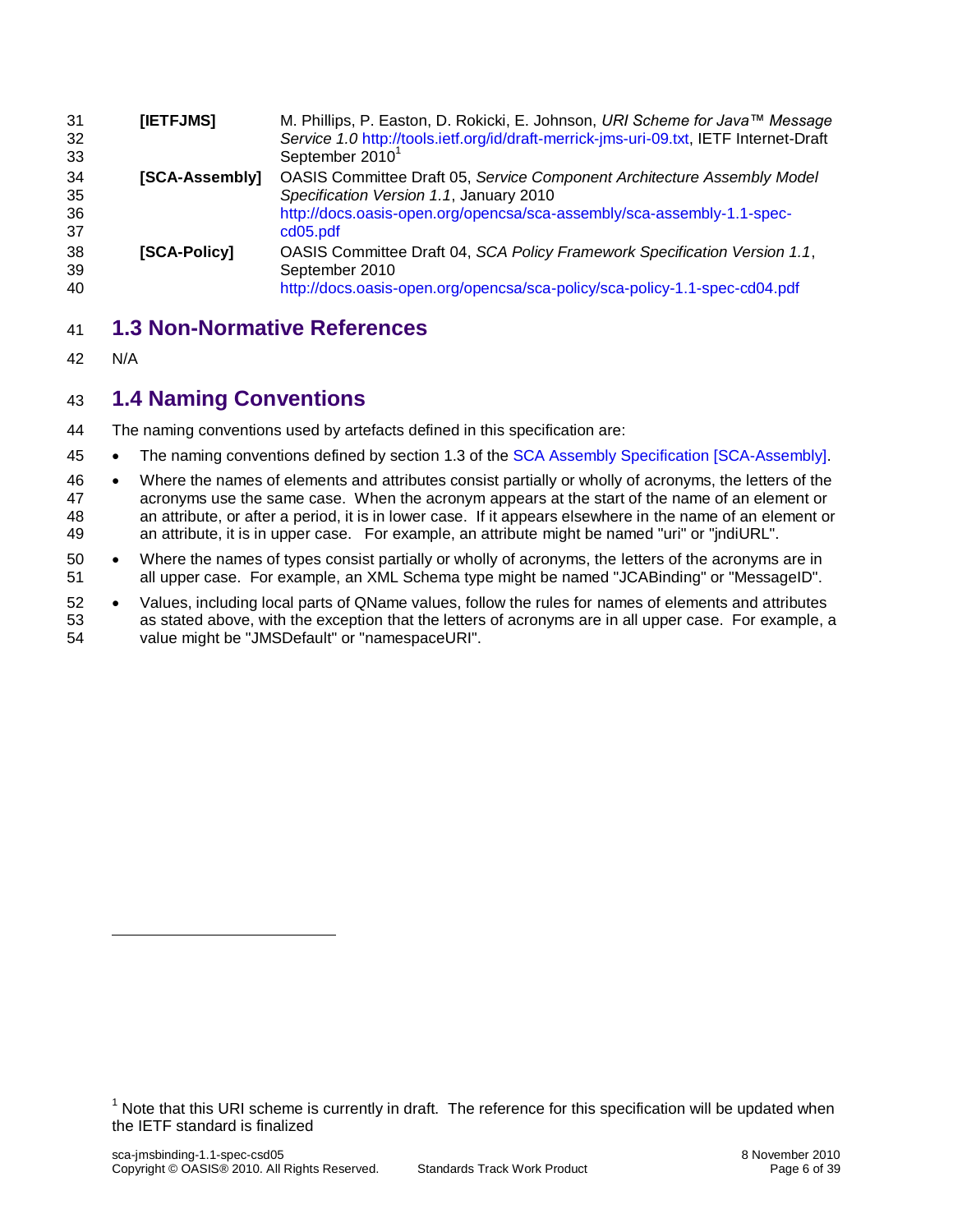# <span id="page-6-0"></span>**2 Messaging Bindings**

Messaging bindings form a category of SCA bindings that represent the interaction of SCA composites

- with messaging providers. It is felt that documenting, and following this pattern is beneficial for
- implementers of messaging bindings, although it is not strictly necessary.
- This pattern is embodied in the JMS binding, described later.
- Messaging bindings utilize operation selector and wire format elements to provide the mapping from the
- native messaging format to an invocation on the target component. A default operation selection and
- data binding behavior is specified.
- In addition, each operation in the interface associated with the service or reference can have properties
- specified, that influence the way native messages are processed depending on the operation being invoked.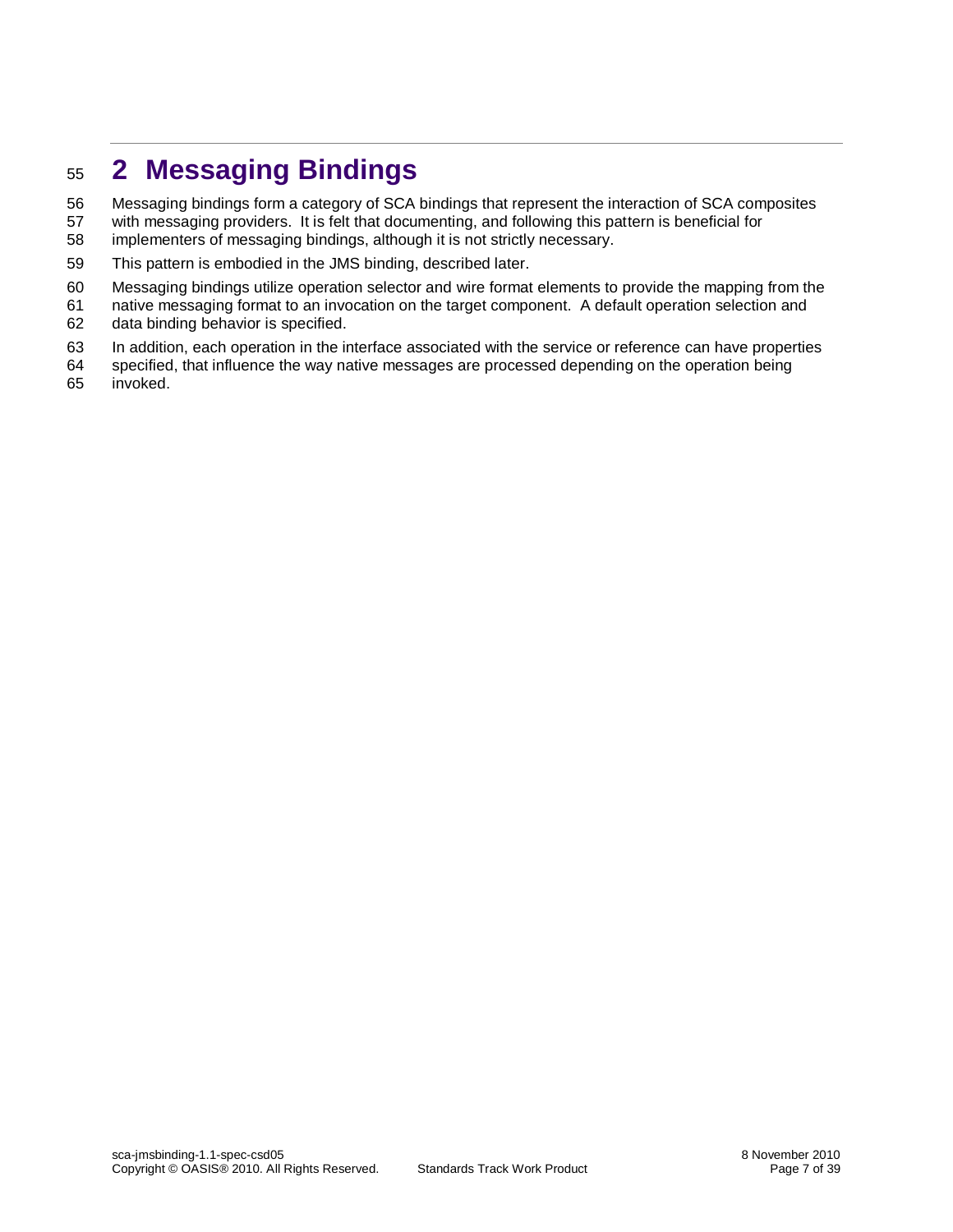# <span id="page-7-0"></span><sup>66</sup> **3 JMS Binding Schema**

67 The JMS binding element is defined by the pseudo-schema in [Snippet 3-1.](#page-8-0)

```
68 <br />
stationScheme="QName"?<br />
69 <br />
initialContextFactory="xs:
69
                         initialContextFactory="xs:anyURI"?
 70 jndiURL="xs:anyURI"?
 71 name="NCName"?<br>72 requires="list
                         requires="list of QName"?
 73 policySets="list of QName"?<br>74 policySets="list of QName"?
 74 uri="xs:anyURI"? >
 75 <destination jndiName="xs:anyURI"? type="queue or topic"?<br>76 create="always or never or ifNotExist"?>
                             create="always or never or ifNotExist"?>
 77 <property name="NMTOKEN" type="string"?>*
 78 </destination>?<br>79 <connectionFact>
               79 <connectionFactory jndiName="xs:anyURI"?
 80 80 create="always or never or ifNotExist"?>
 81 <property name="NMTOKEN" type="string"?>*<br>82 </connectionFactory>?
 82 </connectionFactory>?<br>83 <activationSpec indiNa
 83 <activationSpec jndiName="xs:anyURI"?<br>84 create="always or nev
                                create="always or never or ifNotExist"?>
 85 <property name="NMTOKEN" type="string"?>*
 86 </activationSpec>?
 87
 88 <response><br>89 <esponse>
 89 (destination jndiName="xs:anyURI"? type="queue or topic"?<br>80 (create="always or never or ifNotExist"?>
                                 create="always or never or ifNotExist"?>
 91 <property name="NMTOKEN" type="string"?>*<br>92 </destination>?
                    92 </destination>?
 93 ConnectionFactory jndiName="xs:anyURI"?<br>94 Create="always or nev
 94 create="always or never or ifNotExist"?><br>95 create="NATOKEN" type="string"?>*
 95 $\gamma$ /connectionFactory>?<br>96 </connectionFactory>?
 96 </connectionFactory>?<br>97 <activationSpec indiN
                    97 <activationSpec jndiName="xs:anyURI"?
 98 create="always or never or ifNotExist"?><br>99 coroperty name="NMTOKEN" type="string"?>*
                        99 <property name="NMTOKEN" type="string"?>*
100 </activationSpec>?
101 <wireFormat/>?
102 </response>?
103
104 <resourceAdapter name="NMTOKEN">?<br>105 <property name="NMTOKEN" type
105 <property name="NMTOKEN" type="string"?>*<br>106 </resourceAdapter>?
               </resourceAdapter>?
107
108 <headers type="string"?<br>109 deliveryMode="
109 deliveryMode="persistent or nonpersistent"?<br>110 timeToLive="long"?
110 timeToLive="long"?<br>111 priority="0...9"?
                         priority="0 .. 9"?>
112 <property name="NMTOKEN" type="boolean or byte or .. or String"?>*<br>113 </headers>?
               </headers>?
114
115 <messageSelection selector="string"?> 
116 <property name="NMTOKEN" type="string"?>* 
117 </messageSelection>?
118
               119 <operationProperties name="string" selectedOperation="string"?>
120 > <property name="NMTOKEN" type="string"?>*<br>121 > <headers type="string"?
                    <headers type="string"?
122 deliveryMode="persistent or nonpersistent"?<br>123 timeToLive="long"?
123 timeToLive="long"?<br>124 priority="0..9"?
                             priority="0 .. 9"?>
```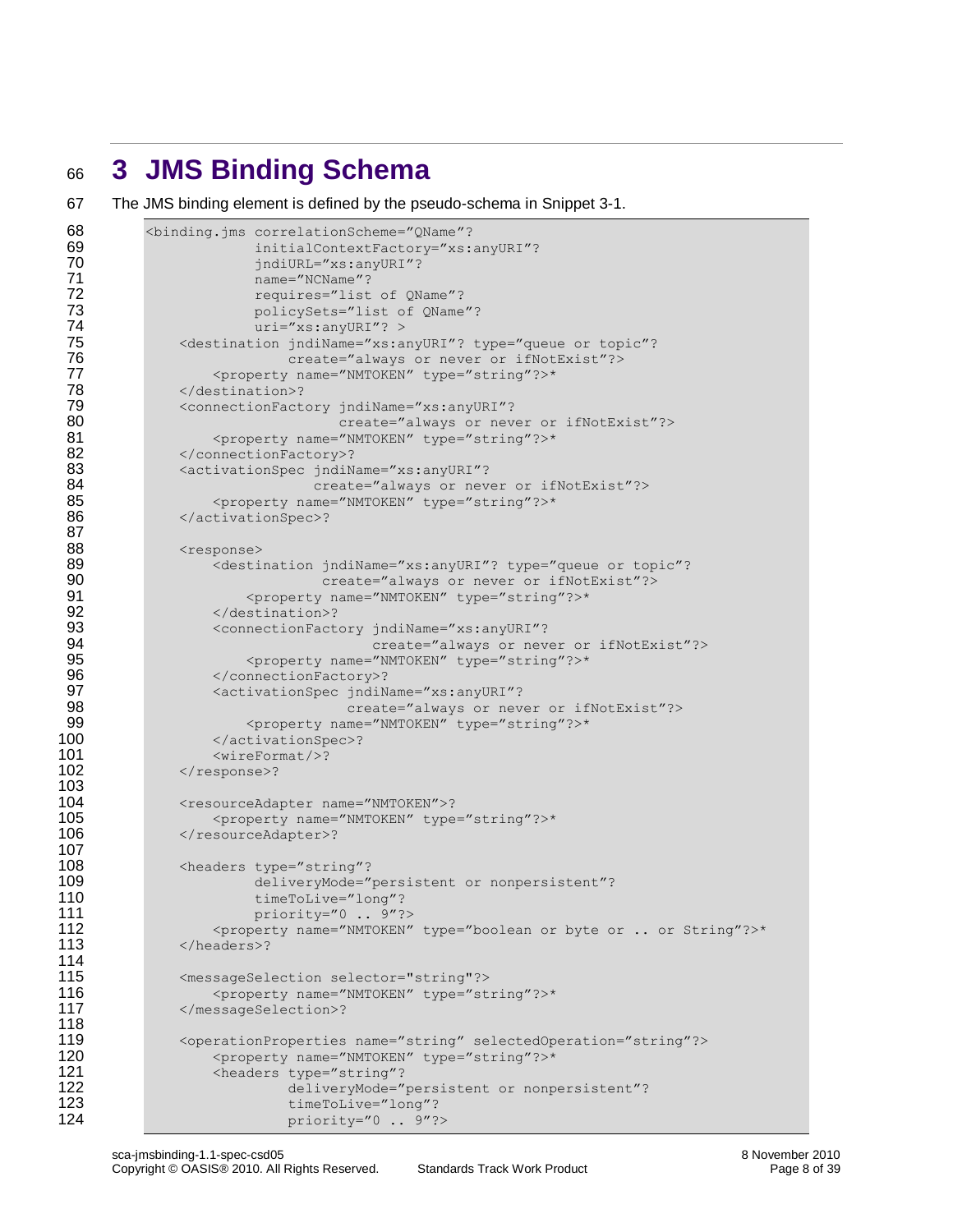```
125 <property name="NMTOKEN" type="boolean or byte or .. or String"?>*
126 </headers>?<br>127 </operationProp
             127 </operationProperties>*
128
             <wireFormat ... />?
130 <operationSelector ... />?
131 </binding.jms>
```
- <span id="page-8-0"></span>*Snippet 3-1: binding.jms Pseudo-Schema*
- The binding can be used in one of two ways, either identifying existing JMS [\[JMS\]](#page-4-0) resources using JNDI names, or providing the required information to enable the JMS resources to be created.
- The *binding.jms* element has the attributes:
- */binding.jms* This is the JMS binding element. The element is extensible so that JMS binding implementers can add additional JMS provider-specific attributes and elements although such extensions are not guaranteed to be portable across runtimes.
- */binding.jms/@uri*  as defined in the [SCA Assembly Specification \[SCA-Assembly\].](#page-5-0) This attribute 140 identifies the destination, connection factory or activation spec, and other properties to be used to send/receive the JMS message. There is an implicit *@create="never"* for the resources referred to in the *@uri* attribute. Message header properties and the message selector set via the *@uri* attribute 143 take precedence over those specified in binding elements as defined in section [3.2.](#page-12-1)
- <span id="page-8-2"></span> The value of the *@uri* [attribute MUST have the format defined by the IETF URI Scheme for Java™](#page-29-1)  [Message Service 1.0 \[IETFJMS\]](#page-29-1) [BJM30001].
- [Snippet 3-2](#page-8-1) illustrates the structure of the URI and the set of property names that have specific semantics:

| 148 | $jms:jndi:?$ |
|-----|--------------|
|-----|--------------|

```
149 jndiURL=<jndi-url> &
```

```
150 jndiInitialContextFactory=<jndi-initial-context-factory> &
```

```
151 jndiConnectionFactoryName=<Connection-Factory-Name> &<br>152 delivervMode=<Deliverv-Mode> &
```
- deliveryMode=<Delivery-Mode> &
- timeToLive=<Time-To-Live> &
- 
- 154 priority=<Priority> &<br>155 selector=<Message-Sel selector=<Message-Selector> &
- 156 <param-name>=<param-value> & ...
- <span id="page-8-1"></span>*Snippet 3-2: JMS URI Structure*
- <span id="page-8-3"></span> When the *@uri* [attribute is specified, the SCA runtime MUST raise an error if the referenced](#page-29-2)  [resources do not already exist](#page-29-2) [BJM30002].
- <span id="page-8-6"></span>When the *@uri* [attribute is specified, the](#page-31-0) *destination* element MUST NOT be present [BJM30034].
- **•** /binding.jms/@name as defined in the [SCA Assembly Specification \[SCA-Assembly\].](#page-5-0)
- */binding.jms/@requires* as defined in the [SCA Assembly Specification \[SCA-Assembly\].](#page-5-0)
- */binding.jms/@policySets* as defined in the [SCA Assembly Specification \[SCA-Assembly\].](#page-5-0)
- */binding.jms/@correlationScheme*  identifies the correlation scheme used when sending reply or callback messages, default value is *"sca:messageID"*. Three specific behaviours are provided. "*sca:messageID*" indicates that response messages can be correlated with their requests by looking for the request's messageID header value in the response's correlationID header;
- "*sca:correlationID*" indicates that response messages can be correlated with their requests by
- looking for the request's correlationID header value in the response's correlationID header;
- "*sca:none*" indicates that the response's correlationID header is not to be used for this purpose and some other means is used for the correlation.
- <span id="page-8-4"></span> If the value of the *@correlationScheme* attribute is "*sca:messageID*[" the SCA runtime MUST set](#page-29-3)  [the correlation ID of replies to the message ID of the corresponding request](#page-29-3) [BJM30003].
- <span id="page-8-5"></span> If the value of the *@correlationScheme* attribute is "*sca:correlationID*[" the SCA runtime MUST set](#page-29-4)  [the correlation ID of replies to the correlation ID of the corresponding request](#page-29-4) [BJM30004].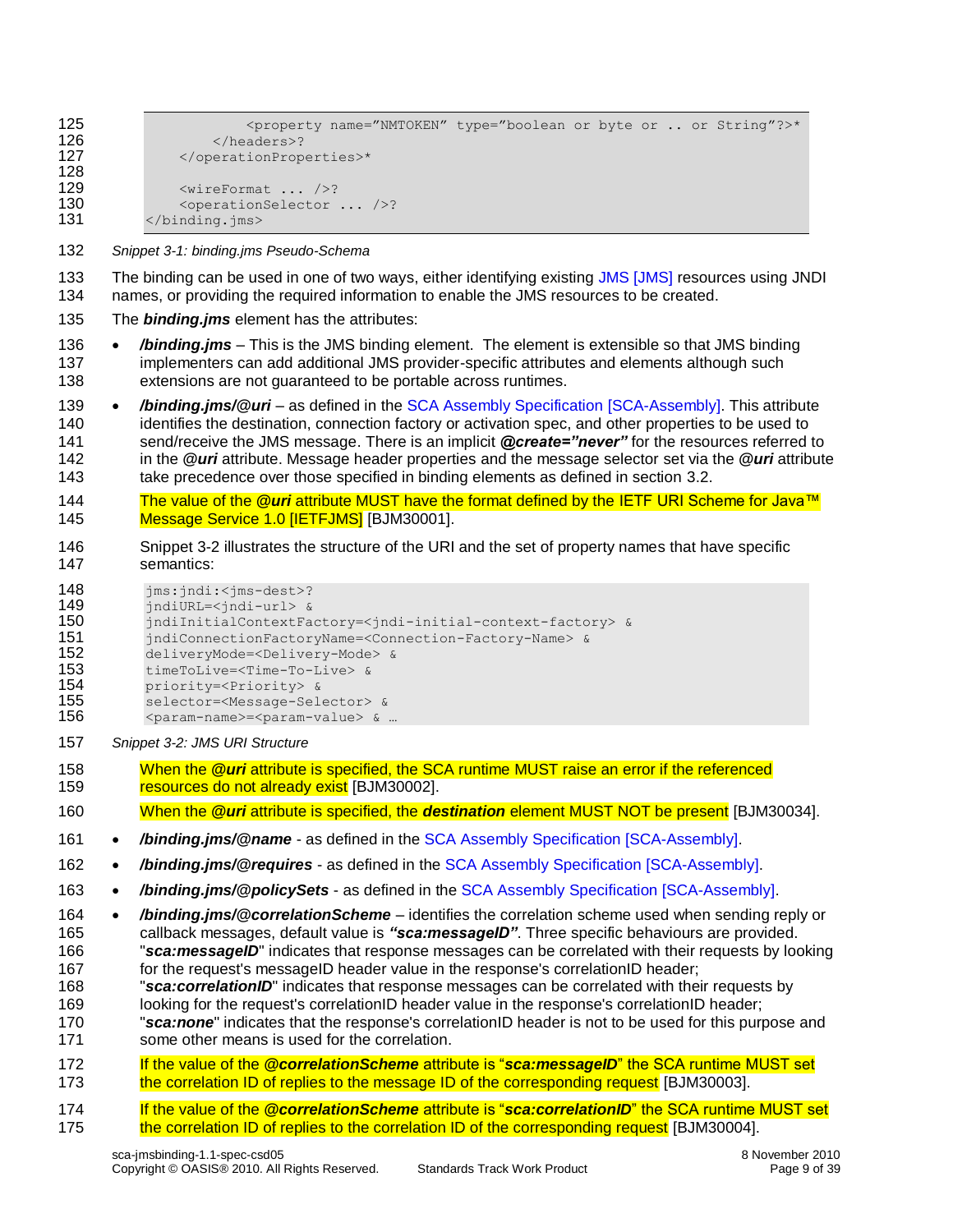<span id="page-9-9"></span><span id="page-9-8"></span><span id="page-9-7"></span><span id="page-9-6"></span><span id="page-9-5"></span><span id="page-9-4"></span><span id="page-9-3"></span><span id="page-9-2"></span><span id="page-9-1"></span><span id="page-9-0"></span> If the value of the *@correlationScheme* attribute is "*sca:correlationID*[" the SCA runtime MUST set](#page-29-5)  **[a non-null correlation ID value in requests that it sends](#page-29-5) [BJM30007].**  If the value of the *@correlationScheme* attribute is "*sca:none*[" the SCA runtime MUST NOT set the](#page-29-6)  179 correlation ID in responses that it sends<sup>[BJM30005]</sup>. [SCA runtimes MAY allow other values of the](#page-29-7) *@correlationScheme* attribute to indicate other [correlation schemes](#page-29-7) [BJM30006]. */binding.jms/@initialContextFactory* – the name of the JNDI initial context factory. 183 • /binding.jms/@jndiURL – the URL for the JNDI provider. */binding.jms/destination* – identifies the destination that is to be used to process requests by this binding. */binding.jms/destination/@type* - the type of the request destination. Valid values are "*queue*" and "*topic*". The default value is "*queue*". Whatever the value of the *destination/@type* [attribute, the SCA runtime MUST ensure a single](#page-29-8)  [response is delivered for request/response operations](#page-29-8) [BJM30010]. *binding.jms/destination/@jndiName* – the JNDI name of the JMS Destination that the binding uses to send or receive messages. The behaviour of this attribute is determined by the value of the *@create* attribute as follows: – If the *@create* attribute value for a *destination*, *[connectionFactory](#page-29-9)* or *activationSpec* element **is "always"** and the **@jndiName** attribute is present and the resource cannot be created at the location specified by the *@jndiName* attribute [then the SCA runtime MUST raise an error](#page-29-9) [BJM30011]. If the *@create* attribute value for a *destination*, *[connectionFactory](#page-31-1)* or *activationSpec* element is "always" and the *@jndiName* [attribute is not present and the resource cannot be created, then](#page-31-1)  **[the SCA runtime MUST raise an error](#page-31-1) [BJM30037].**  If the *@jndiName* attribute is omitted this specification places no restriction on the JNDI location of the created resource. – If the *@create* attribute value for a *destination*, *[connectionFactory](#page-29-10)* or *activationSpec* element is "*ifNotExist*" then the *@jndiName* [attribute MUST specify the location of the possibly existing](#page-29-10)  **[resource](#page-29-10)** [BJM30012]. If the *@create* attribute value for a *destination*, *[connectionFactory](#page-29-11)* or *activationSpec* element is "*ifNotExist*" and the resource [does not exist at the location](#page-29-11) identified by the *@jndiName* **attribute and [cannot be created there then the SCA runtime MUST raise an error](#page-29-11) [BJM30013].**  If the *@create* attribute value for a *destination*, *[connectionFactory](#page-29-12)* or *activationSpec* element is "*ifNotExist*" and the *@jndiName* [attribute refers to an existing resource that is not a JMS](#page-29-12)  [Destination of the approprate type, a JMS connection factory or a JMS activation spec](#page-29-12)  211 respectively [then the SCA runtime MUST raise an error](#page-29-12) [BJM30014]. – If the *@create* attribute value for a *destination*, *[connectionFactory](#page-29-13)* or *activationSpec* element is "*never*" and the *@jndiName* [attribute is not specified, or the resource is not present at the](#page-29-13)  location identified by the *@jndiName* [attribute, or the location refers to a resource of an incorrect](#page-29-13)  [type then the SCA runtime MUST raise an error](#page-29-13) [BJM30015]. */binding.jms/destination/@create* – indicates whether the destination should be created when the containing composite is deployed. Valid values are "*always*", "*never*" and "*ifNotExist*". *"always"* indicates that new resources are created for use by this binding; *"never"* indicates that existing resources are used and none created; *"ifNotExist"* indicates that if the resources already exist those are used, otherwise new ones are created. Refer to the *destination/@jndiName* attribute for a detailed definition of each case. The default value is "*ifNotExist*". */binding.jms/destination/property* – defines properties to be used to create the destination, if required.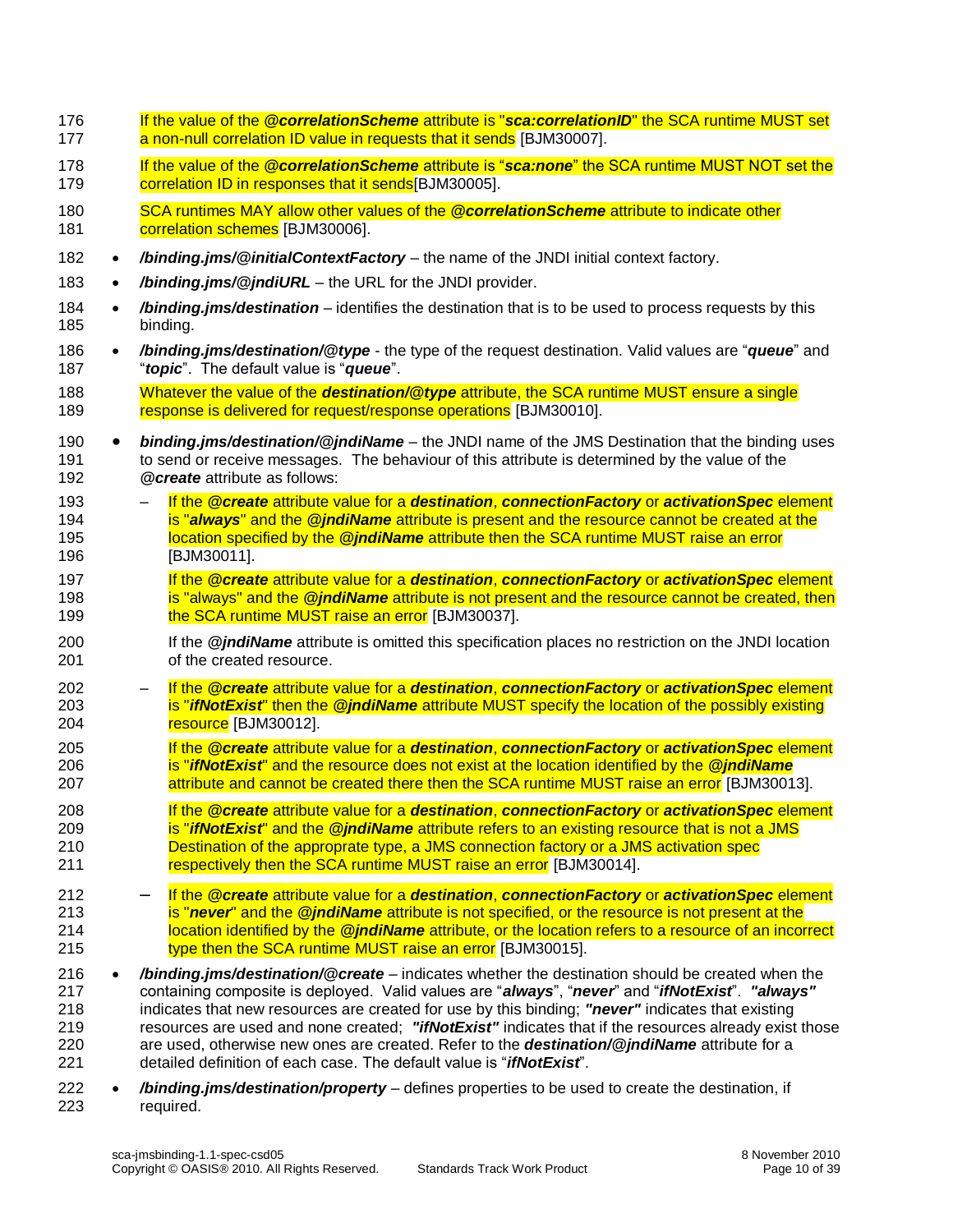- */binding.jms/connectionFactory* identifies the connection factory that the binding uses to process request messages. The attributes of this element follow the rules defined for the *destination* element.
- <span id="page-10-0"></span> A *binding.jms* [element MUST NOT include both a](#page-30-0) *connectionFactory* element and an *[activationSpec](#page-30-0)* element [BJM30017].
- When the *[connectionFactory](#page-30-1)* element is present as a child of the *binding.jms* element, then the [destination MUST be defined either by the](#page-30-1) *destination* element child of the *binding.jms* element or the *@uri* [attribute of the](#page-30-1) *binding.jms* element [BJM30018].
- <span id="page-10-1"></span> */binding.jms/activationSpec* – identifies the activation spec that the binding uses to connect to a JMS destination to process request messages. The attributes of this element follow the rules defined for the *destination* element.
- If the *activationSpec* [element is present as a child of the](#page-30-2) *binding.jms* element and the destination is [also specified via a](#page-30-2) *destination* element child of the *binding.jms* element or the *@uri* attribute of the *binding.jms* element [then it MUST refer to the same JMS destination](#page-30-2) as the *activationSpec* [BJM30019].
- <span id="page-10-3"></span><span id="page-10-2"></span> The *activationSpec* [element MUST NOT be present when the binding is being used for an SCA](#page-30-3)  [reference](#page-30-3) [BJM30020].
- */binding.jms/response* defines the resources used for handling response messages (receiving responses for a reference, and sending responses from a service).
- */binding.jms/response/destination* identifies the destination that is to be used to process responses by this binding. Attributes follow the rules defined for the parent's *destination* element. For a service, this destination is used to send responses to messages that have a null value for the *JMSReplyTo* destination. For a reference, this destination is used to receive reply messages
- */binding.jms/response/connectionFactory* identifies the connection factory that the binding uses to process response messages. The attributes of this element follow those defined for the *destination* element.
- <span id="page-10-4"></span> A *response* [element MUST NOT include both a](#page-30-4) *connectionFactory* element and an *activationSpec* **[element](#page-30-4)** [BJM30021].
- */binding.jms/response/activationSpec* identifies the activation spec that the binding uses to connect to a JMS destination to process response messages. The attributes of this element follow those defined for the *destination* element.
- <span id="page-10-5"></span> If a *response/destination* and *[response/activationSpec](#page-30-5)* element are both specified they MUST [refer to the same JMS destination](#page-30-5) [BJM30022].
- <span id="page-10-6"></span> The *response/activationSpec* element MUST NOT [be present when the binding is being used for an](#page-30-6)  **[SCA service](#page-30-6)** [BJM30023].
- */binding.jms/response/wireFormat* identifies the wire format used by responses sent or received by this binding. This value overrides the *wireFormat* specifed at the binding level. Wire formats for 261 this binding are described in Section [4.](#page-13-0)
- */binding.jms/headers* this element specifies values to be set for standard JMS headers. These values apply to requests from a reference and responses from a service. Sectio[n 3.2](#page-12-1) defines the priority rules for determining the values for JMS headers and user properties.
- */binding.jms/headers/@type, @deliveryMode, @timeToLive, @priority* specifies the value to use for the JMS header property JMSType, JMSDeliveryMode, JMSTimeToLive or JMSPriority respectively. Valid values for *@deliveryMode* are *"persistent"* and *"nonpersistent"*, corresponding to the values defined in the JMS Specification **[\[JMS\]](#page-4-0)** for the JMSDeliveryMode message header, with *"persistent"* being the default; valid values for *@priority* are *"0"* to *"9"*, where *"0"* indicates lowest priority and *"9"* highest priority, with *"4"* being the default; valid values for *@timeToLive* are positive integers, with 0 indicating unlimited time and being the default value.
- */binding.jms/headers/property* specifies the value and type for the named JMS user property.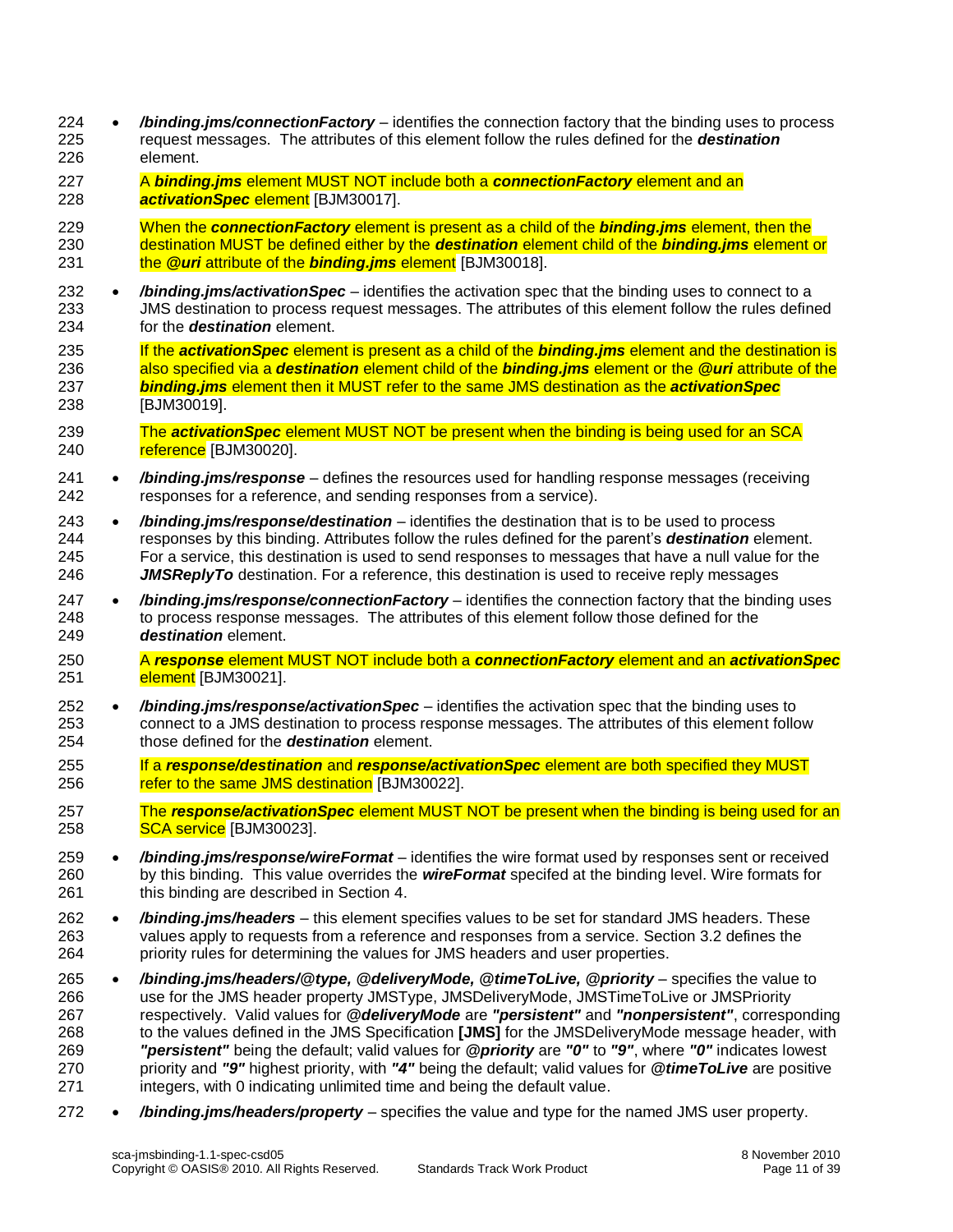- */binding.jms/messageSelection* this element specifies JMS message selection options. This element applies to a service receiving messages from the request destination or for a reference receiving messages from the callback or reply-to destination.
- */binding.jms/messageSelection/@selector* specifies the value to use for the JMS message selector. Sectio[n 3.3](#page-12-2) defines the priority rules for determining the values for the message selector.
- */binding.jms/resourceAdapter* specifies name, type and properties of the Resource Adapter Java bean.

 The *resourceAdapter* [element MUST be present when JMS resources](#page-31-2) are to be created for a JMS provider that implements the JCA 1.5 Specification [JCA15] [specification, and is ignored otherwise](#page-31-2) [BJM30031].

- <span id="page-11-3"></span><span id="page-11-0"></span>[SCA runtimes MAY place restrictions on the properties of the resource adapter](#page-30-7) Java bean that can be set using the *[resourceAdapter](#page-30-7)* element [BJM30028].
- For JMS providers that do not implement the [JCA 1.5 specification](#page-4-5) [JCA15], information necessary for resource creation can be added in provider-specific elements or attributes allowed by the extensibility of the *binding.jms* element.
- */binding.jms/operationProperties* specifies various properties that are specific to the processing of a particular operation.
- */binding.jms/operationProperties/@name* The name of the operation in the interface.
- */binding.jms/operationProperties/@selectedOperation* The value generated by the
- *operationSelector* that corresponds to the operation in the service or reference interface identified by the *operationProperties/@name* attribute. If this attribute is omitted then the value defaults to the value of the *operationProperties/@name* attribute.
- <span id="page-11-1"></span> The value of the *[operationProperties/@selectedOperation](#page-31-3)* attribute MUST be unique across the containing *[binding.jms](#page-31-3)* element [BJM30029].
- */binding.jms/operationProperties/property* specifies properties specific to this operation. These properties are intended to be used to parameterize the *wireFormat* identified for the binding for a particular operation.
- <span id="page-11-2"></span> [The SCA runtime SHOULD make the](#page-31-4) *operationProperties* element corresponding to the *[selectedOperation](#page-31-4)* available to the *wireFormat* implementation [BJM30030].
- */binding.jms/operationProperties/headers* this element specifies values to be set for standard JMS headers. These values apply to requests from a reference and responses from a service. Section [3.2](#page-12-1) defines the priority rules for determining the values for JMS headers and user properties.
- */binding.jms/operationProperties/headers/@type, @deliveryMode, @timeToLive, @priority* specifies the value to use for the JMS header property JMSType, JMSDeliveryMode, JMSTimeToLive or JMSPriority, respectively. Refer to the description of the *binding.jms/headers* element for the valid values for these attributes.
- */binding.jms/operationProperties/headers/property* specifies the value and type for the named JMS user property.
- */binding.jms/wireFormat* identifies the wire format used by requests and responses sent or received by this binding. Wire formats for this binding are described in Section [4.](#page-13-0)
- */binding.jms/operationSelector* identifies the operation selector used when receiving requests for a service. If specified for a reference this provides the default operation selector for callbacks if not specified via a callback service element. Operation selectors for this binding are described in Section [3.2.](#page-12-1)

<span id="page-11-4"></span> The *binding.jms* [element MUST conform to the XML schema defined in sca-binding-jms-1.1.xsd](#page-31-5) [BJM30036].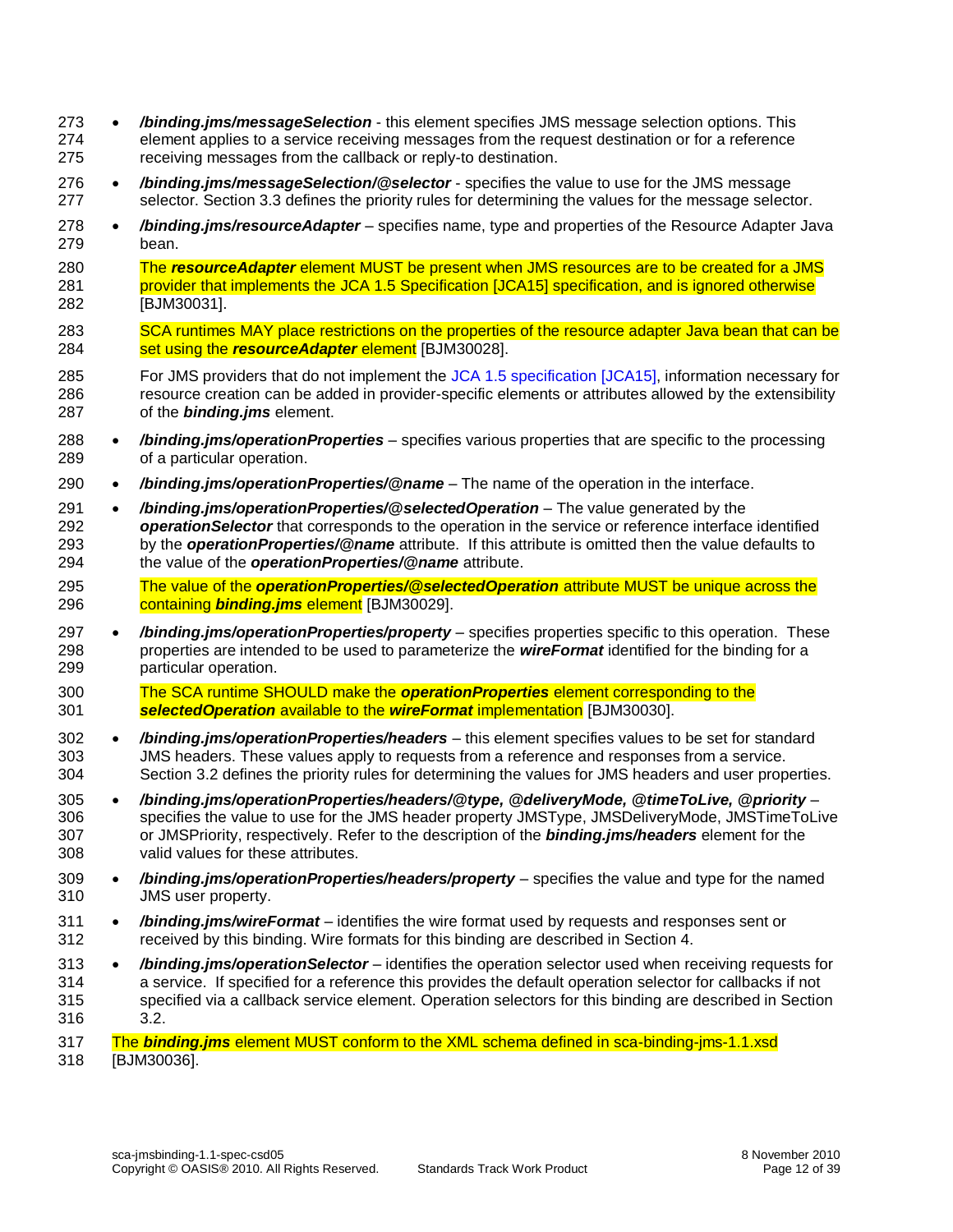#### <span id="page-12-0"></span>**3.1 Extensibility**

 The JMS binding allows further customization of the binding element and its subelements with vendor specific attributes or elements. This is done by providing extension points in the schema; refer to Appendix [A,](#page-25-0) ["JMS XML Binding Schema: sca-binding-jms-1.1.xsd"](#page-25-0) for the locations of these extension points.

### <span id="page-12-1"></span>**3.2 JMS Message Headers and User Properties**

 The JMS binding can be configured to specify that JMS headers are set to specific values in messages sent by the SCA runtime. The binding provides several places where JMS message headers and user properties can be specified at different levels of granularity.

- The type of the JMS user property is specified via the property/@type attribute using one of the values define in the JMS specification **[\[JMS\]](#page-4-0)**: "boolean", "byte", "short", "int", "long", "float", "double", "String" (the default), or "xs:string". "xs:string" and "String" both represent the String user property type, "xs:string" is for backward compatibility only and its use is deprecated.
- [When sending messages for a JMS binding, the SCA runtime MUST set each of the JMSType,](#page-30-8)
- 333 JMSDeliveryMode, JMSTimeToLive and JMSPriority headers to values specified in the binding definition **in the following priority order:**
- [1\) the value for the header specified in the](#page-30-8) *@uri* attribute (highest priority);
- [2\) the value for the header specified in the](#page-30-8) *operationProperties/headers* element matching the [operation being invoked;](#page-30-8)
- [3\) the value for the header specified in the](#page-30-8) *headers* element;
- <span id="page-12-3"></span> [4\) the default value for the header as specified by the definition of the](#page-30-8) *binding.jms/headers* element [\(lowest priority\)](#page-30-8) [BJM30024].
- 341 When sending messages for a JMS binding, the SCA runtime MUST set each named user property with 342 type and value specified in the binding definition in the following priority order:
- 343 1) the type and value for the named user property specified in an
- *operationProperties/headers/property* [element matching the name of the operation being invoked](#page-30-9)  [\(highest priority\);](#page-30-9)
- <span id="page-12-4"></span> [2\) the type and value for the named user property specified in a](#page-30-9) *headers/property* element (lowest **priority** [BJM30025].

#### <span id="page-12-2"></span>**3.3 JMS Message Selection**

 Message selectors can be specified for the JMS binding to receive a specific subset of messages from a given destination, such that only messages that match the selector are delivered to a given JMS binding.

- This allows more than one JMS binding to share a destination.
- When receiving messages [for a JMS binding, the SCA runtime MUST use a message selector if specified](#page-30-10)  [in the binding definition in the following priority order:](#page-30-10)
- [1\) the value for the message selector specified in the](#page-30-10) *@uri* attribute value's "selector" parameter [\(highest priority\);](#page-30-10)
- [2\) the value for the message selector specified in the](#page-30-10) *messageSelection/@selector* attribute;
- <span id="page-12-5"></span> [3\) otherwise no message selector is used \(lowest priority\)](#page-30-10) [BJM30026].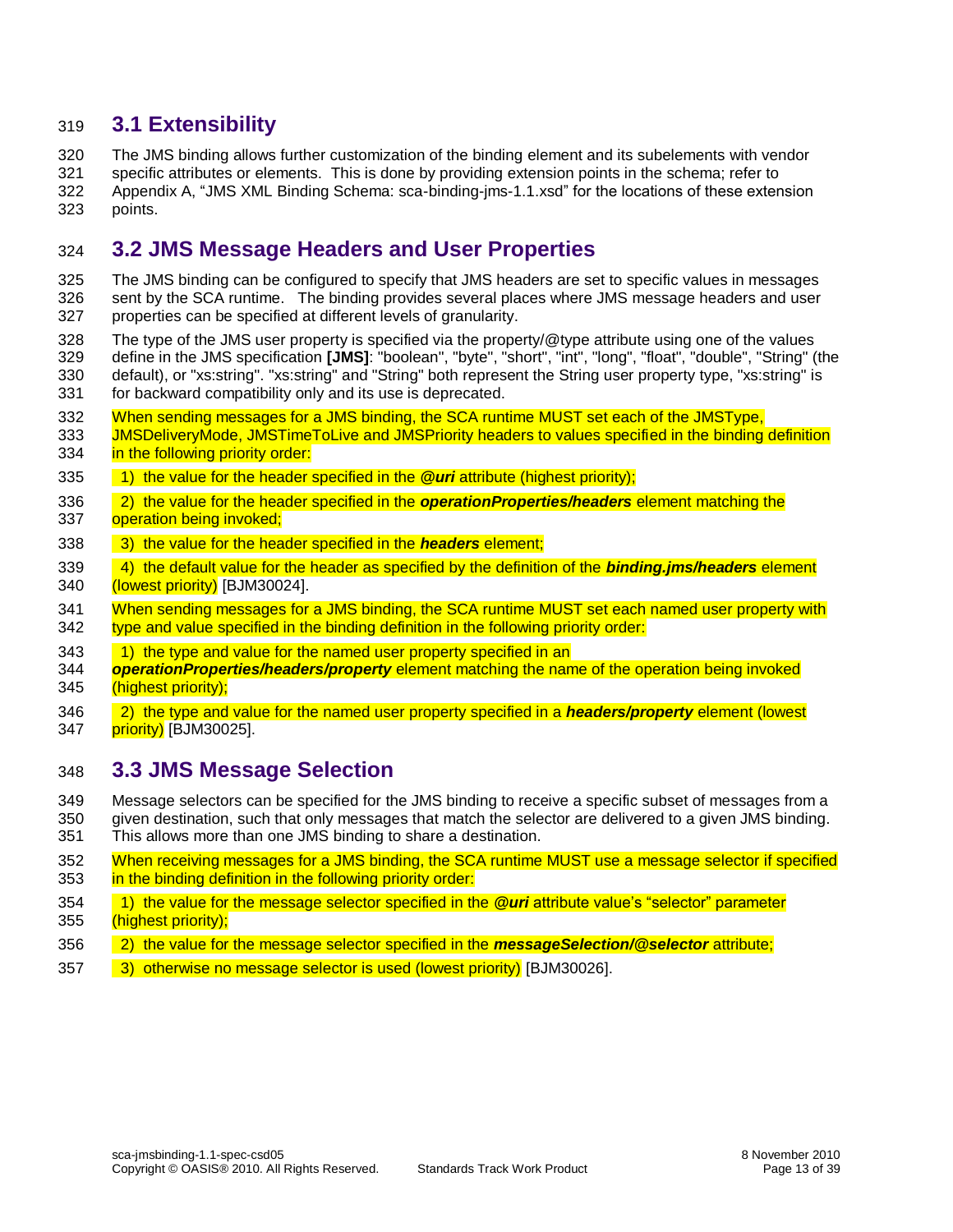# <span id="page-13-0"></span>**4 Operation Selectors and Wire Formats**

 In general messaging providers deal with message formats and destinations. There is not usually a built- in concept of "operation" that corresponds to that defined in a [WSDL \[WSDL\]](#page-4-6) portType. Messages have a wire format which corresponds in some way to the schema of an input or output message of an operation in the interface of a service or reference, however additional information is required in order for an SCA runtime to know how to identify the operation and understand the wire format of messages.

 The process of identifying the operation to be invoked is *operation selection*; the information that describes the contents of messages is a *wire format*. The *binding* element as described in the [SCA](#page-5-0)  [Assembly Specification \[SCA-Assembly\]](#page-5-0) provides the means to identify specific operation selection via the *operationSelector* element and the wire format of messages received and to be sent using the *wireFormat* element.

- When the service with a JMS binding receives a message, the SCA runtime resolves the name of the
- operation in the service's interface that is to be invoked by using the *operationSelector* and
- *operationProperties* elements defined for the binding. The *resolved operation name* is defined as follows:
- 373 If the selected operation name generated by the **operationSelector** matches the value of an *operationProperties/@selectedOperation* attribute then the resolved operation name is the value of the *operationProperties/@name* attribute.
- 376 Otherwise the resolved operation name is the selected operation name generated by the *operationSelector*.
- 378 When a message is received at an SCA service with JMS binding and the resolved operation name is in 379 the target component's interface, the SCA runtime MUST invoke the target component using the resolved [operation name](#page-31-6) [BJM40010].
- <span id="page-13-6"></span><span id="page-13-5"></span> [When a message is received at an SCA service with JMS binding and the resolved operation name is not](#page-31-7)  [in the target component's interface the SCA runtime MUST raise an error](#page-31-7) [BJM40011].
- No standard means is provided for linking the *wireFormat* or *operationSelector* elements with the runtime components that implement their behavior.
- The following sections describe the default *operationSelector* and *wireFormat* for a JMS binding.
- <span id="page-13-2"></span>386 The SCA runtime MUST support the default JMS wire format and operation selector behavior, and MAY [provide additional means to override it](#page-31-8) [BJM40001].

### <span id="page-13-1"></span>**4.1 Default Operation Selection**

 The following defines the **default operation selection algorithm** when receiving a request at a service, or a callback at a reference. When using the default operation selection algorithm, the selected operation name is determined as follows:

- 392 If there is only one operation on the service's interface, then that operation is the selected operation name;
- **•** Otherwise, if the JMS user property "*scaOperationName*" is present, then the value of that user property is used as the selected operation name;
- Otherwise, if the message is a JMS text or bytes message containing XML, then the selected operation name is the local name of the root element of the XML payload;
- Otherwise, the selected operation name is "*onMessage*".
- <span id="page-13-4"></span> When a *binding.jms* element specifies the *[operationSelector.jmsDefault](#page-31-9)* element, the SCA runtime [MUST use the default operation selection algorithm to determine the selected operation](#page-31-9) [BJM40008].
- If no *operationSelector* [element is specified then SCA runtimes MUST use](#page-31-10)
- <span id="page-13-3"></span>*[operationSelector.jmsDefault](#page-31-10)* as the default [BJM40002].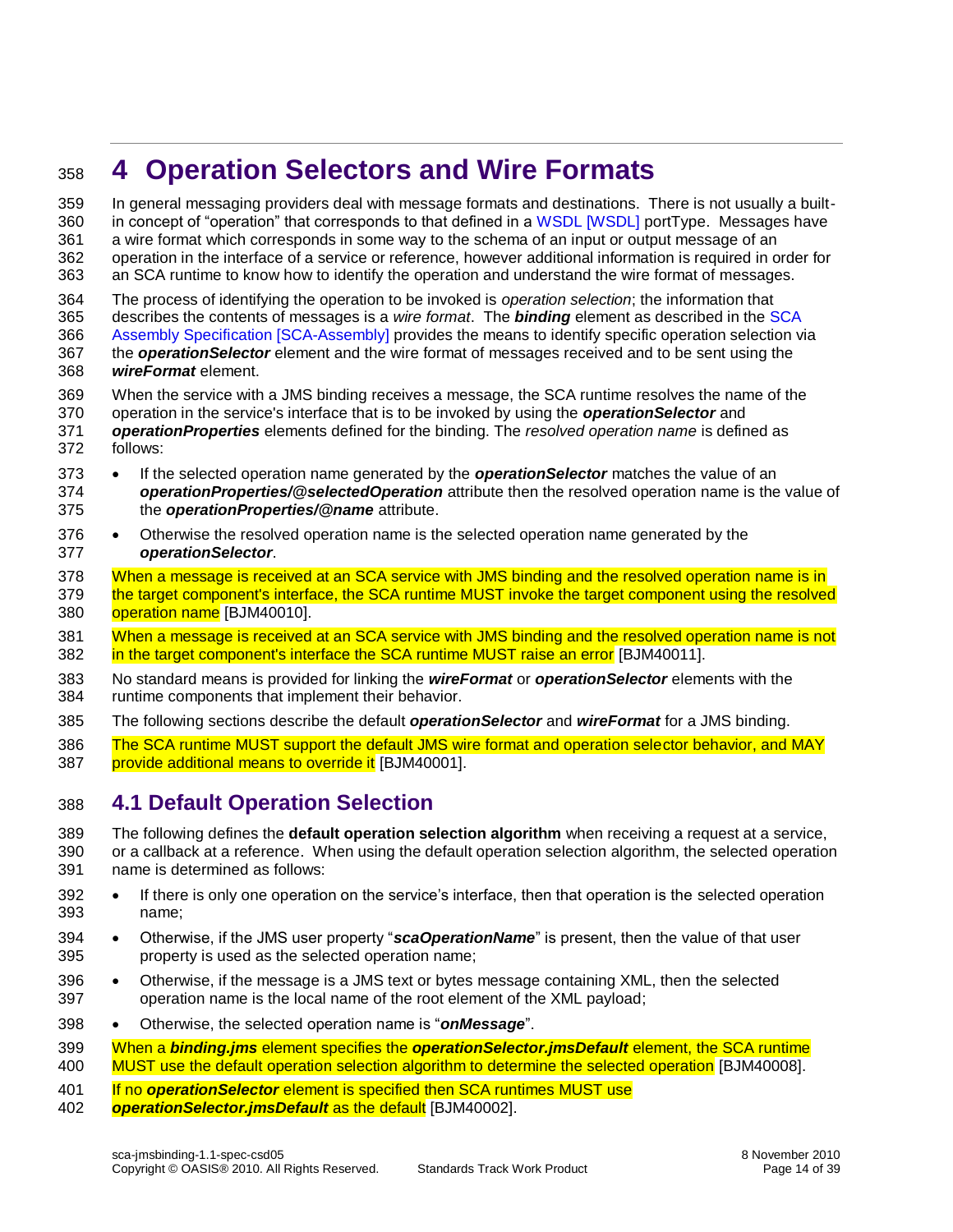#### <span id="page-14-0"></span>403 **4.2 Default Wire Format**

404 The default wire format maps between a *JMSMessage* and the object(s) expected by the component

405 implementation. We encourage component implementers to avoid exposure of JMS [\[JMS\]](#page-4-0) APIs to 406 component implementations, however in the case of an existing implementation that expects a

407 *JMSMessage*, this provides for simple reuse of that as an SCA component.

- 408 When using the default wire format, the message body is mapped to the parameters or return value of the 409 target operation as follows:
- 410 If there is a single parameter that is a *JMSMessage*, then the *JMSMessage* is passed as is.
- 411 Otherwise, if the *JMSMessage* is not a JMS text message or bytes message containing XML it is 412 invalid.
- 413 Otherwise if there is a single parameter, or for the return value, the JMS text or bytes XML payload is 414 the XML serialization of that parameter according to the WSDL schema for the message.
- 415 Otherwise the multiple parameters are encoded in XML using the document wrapped style, according 416 to the WSDL schema for the message.
- <span id="page-14-7"></span>417 When a *binding.jms* element specifies the *wireFormat.jmsDefault* [element, the SCA runtime MUST use](#page-31-11)  418 [the default wire format](#page-31-11) [BJM40009].
- 419 When using the default wire format to send request messages, if there is a single parameter and the
- 420 interface includes more than one operation, the SCA runtime MUST set the JMS user property 421 "*scaOperationName*[" to the name of the operation being invoked](#page-31-12) [BJM40003].
- <span id="page-14-4"></span><span id="page-14-2"></span>422 When using the default wire format an SCA runtime MUST be able to receive both JMS text and bytes 423 [messages](#page-31-13) [BJM40005].
- <span id="page-14-5"></span>424 When using the default wire format an SCA runtime MUST send either a JMS text or a JMS bytes 425 [message](#page-31-14) [BJM40006].
- <span id="page-14-6"></span>426 When using the default wire format an SCA runtime MAY provide additional configuration to allow 427 [selection between JMS text or bytes messages to be sent](#page-31-15) [BJM40007].
- 428 If no *wireFormat* [element is specified in a JMS binding then SCA runtimes MUST use](#page-31-16)
- <span id="page-14-3"></span>429 *[wireFormat.jmsDefault](#page-31-16)* as the default [BJM40004].

#### <span id="page-14-1"></span>430 **4.2.1 Example of default wire format**

```
431 For the interface definition in Snippet 4-1:
```

```
432 <wsdl:definitions name="Coordinates"<br>433 targetNamespace="http://tempuri.org/
433 targetNamespace="http://tempuri.org/coordinates"<br>434 mlns:tns="http://tempuri.org/coordinates"
434 xmlns:tns="http://tempuri.org/coordinates" 
435 xmlns:wsdl="http://schemas.xmlsoap.org/wsdl/" 
436 xmlns:xsd="http://www.w3.org/2001/XMLSchema"><br>437 <wsdl:types>
                <wsdl:types>
438 <xsd:schema targetNamespace="http://tempuri.org/coordinates"> 
439 \xixsd:element name="setCoordinates"><br>440 \xixsd:complexTvpe>
440 <xsd:complexType><br>441 <xsd:sequence>
441 <xsd:sequence> 
442 <xsd:element name="x" type="xsd:int"/><br>443 <xsd:element name="v" type="xsd:int"/>
443 <xsd:element name="y" type="xsd:int"/><br>444 </xsd:sequence>
444 \langle x \rangle </xsd:sequence><br>445 \langle x \rangle </xsd:complexType
                       445 </xsd:complexType> 
446 </xsd:element> 
447 \langle xsd:schema\rangle<br>448 \langle wsd1:types\rangle\langle/wsdl:types>
449<br>450
450 <wsdl:message name="setCoordinatesRequestMsg"><br>451 <wsdl:part element="tns:setCoordinates" name
                  451 <wsdl:part element="tns:setCoordinates" name="setCoordinatesParameters"/> 
452 </wsdl:message> 
453<br>454
454 <wsdl:portType name="Coordinates"><br>455 <wsdl:operation name="setCoordin
                  455 <wsdl:operation name="setCoordinates">
```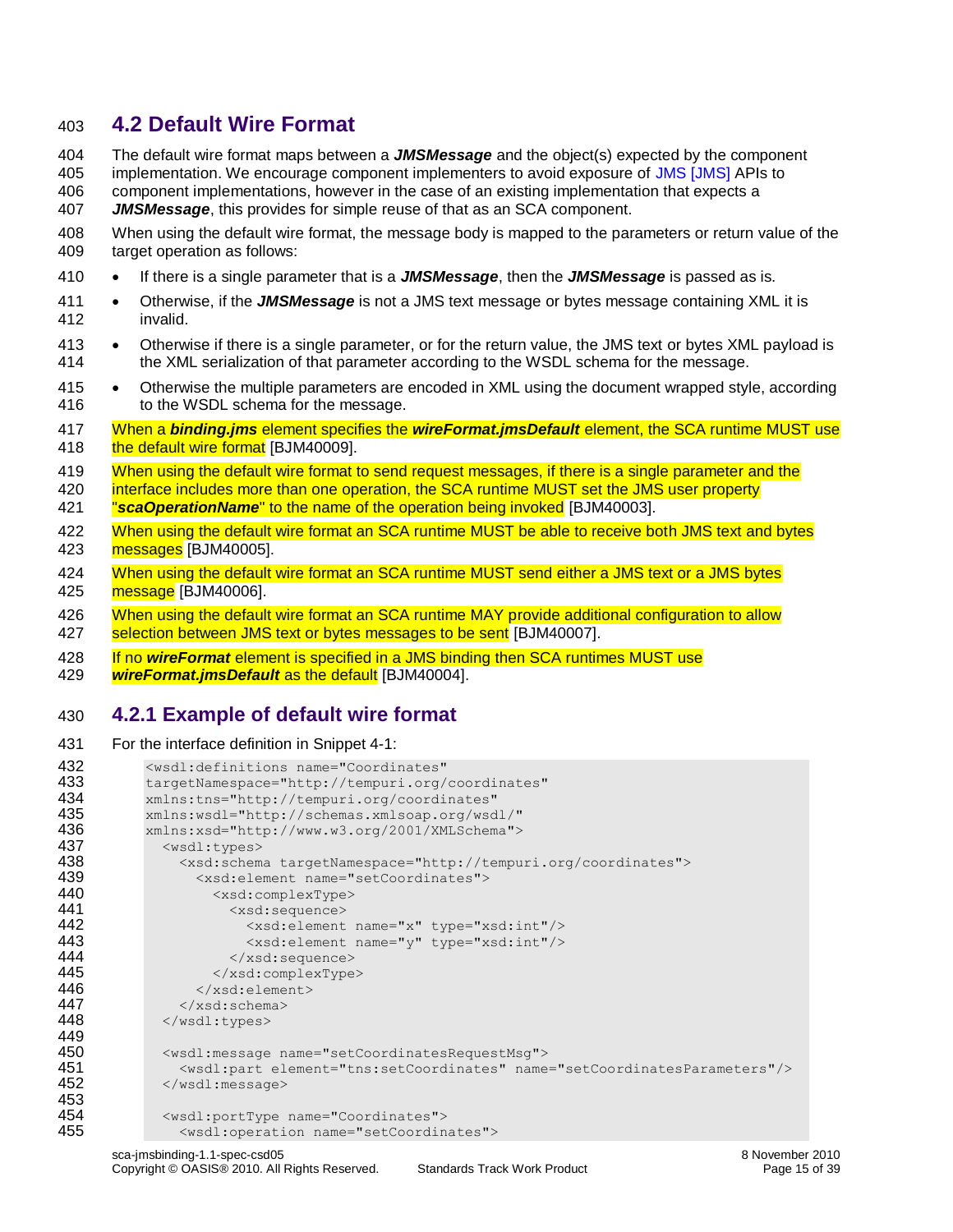| 456 | <wsdl:input <="" message="tns:setCoordinatesRequestMsq" th=""></wsdl:input> |
|-----|-----------------------------------------------------------------------------|
| 457 | name="setCoordinatesRequest"/>                                              |
| 458 | $\langle$ /wsdl:operation>                                                  |
| 459 |                                                                             |
| 460 |                                                                             |
|     |                                                                             |

<span id="page-15-0"></span>461 *Snippet 4-1: Example WSDL Interface Definition*

462 When the **setCoordinates** operation is invoked via a reference with a JMS binding that uses the default 463 wire format, the message sent from the JMS binding is a JMS text or bytes message with the content wire format, the message sent from the JMS binding is a JMS text or bytes message with the content 464 shown in [Snippet 4-2:](#page-15-1)

```
465 <setCoordinates xmlns="http://tempuri.org/coordinates"><br>466 < < x>10</ x>
466 \xi_{x>10<}/x><br>467 \xi_{y>5<}/y>467 \langle y \rangle5</y>468 \langle y \ranglesetCoord
                468 </setCoordinates>
```
<span id="page-15-1"></span>469 *Snippet 4-2: JMS Message Content for setCoordinates Operation o[f Snippet 4-1](#page-15-0)*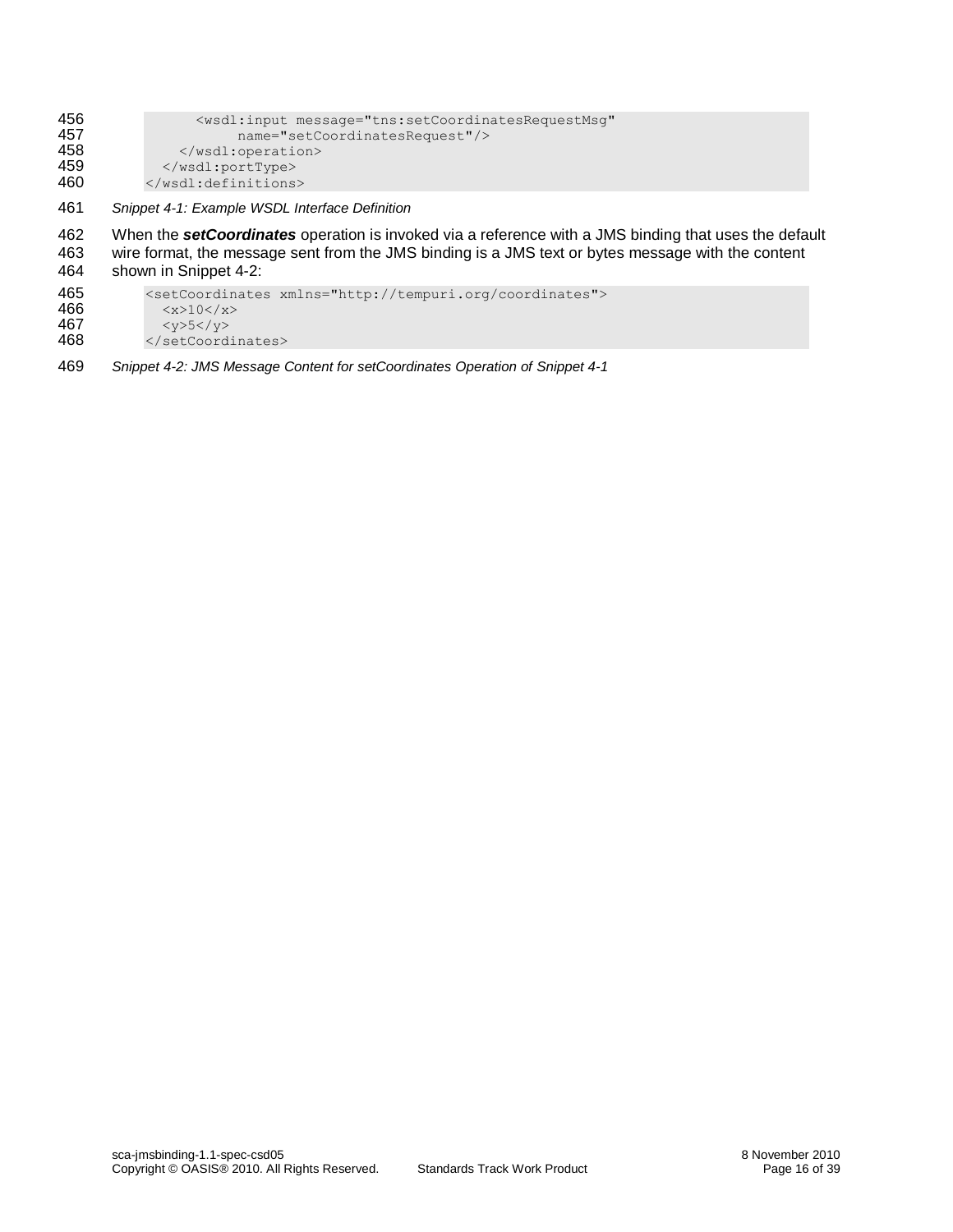### <span id="page-16-0"></span>**5 Policy**

 The JMS binding provides attributes that control the sending of messages, requests from references and replies from services. These values can be set directly on the binding element for a particular service or reference, or they can be set using policy intents. An example of setting these via intents is shown later.

- <span id="page-16-1"></span>[JMS binding implementations MUST support the JMS intent](#page-32-0) [BJM50001].
- <span id="page-16-2"></span> [The JMS intent MUST always be included in the](#page-32-1) *@alwaysProvides* attribute of the JMS *bindingType* [BJM50002]
- The following standard intents can also be supported by JMS binding implementations, by inclusion in the *@alwaysProvides* or *@mayProvides* attribute of the JMS *bindingType*:
- 479 · atLeastOnce
- 480 · atMostOnce
- ordered
- The *atLeastOnce*, *atMostOnce* and *ordered* intents are defined in the [SCA Policy Specification \[SCA-](#page-5-3)[Policy\]](#page-5-3) document in section 8, "Reliability Policy".
- This specification does not define a fixed relationship between the reliability intents and the persistence of
- JMS messages. Deployers/assemblers can configure a nonpersistent delivery mode via the
- *@deliveryMode* or *@uri* attribute, in order to provide higher performance with a decreased quality of
- service. However a binding.jms element configured with a nonpersistent delivery mode might not be able to satisfy the *atLeastOnce* policy intent. The [SCA Policy Specification \[SCA-Policy\]](#page-5-3) requires that an error
- be raised if the SCA runtime is unable to support the intents on a binding in combination with the specific
- configuration of that binding.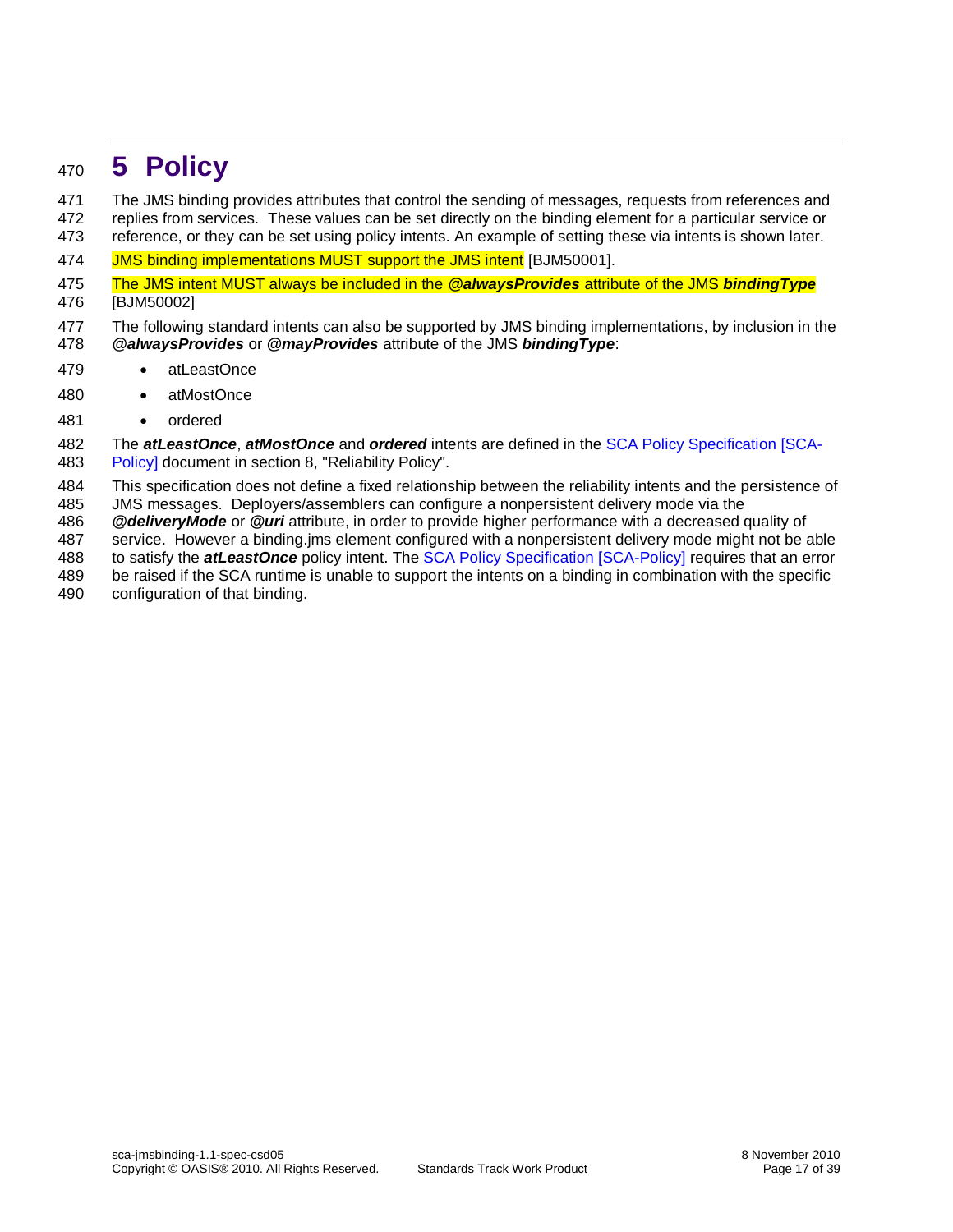# <span id="page-17-0"></span>**6 Message Exchange Patterns**

 This section describes the message exchange patterns that are possible when using the JMS binding, including one-way, request/response and callbacks. [JMS \[JMS\]](#page-4-0) has a looser concept of message exchange patterns than WSDL, so this section explains how JMS messages that are sent and received by the SCA runtime relate to the WSDL input/output messages. Each operation in a WSDL interface is either one-way or request/response. Callback interfaces can include both one-way and request/response operations.

### <span id="page-17-1"></span>**6.1 One-way message exchange (no Callbacks)**

 A one-way message exchange is one where a request message is sent that does not require or expect a corresponding response message. These are represented in WSDL as an operation with an *input* element and no *output* elements and no *fault* elements.

- For an SCA reference with a JMS binding [and unidirectional interface, when a request message is sent](#page-32-2)  [as part of a one-way MEP, the SCA runtime SHOULD NOT set the](#page-32-2) *JMSReplyTo* destination header in [the JMS message that it creates, regardless of whether the JMS binding has a](#page-32-2) *response* element with a
- *[destination](#page-32-2)* defined [BJM60001].

<span id="page-17-3"></span> For an SCA service with a JMS binding [and unidirectional interface, when a request message is received](#page-32-3)  [as part of a one-way MEP, the SCA runtime MUST ignore the](#page-32-3) *JMSReplyTo* destination header in the [JMS message, and not raise an error](#page-32-3) [BJM60002].

<span id="page-17-4"></span>The use of one-way exchanges when using a bidirectional interface is described in section [6.4.](#page-18-1)

### <span id="page-17-2"></span>**6.2 Request/response message exchange (no Callbacks)**

 A request/response message exchange is one where a request message is sent and a response message is expected, possibly identified by its correlation identifier. These are represented in WSDL as an operation with an *input* element and an *output* and/or a *fault* element.

 [For an SCA reference with a JMS binding, when a request message is sent as part of a request/response](#page-32-4)  [MEP, and the JMS binding has a](#page-32-4) *response* element with a *destination* defined, then the SCA runtime MUST use that destination for the *JMSReplyTo* [header in the JMS message it creates for the request](#page-32-4) [BJM60004].

- <span id="page-17-6"></span>518 For an SCA reference with a JMS binding, when a request message is sent as part of a request/response
- [MEP, and the JMS binding does not have a](#page-32-5) *response* element with a *destination* defined, the SCA
- <span id="page-17-7"></span>520 runtime MUST provide an appropriate destination on which to receive response messages and use that
- destination for the *JMSReplyTo* [header in the JMS message it creates for the request](#page-32-5) [BJM60005].

 For an SCA reference with a JMS binding [that does not have a destination specified via the response](#page-32-6)  element, the SCA runtime MUST either [receive response messages as defined by the binding's](#page-32-6)  *@correlationScheme* [attribute, or use a unique destination for each request/response interaction](#page-32-6)

- <span id="page-17-8"></span>[BJM60006].
- [For an SCA reference with a JMS binding that has a destination specified via the response element, the](#page-32-7)  [SCA runtime MUST receive response messages as defined by the binding's](#page-32-7) *@correlationScheme*
- [attribute](#page-32-7) [BJM60003].
- <span id="page-17-5"></span> [For an SCA service with a JMS binding, when a response message is sent as part of a request/response](#page-32-8)  [MEP where the request message included a non-null](#page-32-8) *JMSReplyTo* destination, the SCA runtime MUST [send the response message to that destination](#page-32-8) [BJM60007].
- <span id="page-17-9"></span> [For an SCA service with a JMS binding, when a response message is sent as part of a request/response](#page-32-9)  [MEP where the request message included a null](#page-32-9) *JMSReplyTo* destination and the JMS binding includes a *response/destination* [element the SCA runtime MUST send the response message to that destination](#page-32-9)
- <span id="page-17-10"></span>[BJM60008].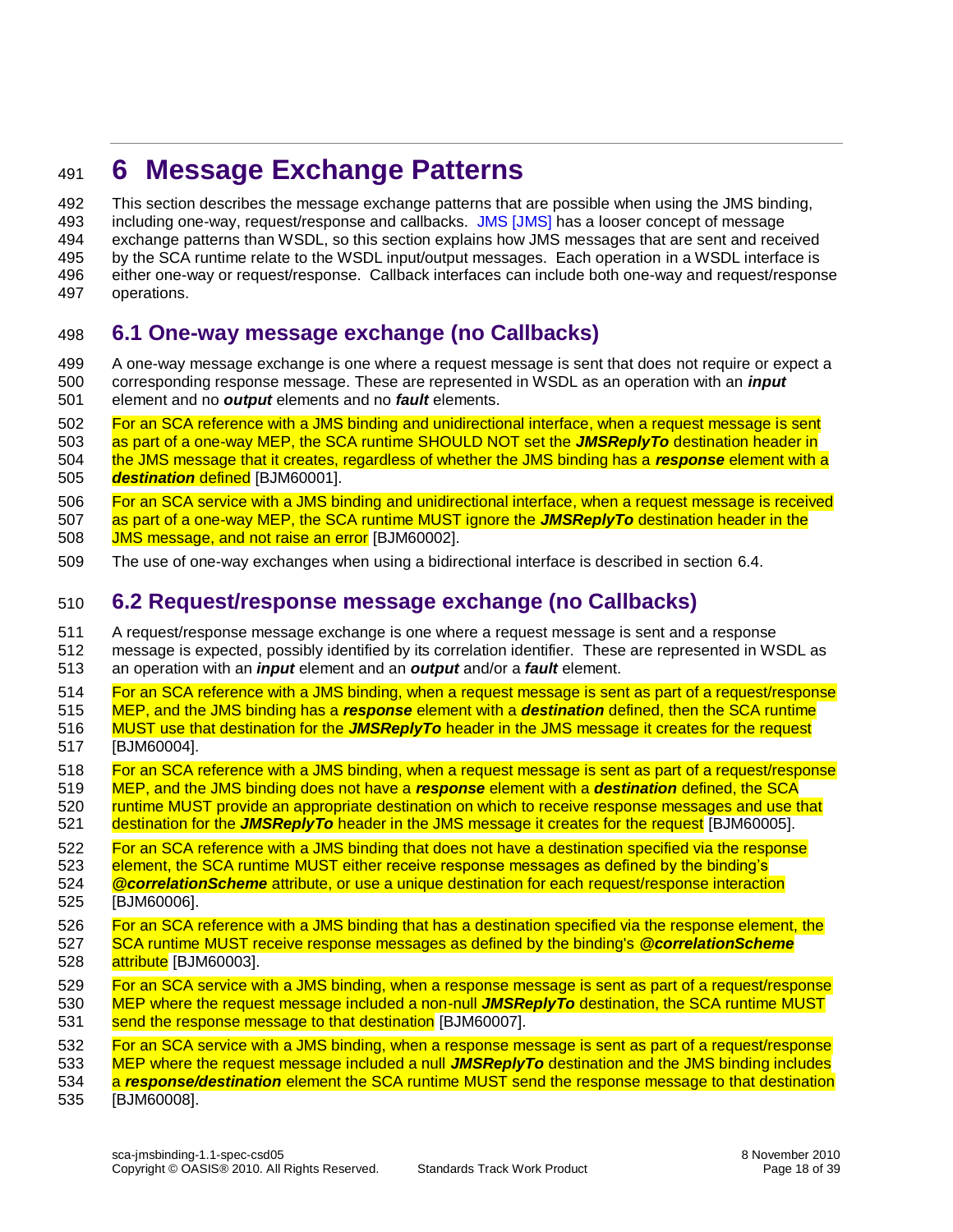- 536 For an SCA service with a JMS binding, when a response message is sent as part of a request/response [MEP where the request message included a null](#page-32-10) *JMSReplyTo* destination and the JMS binding does not
- include a *response/destination* [then an error SHOULD be raised by the SCA runtime](#page-32-10) [BJM60009].
- <span id="page-18-4"></span> [For an SCA service with a JMS binding, when a response message is sent as part of a request/response](#page-32-11)  [MEP the SCA runtime MUST set the correlation identifier in the JMS message that it creates for the](#page-32-11)
- [response as defined by the JMS binding's](#page-32-11) *@correlationScheme* attribute [BJM60010].
- <span id="page-18-5"></span>The use of request/response exchanges when using a bidirectional interface is described in sectio[n 6.4.](#page-18-1)

### <span id="page-18-0"></span>**6.3 JMS User Properties**

- This protocol assigns specific behavior to JMS user properties:
- "*scaCallbackDestination*" holds a JMS URI that identifies the Destination to which callback messages are sent, in the format defined by the IETF URI Scheme for Java™ Message Service 1.0 **[\[IETFJMS\]](#page-5-4)**.

#### <span id="page-18-1"></span>**6.4 Callbacks**

- Callbacks are SCA's way of representing bidirectional interfaces, where messages are sent in both
- directions between a client and a service. A callback is the invocation of an operation on a service's
- callback interface. A callback operation can be one-way or request/response. Messages that correspond to one-way or request/response operations on a bidirectional interface use either the
- *scaCallbackDestination* user property (for request/response) or the *JMSReplyTo* destination (for one-
- way) to identify the destination to which messages are to be sent when operations are invoked on the
- callback interface. The use of *JMSReplyTo* for this purpose is to enable interaction with non-SCA JMS applications, as described below.
- <span id="page-18-10"></span> [SCA runtimes MUST follow the behavior described in section 6.4](#page-33-0) and its subsections when *binding.jms* [is used in both the forward and callback directions](#page-33-0) [BJM60018].
- SCA runtimes can use different bindings for forward calls and callbacks, however the behavior and requirements on messages is vendor-specific.

### <span id="page-18-2"></span>**6.4.1 Invocation of operations on a bidirectional interface**

- For an SCA [reference with a JMS binding and a bidirectional interface, when a request message is sent](#page-33-1) [as part of a request/response MEP](#page-33-1) the SCA runtime MUST set the *scaCallbackDestination* user [property in the message it creates to a JMS URI string, in the format defined by the IETF URI Scheme for](#page-33-1)  Java™ Message Service 1.0 **[IETFJMS]**[, that identifies the destination to which callback messages are to](#page-33-1)  [be sent](#page-33-1) [BJM60011].
- <span id="page-18-6"></span> [For an SCA reference with a JMS binding and bidirectional interface, when a request message is sent as](#page-33-2)  [part of a one-way MEP the SCA runtime MUST set the](#page-33-2) destination to which callback messages are to be
- 569 sent as the **JMSReplyTo** destination [in the message it creates](#page-33-2) [BJM60012].
- <span id="page-18-7"></span> [For an SCA reference with a JMS binding and bidirectional interface, when a request message is sent as](#page-33-3)  part of [a request/response MEP, the SCA runtime MUST set the](#page-33-3) *JMSReplyTo* header in the message it [creates as described in section 6.2](#page-33-3) [BJM60013].
- <span id="page-18-8"></span> For both one-way and request/response operations, the reference's callback service can be used to identify the destination to which callback messages are to be sent.
- [For an SCA reference with a JMS binding and bidirectional interface, the SCA runtime MUST identify the](#page-33-4)
- 576 callback destination from the reference's callback service binding if present, or supply a suitable callback
- <span id="page-18-9"></span>[destination if not present](#page-33-4) [BJM60014].

#### <span id="page-18-3"></span>**6.4.2 Invocation of operations on a callback interface**

- An SCA service with a callback interface can invoke operations on that callback interface by sending messages to the destination identified by the *scaCallbackDestination* user property, the *JMSReplyTo*
- destination, or the destination identified by the service's callback reference JMS binding.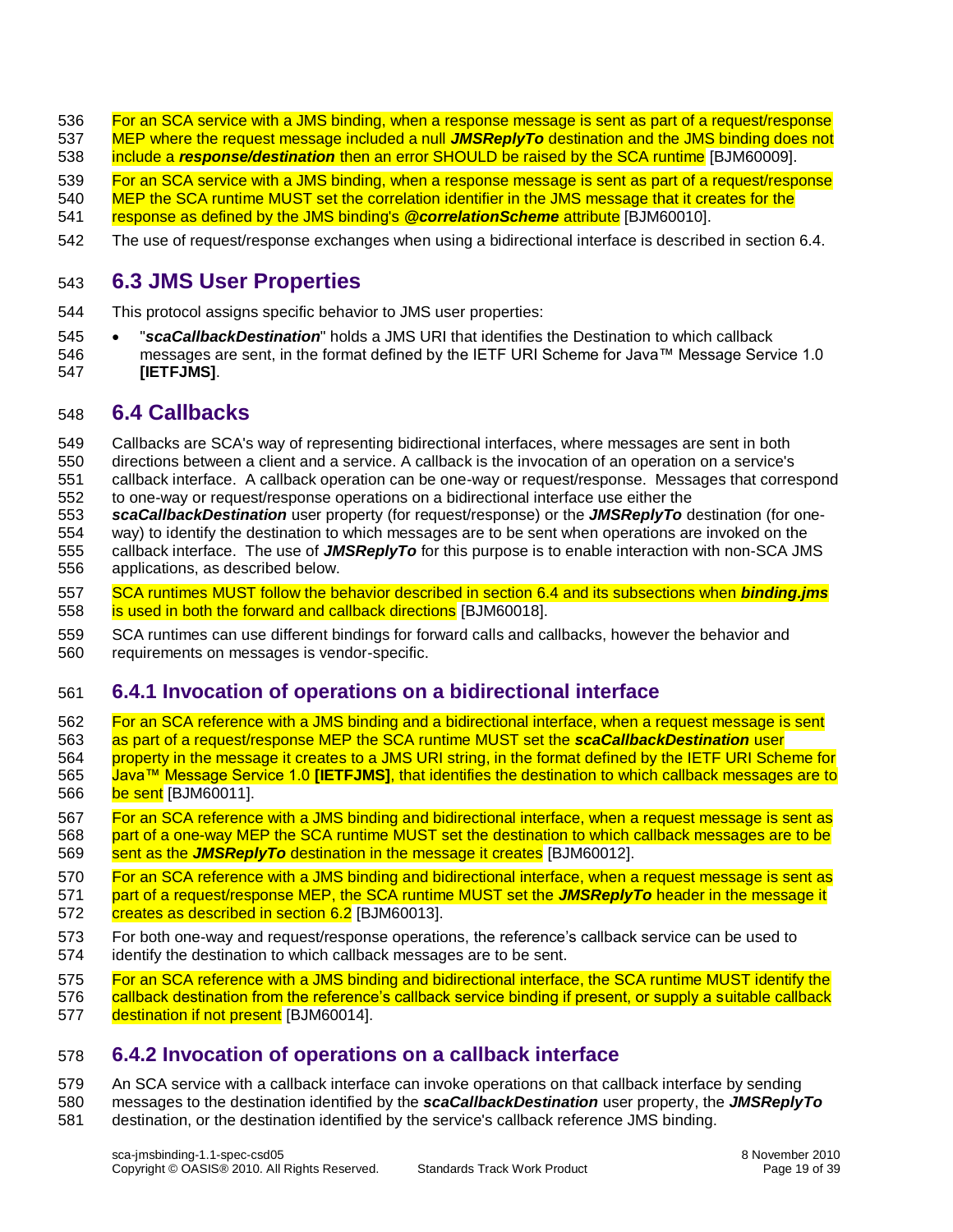For an SCA service with a JMS binding, the *callback destination* is identified as follows, in order of priority:

- **•** The **scaCallbackDestination** identified by an earlier request/response operation, if not null;
- **•** the *JMSReplyTo* destination identified by an earlier one-way operation, if not null;
- 586 the request destination of the service's callback reference JMS binding, if specified

587 For an SCA service with a JMS binding, when a callback request message is sent for either a one-way or 588 request/response MEP, the SCA runtime MUST send the callback request message to the callback [destination.](#page-33-5) [BJM60015].

<span id="page-19-1"></span>590 For an SCA service with a JMS binding, when a callback request message is sent and no callback

<span id="page-19-2"></span> [destination can be identified then the SCA runtime SHOULD raise an error, and MUST throw an](#page-33-6)  [exception to the caller of the callback operation](#page-33-6) [BJM60016].

- 
- 593 For an SCA service with a JMS binding, when a callback request message is sent the SCA runtime<br>594 MUST set the JMSReplyTo destination in the callback request message as defined in sections 6.1 MUST set the *JMSReplyTo* [destination in the callback request message as defined](#page-33-7) in sections 6.1 or 6.2
- <span id="page-19-3"></span>[as appropriate for the type of the callback operation invoked](#page-33-7) [BJM60017].

#### <span id="page-19-0"></span>**6.4.3 Use of JMSReplyTo for callbacks for non-SCA JMS applications**

When interacting with non-SCA JMS applications, the assembler can choose to model a

request/response message exchange using a bidirectional interface with a one-way operation in the

forward and callback interfaces. In this case it is likely that the non-SCA JMS application does not

 support the use of the *scaCallbackDestination* user property. To support this, for one-way messages the *JMSReplyTo* header is used to identify the destination to be used to deliver callback messages, as

described in sections [6.4.1](#page-18-2) an[d 6.4.2.](#page-18-3)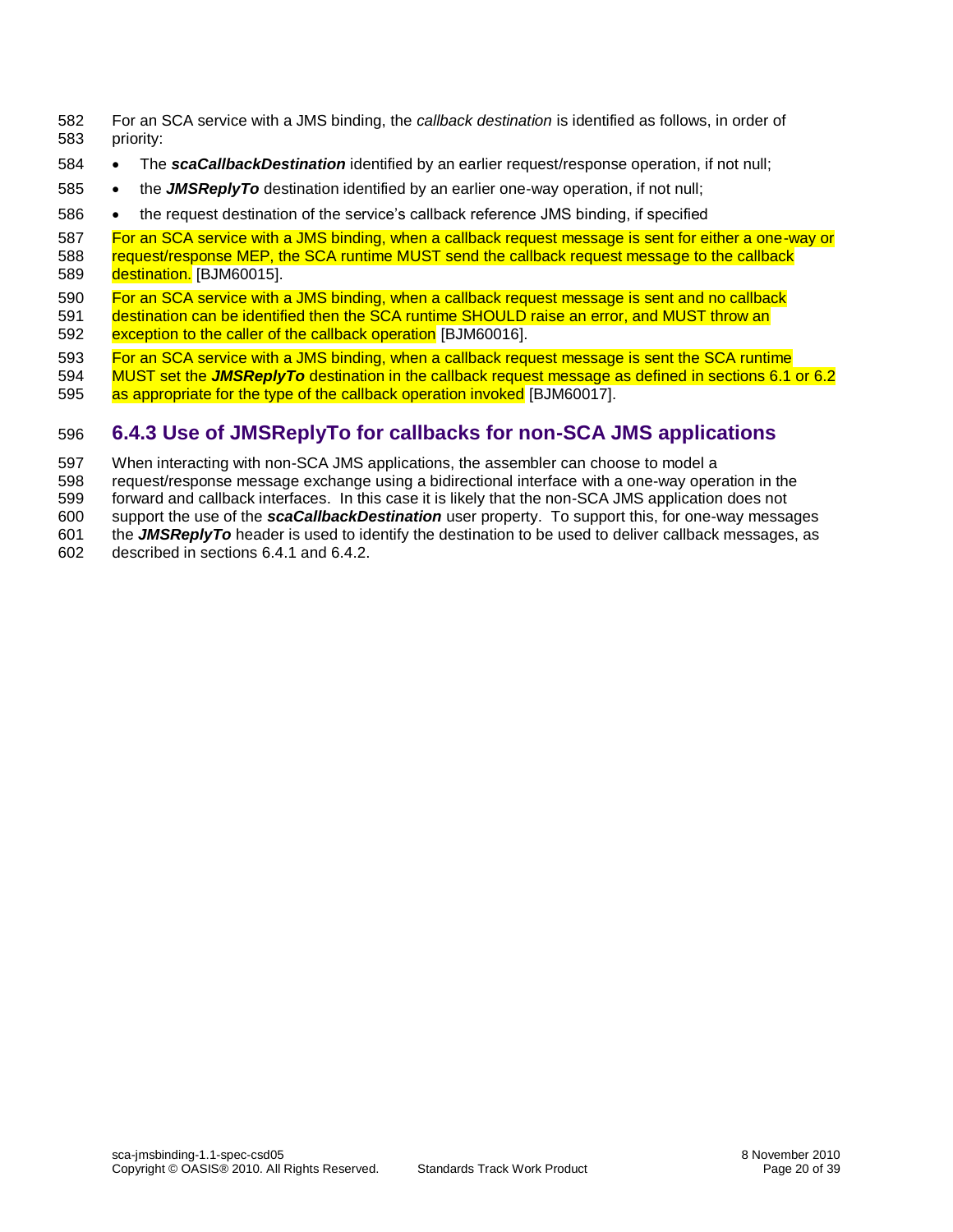### <span id="page-20-0"></span>**7 Examples**

 The following snippets show the *sca.composite* file for the *MyValueComposite* file containing the *service* element for the MyValueService and a *reference* element for the StockQuoteService. Both the service and the reference use a JMS binding.

### <span id="page-20-1"></span>**7.1 Minimal Binding Example**

 [Snippet 7-1](#page-20-4) shows the JMS binding being used with no further attributes or elements. In this case, it is left to the deployer to identify the resources to which the binding is connected.

```
610 <?xml version="1.0" encoding="UTF-8"?><br>611 <composite xmlns="http://docs.oasis-op
             611 <composite xmlns="http://docs.oasis-open.org/ns/opencsa/sca/200912"
612 name="MyValueComposite">
613
614 <service name="MyValueService">
615 <interface.java interface="services.myvalue.MyValueService"/>
616 <br />
\frac{1}{5} <br />
\frac{1}{5} <br />
\frac{1}{5} <br />
\frac{1}{5} <br />
\frac{1}{5} <br />
\frac{1}{5} <br />
\frac{1}{5} <br />
\frac{1}{5} <br />
\frac{1}{5} <br />
\frac{1}{5} <br />
\frac{1}{5} <br />
\frac{1}{5} <br />
\frac{1}{5617 </service>
618
619 <reference name="StockQuoteService">
620 <interface.java interface="services.stockquote.StockQuoteService"/>
621 <binding.jms/>
622 \langle /reference>
623 </composite>
```
<span id="page-20-4"></span>*Snippet 7-1: Minimal Binding Example*

### <span id="page-20-2"></span>**7.2 URI Binding Example**

 [Snippet 7-2](#page-20-5) shows the JMS binding using the *@uri* attribute to specify the connection type and its information:

```
628 <?xml version="1.0" encoding="UTF-8"?><br>629 <composite xmlns="http://docs.oasis-op
          629 <composite xmlns="http://docs.oasis-open.org/ns/opencsa/sca/200912"
630 name="MyValueComposite">
631
632 <service name="MyValueService">
633 <interface.java interface="services.myvalue.MyValueService"/>
                   634 <binding.jms uri="jms:MyValueServiceQueue?
635 activationSpecName=MyValueServiceAS&<br>636 activationSpecName=MyValueServiceAS&
                                         \cdots "/>
637 </service>
638
639 <reference name="StockQuoteService">
640 \leqinterface.java interface="services.stockquote.StockQuoteService"/><br>641 \leqbinding.jms uri="jms:StockQuoteServiceQueue?
                   641 <binding.jms uri="jms:StockQuoteServiceQueue?
642 connectionFactoryName=StockQuoteServiceQCF&
643 deliveryMode=1&<br>644 deliveryMode=1&<br>\ldots "/>
644 ... "/><br>645 ... </reference>
645 \le/reference><br>646 \le/composite>
          646 </composite>
```
<span id="page-20-5"></span>*Snippet 7-2: Binding Example with URI Specified*

### <span id="page-20-3"></span>**7.3 Binding with Existing Resources Example**

[Snippet 7-3](#page-21-2) shows the JMS binding using existing resources:

```
650 <?xml version="1.0" encoding="UTF-8"?><br>651 <composite xmlns="http://docs.oasis-op
            651 <composite xmlns="http://docs.oasis-open.org/ns/opencsa/sca/200912"
652 name="MyValueComposite">
```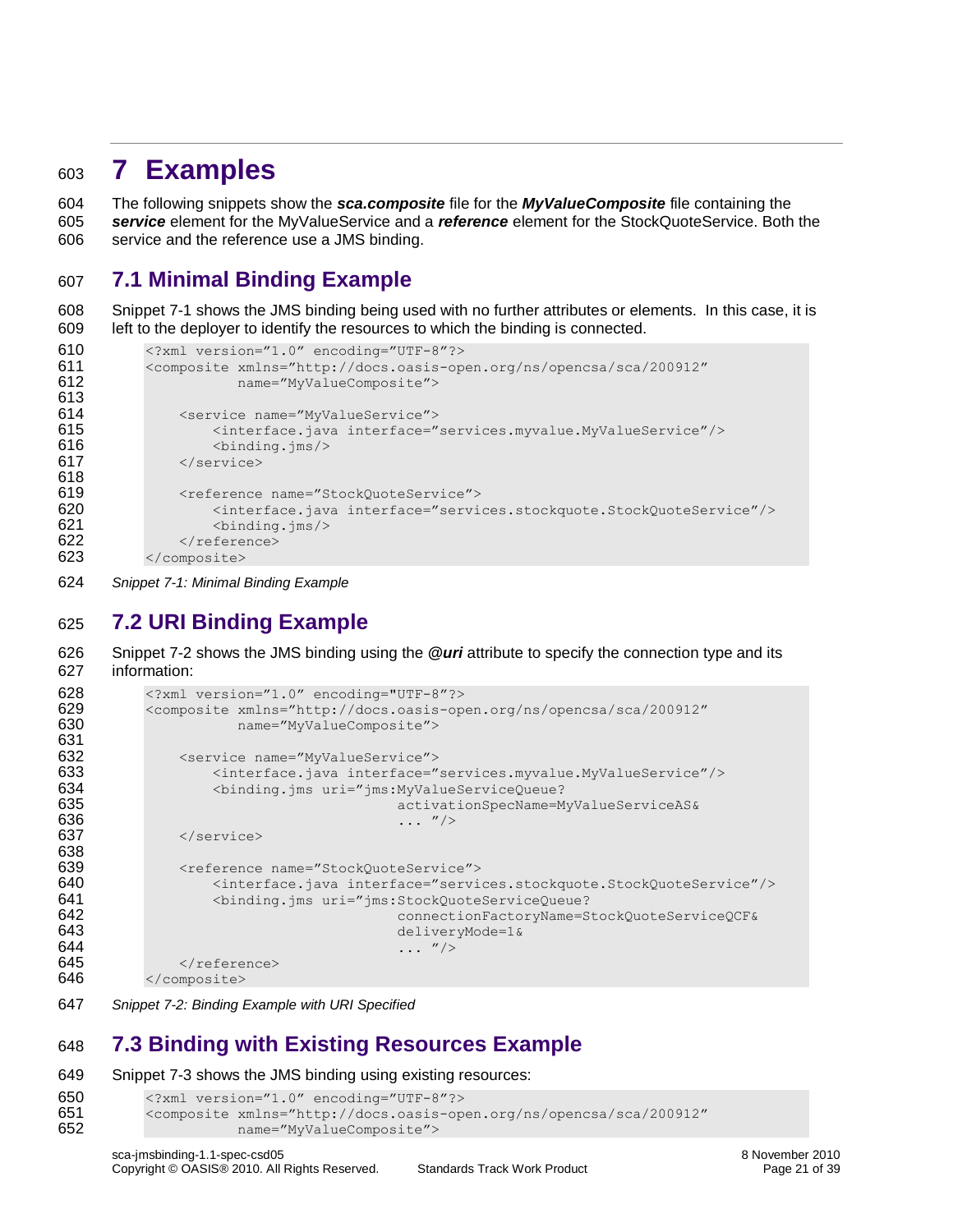```
653
654 <service name="MyValueService">
655 <interface.java interface="services.myvalue.MyValueService"/>
656 <br />
\leqbinding.jms>
657 <destination jndiName="MyValueServiceQ" create="never"/><br>658 <activationSpec indiName="MyValueServiceAS" create="neve
                        658 <activationSpec jndiName="MyValueServiceAS" create="never"/>
659 </binding.jms><br>660 </service>
660 </service><br>661 </composite>
           </composite>
```
<span id="page-21-2"></span>662 *Snippet 7-3: Binding Example Using Existing Resources*

### <span id="page-21-0"></span>663 **7.4 Resource Creation Example**

664 [Snippet 7-4](#page-21-3) shows the JMS binding providing information to create JMS resources rather than using 665 existing ones:

```
666 <?xml version="1.0" encoding="UTF-8"?>
667 <composite xmlns="http://docs.oasis-open.org/ns/opencsa/sca/200912"
                       668 name="MyValueComposite">
669<br>670
670 <service name="MyValueService"><br>671 <interface.java interface="
671 <interface.java interface="services.myvalue.MyValueService"/>
672 <binding.jms><br>673 <estinat
                        673 <destination jndiName="MyValueServiceQueue" create="always">
674 <property name="prop1">XYZ</property><br>675 <br/></broperty name="destName">MyValueDest
                            675 <property name="destName">MyValueDest</property>
676 </destination>
677 <activationSpec jndiName="MyValueServiceAS" create="always"/>
678 <resourceAdapter jndiName="com.example.JMSRA"/><br>679 </binding.jms>
679 </binding.jms><br>680 </service>
               680 </service>
681
682 <reference name="StockQuoteService"><br>683 <interface.java interface="servi
683 <interface.java interface="services.stockquote.StockQuoteService"/><br>684 <br/>>>>>>>>>>
684 <binding.jms><br>685 <a>>><a>><destinat</a>
                        685 <destination jndiName="StockQuoteServiceQueue"/>
686 <connectionFactory jndiName="StockQuoteServiceQCF"/>
687 <resourceAdapter name="com.example.JMSRA"/><br>688 </binding.ims>
                    </binding.jms>
689 \langle/reference><br>690 \langle/composite>
           </composite>
```
<span id="page-21-3"></span>691 *Snippet 7-4: Binding Example that Creates a Resource*

### <span id="page-21-1"></span>692 **7.5 Request/Response Example**

```
693 Snippet 7-5 shows the JMS binding using existing resources to support request/response operations. 
694 The service uses the JMSReplyTo destination to send response messages, and does not specify a 
695 response queue:
```

```
696 <?xml version="1.0" encoding="UTF-8"?><br>697 <composite xmlns="http://docs.oasis-ope
697 <composite xmlns="http://docs.oasis-open.org/ns/opencsa/sca/200912"
                      name="MyValueComposite">
699
700 <service name="MyValueService">
701 <interface.java interface="services.myvalue.MyValueService"/>
702 <binding.jms correlationScheme="sca:messageID">
703 <destination jndiName="MyValueServiceQ" create="never"/>
704 <activationSpec jndiName="MyValueServiceAS" create="never"/><br>705 </binding.ims>
705 </binding.jms><br>706 </service>
              </service>
707
708 <reference name="StockQuoteService"><br>709 <interface.java_interface="servi
                   709 <interface.java interface="services.stockquote.StockQuoteService"/>
```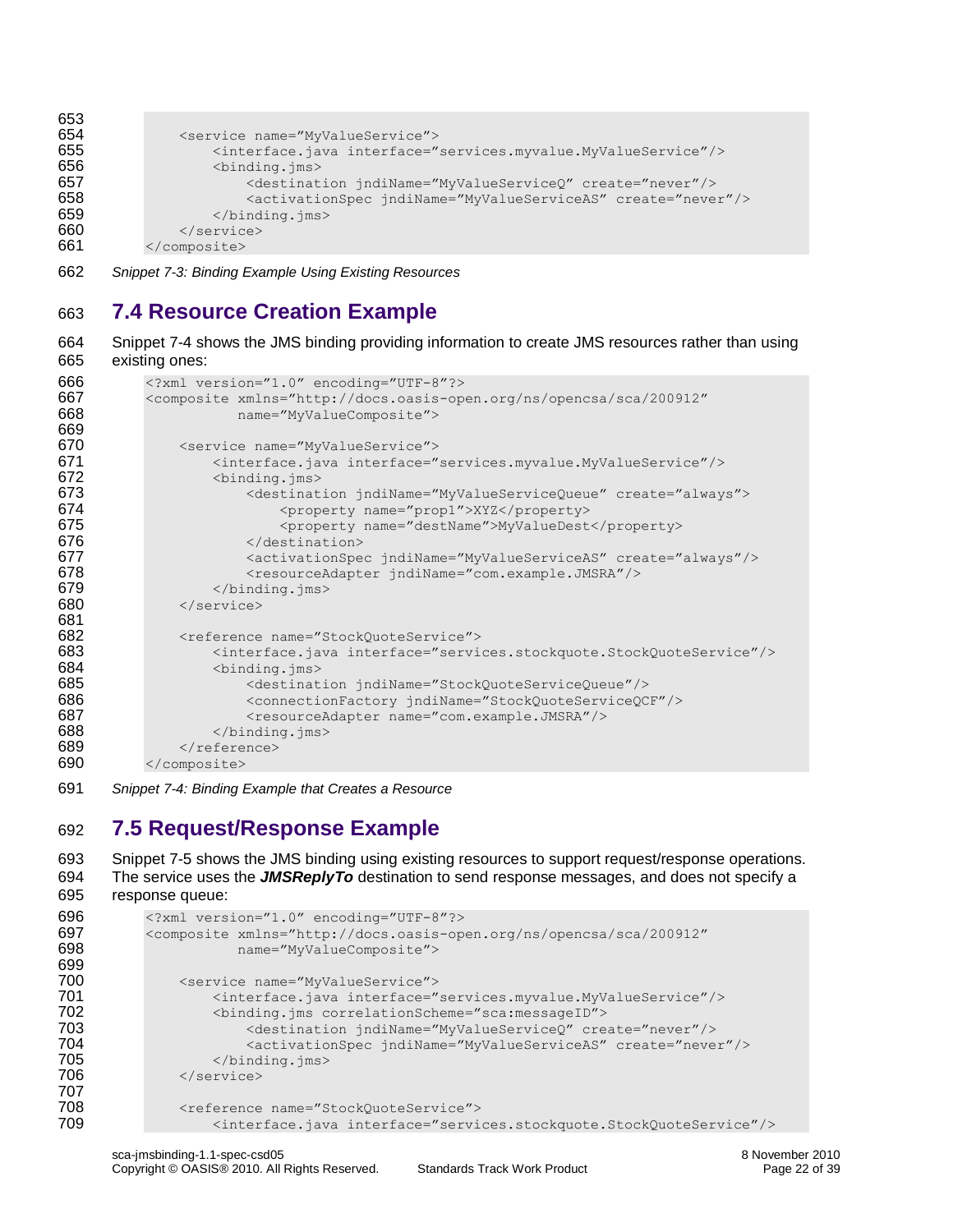```
710 <binding.jms correlationScheme="sca:messageID">
711 <destination jndiName="StockQuoteServiceQueue"/>
712 <connectionFactory jndiName="StockQuoteServiceQCF"/>
713 <response>
714 <destination jndiName="MyValueResponseQueue"/>
                    715 <activationSpec jndiName="MyValueResponseAS"/>
716 </response>
717 </binding.jms><br>718 </reference>
           </reference>
719 </composite>
```
<span id="page-22-2"></span>720 *Snippet 7-5: Binding Example with a Response*

### <span id="page-22-0"></span>721 **7.6 Subscription with Selector Example**

722 [Snippet 7-6](#page-22-3) shows how the JMS binding is used in order to consume messages from existing JMS 723 infrastructure. The JMS binding subscribes using selector:

```
724 <?xml version="1.0" encoding="UTF-8"?>
725 <composite xmlns="http://docs.oasis-open.org/ns/opencsa/sca/200912"
726 name="MyValueComposite">
727 <service name="MyValueService"><br>728 <interface.iava interface="
728 <interface.java interface="services.myvalue.MyValueService"/>
729 <binding.jms> 
                    730 <destination jndiName="MyValueServiceTopic" create="never"/> 
731 <connectionFactory jndiName="StockQuoteServiceTCF"
732 create="never"/> 
733 <messageSelection selector="Price&qt;1000"/>
734 </binding.jms><br>735 </service>
735 </service><br>736 </composite>
         </composite>
```
<span id="page-22-3"></span>737 *Snippet 7-6: Binding Example with a Selector*

### <span id="page-22-1"></span>738 **7.7 Policy Set Example**

739 A policy set defines the manner in which intents map to JMS binding properties. [Snippet 7-7](#page-23-0) illustrates an 740 example of a policy set that defines values for the *@priority* attribute using the "*priority*" intent, and also 741 allows setting of a value for a user JMS property using the "*log*" intent.

```
742 <policySet name="JMSPolicy"
743 provides="priority log"
                        appliesTo="binding.jms">
745
746 <intentMap provides="priority" default="medium"><br>747 < squalifier name="high">
747 <qualifier name="high">
748 <headers priority="9"/><br>749 </qualifier>
                    749 </qualifier>
750 <qualifier name="medium">
751 <headers priority="4"/>
752 </qualifier><br>753 <a>a> <a>
753 <qualifier name="low">
754 <headers priority="0"/><br>755 </aualifier>
755 </qualifier><br>756 </arr />
756 </arr />
756 </arr />
756 </arr />
756 </arr />
756 </arr />
756 </arr />
756 </arr />
757 </arr />
758 </arr />
758 </arr />
758 </arr />
758 </arr />
758 </arr />
758 </arr />
758 </arr 
                756 </intentMap>
757
758 <intentMap provides="log">
759 <qualifier>
760 <headers>
761 <property name="user_example_log">logged</property><br>762 </headers>
762 </headers><br>763 </aualifier>
                    763 </qualifier>
764 </intentMap>
765 </policySet>
```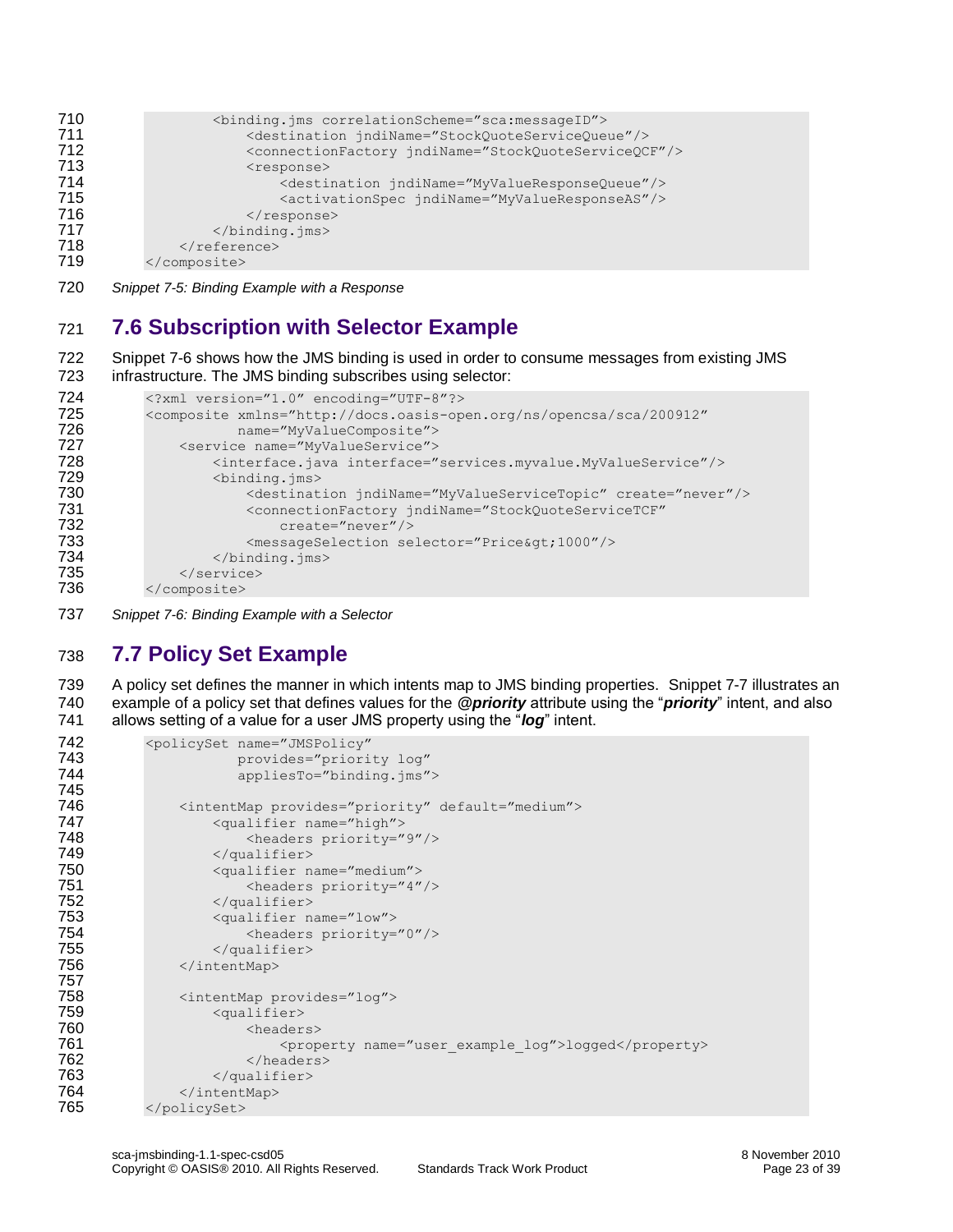- <span id="page-23-0"></span>766 *Snippet 7-7: Example Policy Set*
- 767 Given the policy set in [Snippet 7-7,](#page-23-0) the intents can be required on a service or reference as shown in 768 Shippet 7-8: [Snippet 7-8:](#page-23-1)

```
769 <reference name="StockQuoteService" requires="priority.high log"><br>770 <interface.java interface="services.stockquote.StockQuoteServi
770 <interface.java interface="services.stockquote.StockQuoteService"/>
771 <binding.jms><br>772 <destinat
772 <destination name="StockQuoteServiceQueue"/>
773 <connectionFactory name="StockQuoteServiceQCF"/><br>774 </binding.jms>
774 </binding.jms><br>775 </reference>
            </reference>
```
<span id="page-23-1"></span>776 *Snippet 7-8: Binding Example with Intents*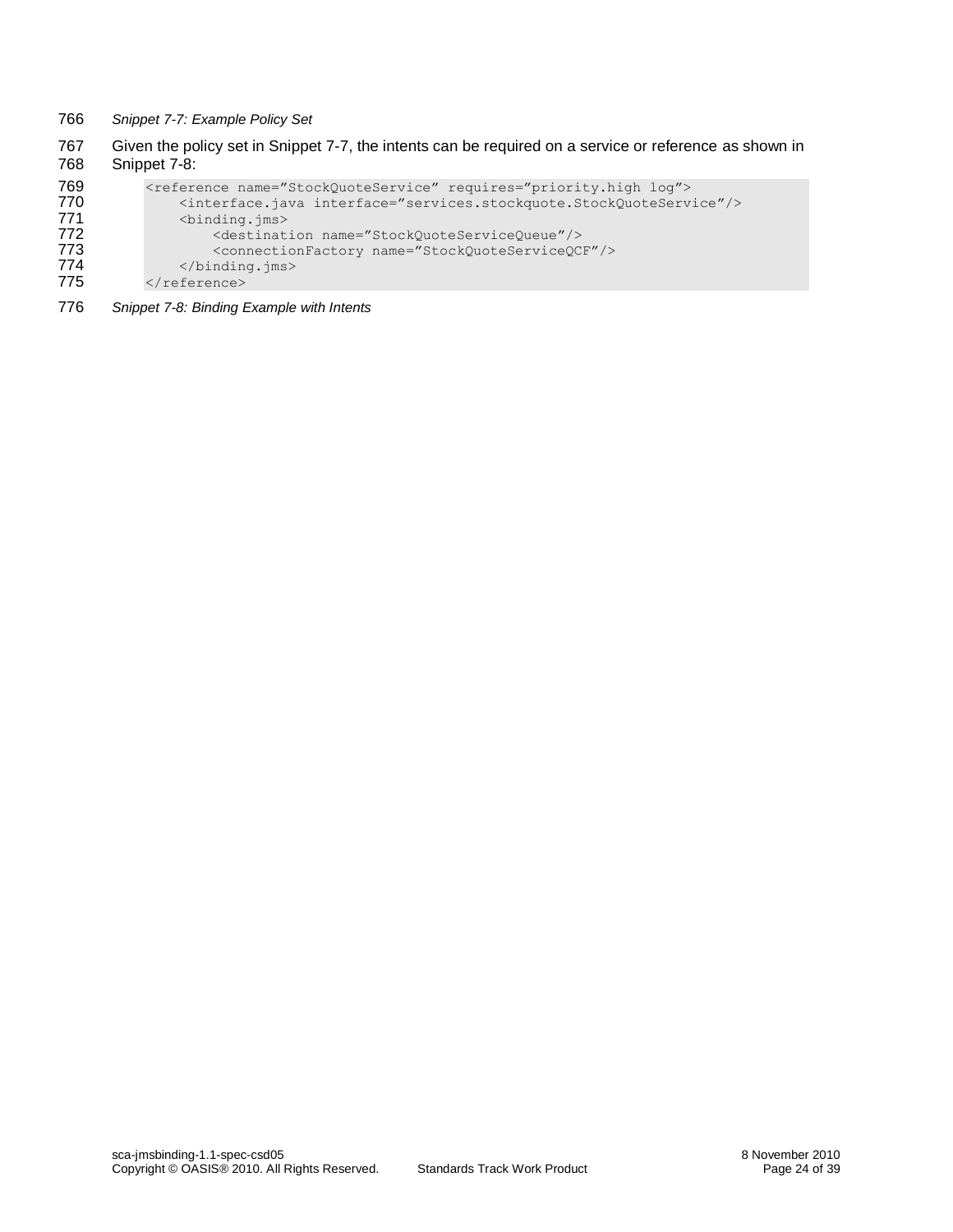### <span id="page-24-0"></span>**8 Conformance**

 The XML schema pointed to by the RDDL document at the namespace URI, defined by this specification, are considered to be authoritative and take precedence over the XML schema defined in the appendix of this document. There are two categories of artifacts for which this specification defines conformance:

- a) SCA JMS Binding XML Document
- b) SCA Runtime

#### <span id="page-24-1"></span>**8.1 SCA JMS Binding XML Document**

An SCA JMS Binding XML document is an SCA Composite Document or an SCA ComponentType

- Document, as defined by the [SCA Assembly Specification](#page-5-0) [SCA-Assembly] Section 13.1 that uses the *binding.jms* element.
- An SCA JMS Binding XML document MUST be a conformant SCA Composite Document or an SCA
- ComponentType Document, as defined by the [SCA Assembly Specification](#page-5-0) [SCA-Assembly], and MUST
- comply with all statements in Appendix [B:](#page-29-0) ["Conformance Items"](#page-29-0) related to elements and attributes in an
- SCA JMS Binding XML document, notably all "MUST" statements have to be implemented.

#### <span id="page-24-2"></span>**8.2 SCA Runtime**

- An implementation that claims to conform to the requirements of an SCA Runtime defined in this specification has to meet the following conditions:
- 1. The implementation MUST comply with all statements in Appendix [B:](#page-29-0) ["Conformance Items"](#page-29-0) related to an SCA Runtime, notably all "MUST" statements have to be implemented
- 2. The implementation MUST conform to the SCA Assembly Model [Specification Version 1.1](#page-5-0) [SCA-[Assembly\],](#page-5-0) and to the [SCA Policy Framework Version 1.1](#page-5-3) [SCA-Policy]
- 3. The implementation MUST reject an SCA JMS Binding XML Document that is not conformant per Section [8.1](#page-24-1)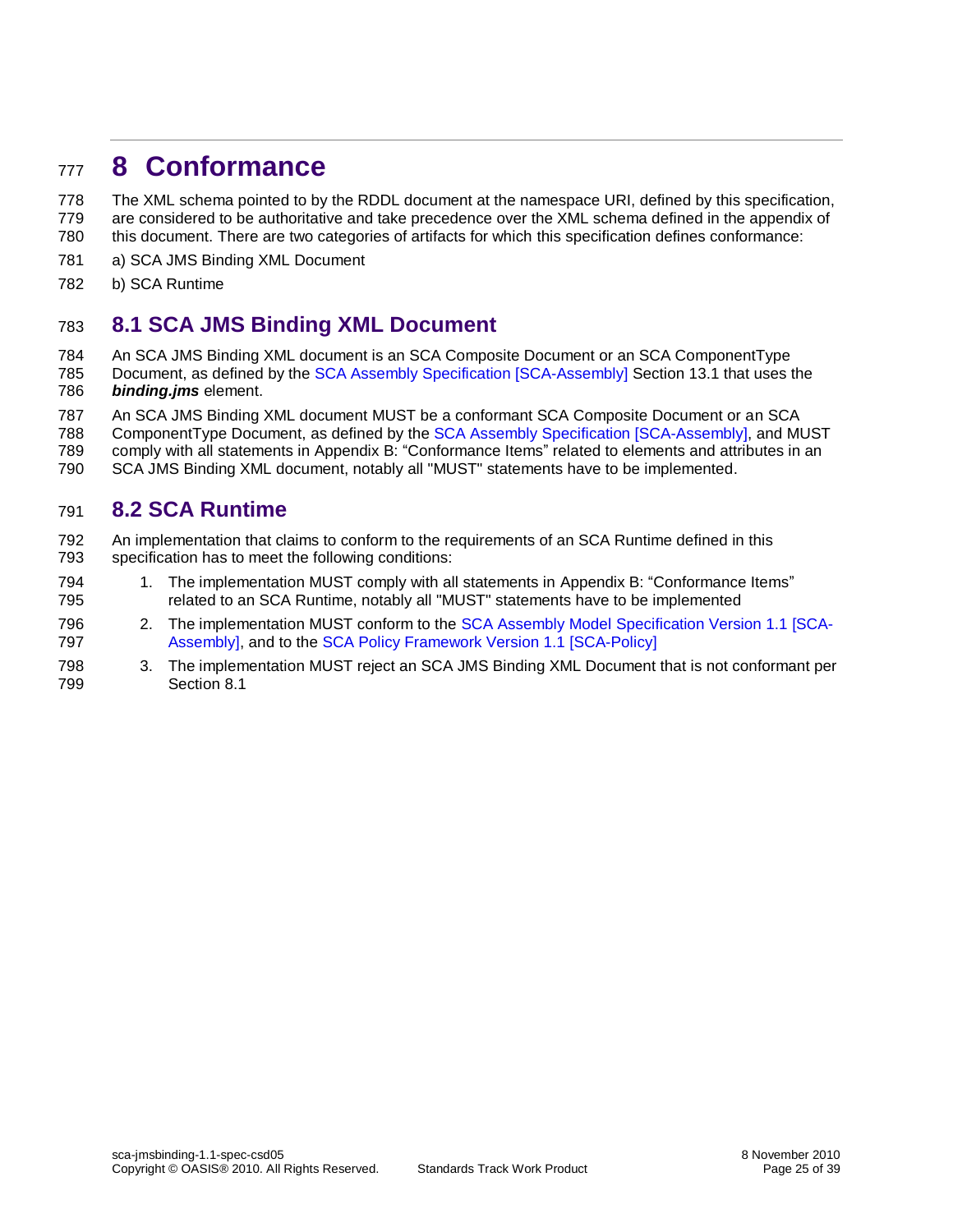# <span id="page-25-0"></span><sup>800</sup> **A. JMS XML Binding Schema: sca-binding-jms-1.1.xsd**

```
801 <?xml version="1.0" encoding="UTF-8"?>
802 <!-- Copyright(C) OASIS(R) 2005,2010. All Rights Reserved.<br>803 0ASIS trademark. IPR and other policies apply. -->
             0ASIS trademark, IPR and other policies apply. -->
804 <schema xmlns="http://www.w3.org/2001/XMLSchema"<br>805 targetNamespace="http://docs.oasis-open.
805 targetNamespace="http://docs.oasis-open.org/ns/opencsa/sca/200912"<br>806 mins:sca="http://docs.oasis-open.org/ns/opencsa/sca/200912"
                806 xmlns:sca="http://docs.oasis-open.org/ns/opencsa/sca/200912"
807 elementFormDefault="qualified">
808
          809 <include schemaLocation="sca-core-1.1-cd05.xsd"/>
810<br>811
          811 <complexType name="JMSBinding">
812 <complexContent>
813 <extension base="sca:Binding"><br>814 <sequence>
                     <sequence>
815 <element name="destination" type="sca:JMSDestination"
816 minOccurs="0"/>
817 (a) choice minOccurs="0" maxOccurs="1"><br>818 (a) clement name="connectionFactory"
818 <element name="connectionFactory"<br>819 type="sca:JMSConnectionF
819 type="sca:JMSConnectionFactory"/><br>820 the settlement name="activationSpec" type="sca:JMSConnectionFactory"/>
820 <element name="activationSpec" type="sca:JMSActivationSpec"/><br>821 </choice>
821 </choice><br>822 <element
822 <element name="response" type="sca:JMSResponse" minOccurs="0"/><br>823 <element name="headers" type="sca:JMSHeaders" minOccurs="0"/>
823 <element name="headers" type="sca:JMSHeaders" minOccurs="0"/>
824 <element name="messageSelection" type="sca:JMSMessageSelection"<br>825 minOccurs="0"/>
825 minOccurs="0"/><br>826 minOccurs="0"/> <element name="resourceA
826 <element name="resourceAdapter" type="sca:JMSResourceAdapter" <a><br>827 minOccurs="0"/>
827 minOccurs="0"/><br>828 <element name="operation
                        828 <element name="operationProperties" 
829 type="sca:JMSOperationProperties"
830 minOccurs="0" maxOccurs="unbounded"/>
831 <element ref="sca:extensions" minOccurs="0" maxOccurs="1"/><br>832 </sequence>
832 </sequence>
833 <attribute name="correlationScheme" type="QName"<br>834 default="sca:messageID"/>
834 default="sca:messageID"/><br>835 <attribute name="initialContextFacto>
835 <attribute name="initialContextFactory" type="anyURI"/><br>836 <attribute name="indiURL" type="anyURI"/>
                     836 <attribute name="jndiURL" type="anyURI"/>
837 </extension>
838 </complexContent><br>839 </complexType>
          839 </complexType>
840<br>841
841 < simpleType name="JMSCreateResource"><br>842 < restriction base="string">
842 <restriction base="string">
                 843 <enumeration value="always"/>
844 <enumeration value="never"/>
845 <enumeration value="ifNotExist"/><br>846 </restriction>
846 </restriction><br>847 </simpleType>
          847 </simpleType>
848<br>849
          849 <complexType name="JMSDestination">
850 <sequence>
851 <element name="property" type="sca:BindingProperty"
852 minOccurs="0" maxOccurs="unbounded"/>
853 </sequence><br>854 <attribute
854 <attribute name="jndiName" type="anyURI"/><br>855 <attribute name="type" use="optional" defa
855 <attribute name="type" use="optional" default="queue">
                 856 <simpleType>
857 > <restriction base="string"><br>858 > <enumeration value="gueu
858 <enumeration value="queue"/><br>859 <enumeration value="topic"/>
                        859 <enumeration value="topic"/>
```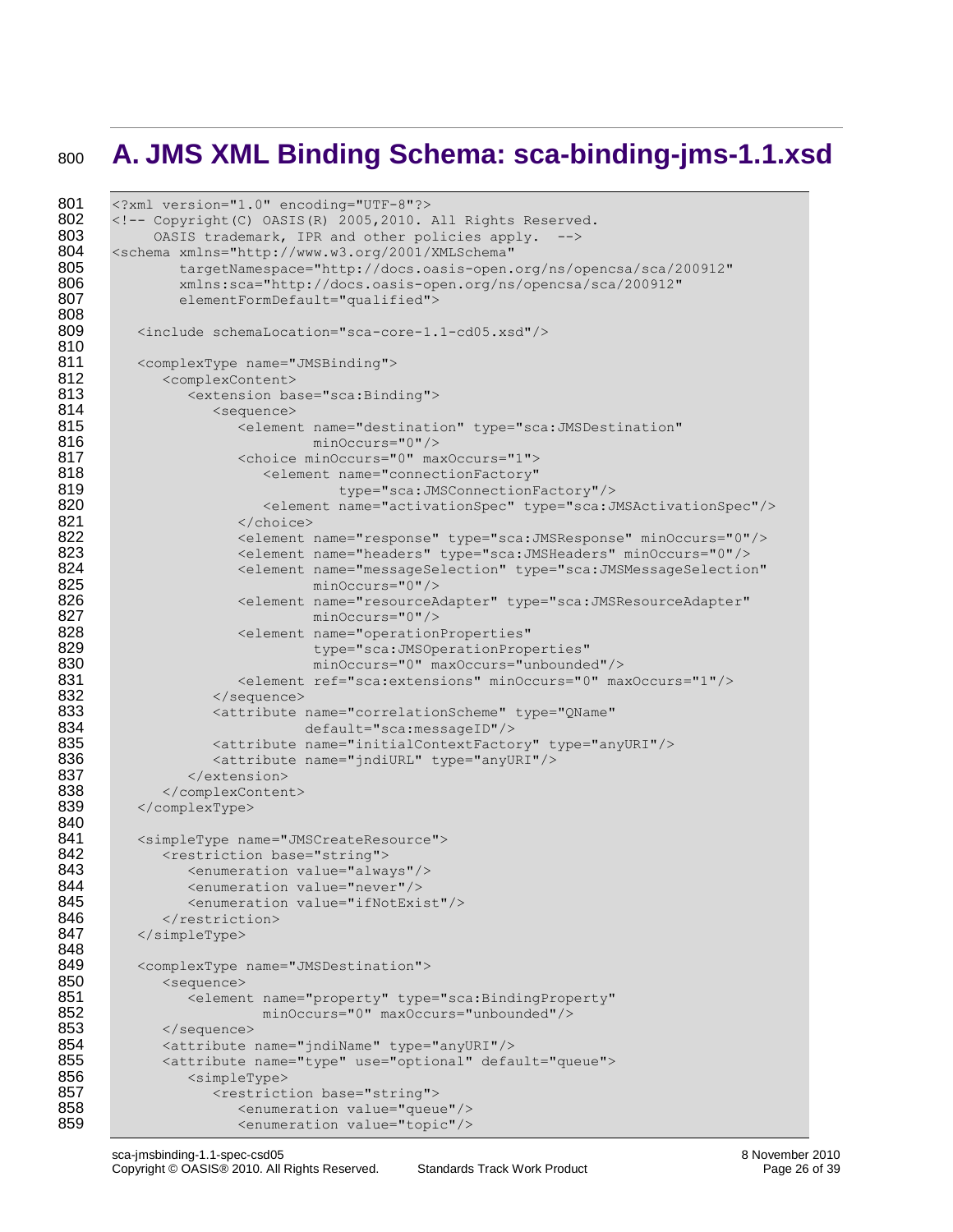```
860 </restriction><br>861 </simpleType>
861 </simpleType><br>862 </attribute>
                </attribute>
863 <attribute name="create" type="sca:JMSCreateResource"<br>864 use="optional" default="ifNotExist"/>
864 use="optional" default="ifNotExist"/><br>865 </complexType>
            865 </complexType>
866
867 <complexType name="JMSConnectionFactory">
868 <sequence><br>869 <sequence>
869 <element name="property" type="sca:BindingProperty"<br>870 minOccurs="0" maxOccurs="unbounded"/>
                               870 minOccurs="0" maxOccurs="unbounded"/>
871 </sequence><br>872 <attribute
                872 <attribute name="jndiName" type="anyURI"/>
873 <attribute name="create" type="sca:JMSCreateResource"<br>874 = se="optional" default="ifNotExist"/>
                              use="optional" default="ifNotExist"/>
875 </complexType>
876
877 <complexType name="JMSActivationSpec"><br>878 <sequence>
878 <sequence><br>879 <elemen
879 <element name="property" type="sca:BindingProperty"<br>880 minOccurs="0" maxOccurs="unbounded"/>
880 minOccurs="0" maxOccurs="unbounded"/><br>881 </sequence>
881 </sequence><br>882 <attribute
882 <attribute name="jndiName" type="anyURI"/><br>883 <attribute name="create" type="sca:JMSCrea
883 <attribute name="create" type="sca:JMSCreateResource"<br>884 use="optional" default="ifNotExist"/>
884 use="optional" default="ifNotExist"/><br>885 </complexType>
            885 </complexType>
886
887 <complexType name="JMSResponse"><br>888 <sequence>
888 <sequence><br>889 <sequence>
889 <element ref="sca:wireFormat" minOccurs="0" maxOccurs="1"/><br>890 <element name="destination" type="sca:JMSDestination" minOc
890 <element name="destination" type="sca:JMSDestination" minOccurs="0"/><br>891 <choice minOccurs="0">
891 <choice minOccurs="0"><br>892 <element name="conn
                        892 <element name="connectionFactory" type="sca:JMSConnectionFactory"/> 
893 <element name="activationSpec" type="sca:JMSActivationSpec"/><br>894 </choice>
                    </choice>
895 </sequence><br>896 </complexType>
            896 </complexType>
897<br>898
898 <complexType name="JMSHeaders"><br>899 <sequence>
                899 <sequence>
900 <element name="property" type="sca:JMSUserProperty"<br>901 minOccurs="0" maxOccurs="unbounded"/>
901 minOccurs="0" maxOccurs="unbounded"/><br>902 </sequence>
902 </sequence><br>903 <attribute
903 > <attribute name="type" type="string"/><br>904 > <attribute name="deliveryMode" default
904 <attribute name="deliveryMode" default="persistent"><br>905 <simpleType>
905 <simpleType><br>906 <simpleType>
906 > <restriction base="string"><br>907 > <enumeration value="pers
                           907 <enumeration value="persistent"/>
908 <enumeration value="nonpersistent"/><br>909 </restriction>
909 </restriction><br>910 </simpleType>
910 </simpleType><br>911 </attribute>
911 </attribute><br>912 <attribute n
912 <attribute name="timeToLive" type="long" default="0"/><br>913 <attribute name="priority" default="4">
                913 <attribute name="priority" default="4">
914 <simpleType>
915 > <restriction base="string"><br>916 > <enumeration value="0"/>
916 (Senumeration value="0"/><br>917 (Senumeration value="1"/>
917 (Senumeration value="1"/><br>918 (Senumeration value="2"/>
918 (919)<br>919 (919)<br>919 (919)<br>Senumeration value="3"/>
919 (1998) <enumeration value="3"/>
920 (1998) <enumeration value="4"/>
                           920 <enumeration value="4"/>
921 <enumeration value="5"/>
922 <enumeration value="6"/><br>923 <enumeration value="7"/>
                           923 <enumeration value="7"/>
```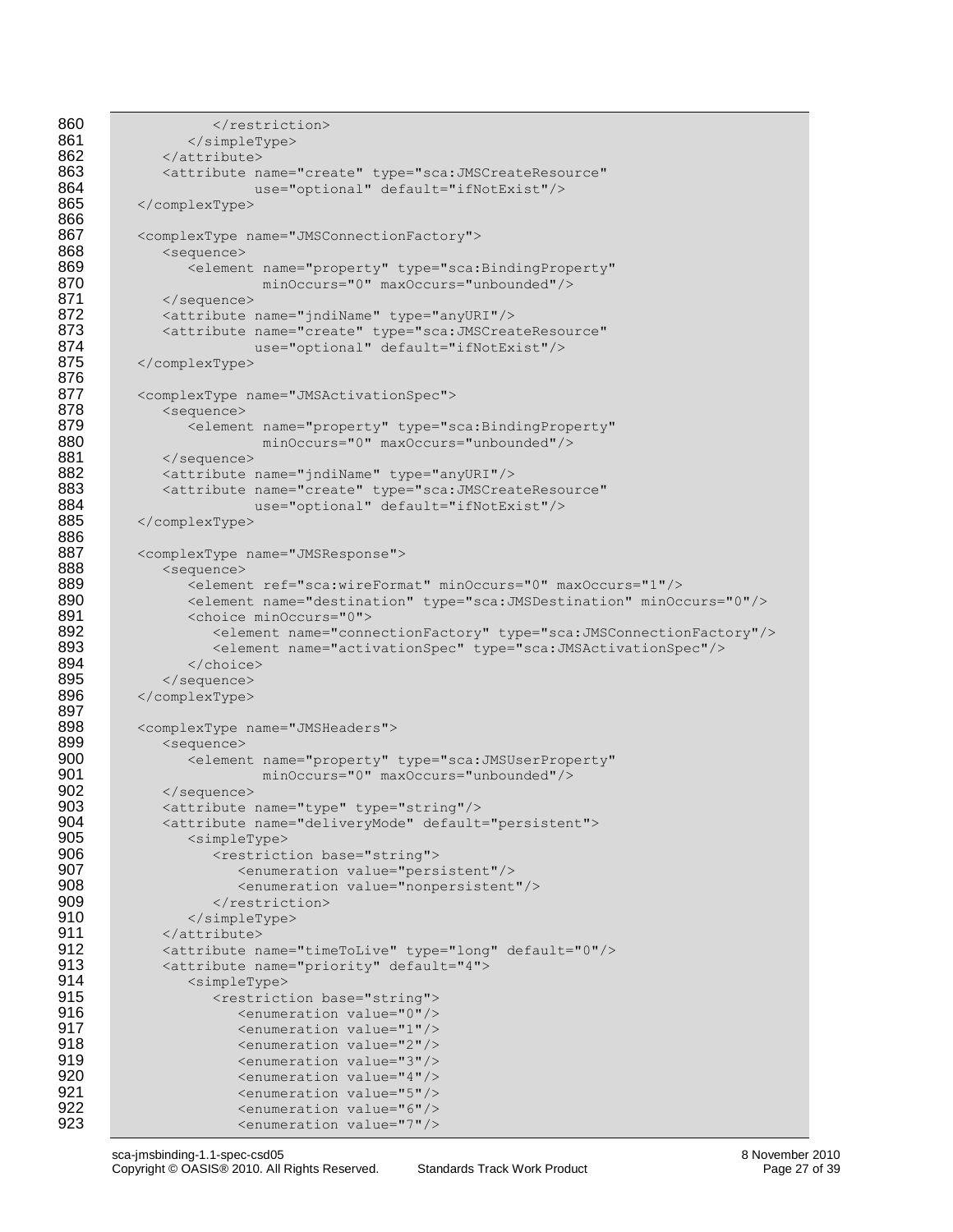```
924 <enumeration value="8"/>
925 <enumeration value="9"/><br>926 </restriction>
                      </restriction>
927 </simpleType><br>928 </attribute>
928 </attribute><br>929 </complexType>
           929 </complexType>
930<br>931
931 <complexType name="JMSMessageSelection"><br>932 <sequence>
932 <sequence> 
933 <element name="property" type="sca:BindingProperty"<br>934 minOccurs="0" maxOccurs="unbounded"/>
934 minOccurs="0" maxOccurs="unbounded"/><br>935 </sequence>
935 </sequence><br>936 <attribute
936 <attribute name="selector" type="string"/><br>937 </complexType>
           937 </complexType>
938<br>939
939 <complexType name="JMSResourceAdapter"><br>940 <sequence>
940 <sequence><br>941 <sequence>
941 <element name="property" type="sca:BindingProperty"<br>942 minOccurs="0" maxOccurs="unbounded"/>
942 minOccurs="0" maxOccurs="unbounded"/><br>943 </sequence>
943 </sequence><br>944 <attribute
944 <attribute name="name" type="string" use="required"/><br>945 </complexType>
           945 </complexType>
946<br>947
947 <complexType name="JMSOperationProperties"><br>948 <sequence>
948 <sequence><br>949 <sequence>
949 <element name="property" type="sca:BindingProperty"<br>950 minOccurs="0" maxOccurs="unbounded"/>
950 minOccurs="0" maxOccurs="unbounded"/>
951 <element name="headers" type="sca:JMSHeaders" minOccurs="0"/><br>952 </sequence>
952 </sequence><br>953 <attribute
953 <attribute name="name" type="string" use="required"/><br>954 <attribute name="selectedOperation" type="string"/>
954 <attribute name="selectedOperation" type="string"/><br>955 </complexType>
           955 </complexType>
956
957 <complexType name="BindingProperty"><br>958 <simpleContent>
958 <simpleContent><br>959 <extension b
959 <extension base="string">
960 <attribute name="name" type="NMTOKEN" use="required"/>
961 <attribute name="type" type="string" use="optional"<br>962 default="xs:string"/>
962 default="xs:string"/><br>963 </extension>
                   963 </extension>
964 </simpleContent><br>965 </complexType>
           965 </complexType>
966
967 <simpleType name="JMSUserPropertyType"><br>968 <restriction base="string">
968 <restriction base="string"><br>969 <enumeration value="bool
969 <enumeration value="boolean"/><br>970 <enumeration value="byte"/>
970 > <enumeration value="byte"/><br>971 > <enumeration value="short"/
                  971 <enumeration value="short"/>
972 <enumeration value="int"/><br>973 <enumeration value="long"/
973 > <enumeration value="long"/><br>974 > <enumeration value="float"/
974 <enumeration value="float"/><br>975 <enumeration value="double"/
975 <enumeration value="double"/>
976 > <enumeration value="String"/><br>977 > <enumeration value="xs:string"
                   977 <enumeration value="xs:string"/>
978 </restriction>
979 </simpleType>
980<br>981
981 <complexType name="JMSUserProperty"><br>982 <simpleContent>
982 <simpleContent><br>983 <sattension b
983 <extension base="string"><br>984 <attribute name="name"
                      984 <attribute name="name" type="NMTOKEN" use="required"/>
985 <attribute name="type" type="sca:JMSUserPropertyType"
986 use="optional" default="String"/>
987 </extension>
```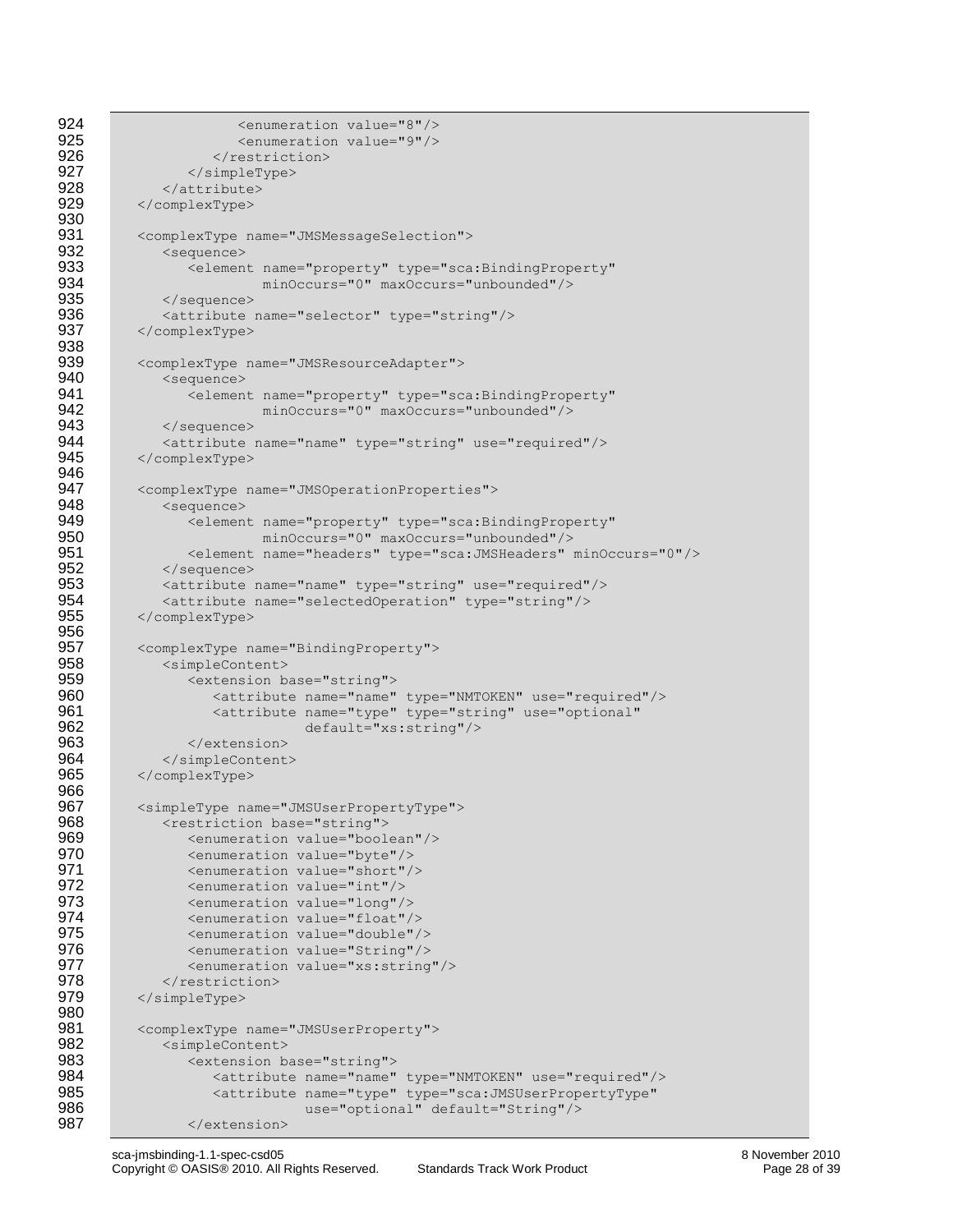| 988  |                                                                         |  |  |
|------|-------------------------------------------------------------------------|--|--|
| 989  |                                                                         |  |  |
| 990  |                                                                         |  |  |
| 991  | <complextype name="JMSDefaultWireFormatType"></complextype>             |  |  |
| 992  | <complexcontent></complexcontent>                                       |  |  |
| 993  | <extension base="sca:WireFormatType"></extension>                       |  |  |
| 994  |                                                                         |  |  |
| 995  |                                                                         |  |  |
| 996  |                                                                         |  |  |
| 997  | <complextype name="JMSDefaultOperationSelectorType"></complextype>      |  |  |
| 998  | <complexcontent></complexcontent>                                       |  |  |
| 999  | <extension base="sca:OperationSelectorType"></extension>                |  |  |
| 1000 |                                                                         |  |  |
| 1001 |                                                                         |  |  |
| 1002 |                                                                         |  |  |
| 1003 | <element <="" name="binding.jms" th="" type="sca:JMSBinding"></element> |  |  |
| 1004 | substitutionGroup="sca:binding"/>                                       |  |  |
| 1005 |                                                                         |  |  |
| 1006 | <element <="" name="wireFormat.jmsDefault" th=""></element>             |  |  |
| 1007 | type="sca: JMSDefaultWireFormatType"                                    |  |  |
| 1008 | substitutionGroup="sca:wireFormat"/>                                    |  |  |
| 1009 |                                                                         |  |  |
| 1010 | <element <="" name="operationSelector.jmsDefault" th=""></element>      |  |  |
| 1011 | type="sca:JMSDefaultOperationSelectorType"                              |  |  |
| 1012 | substitutionGroup="sca:operationSelector"/>                             |  |  |
| 1013 | $\langle$ /schema>                                                      |  |  |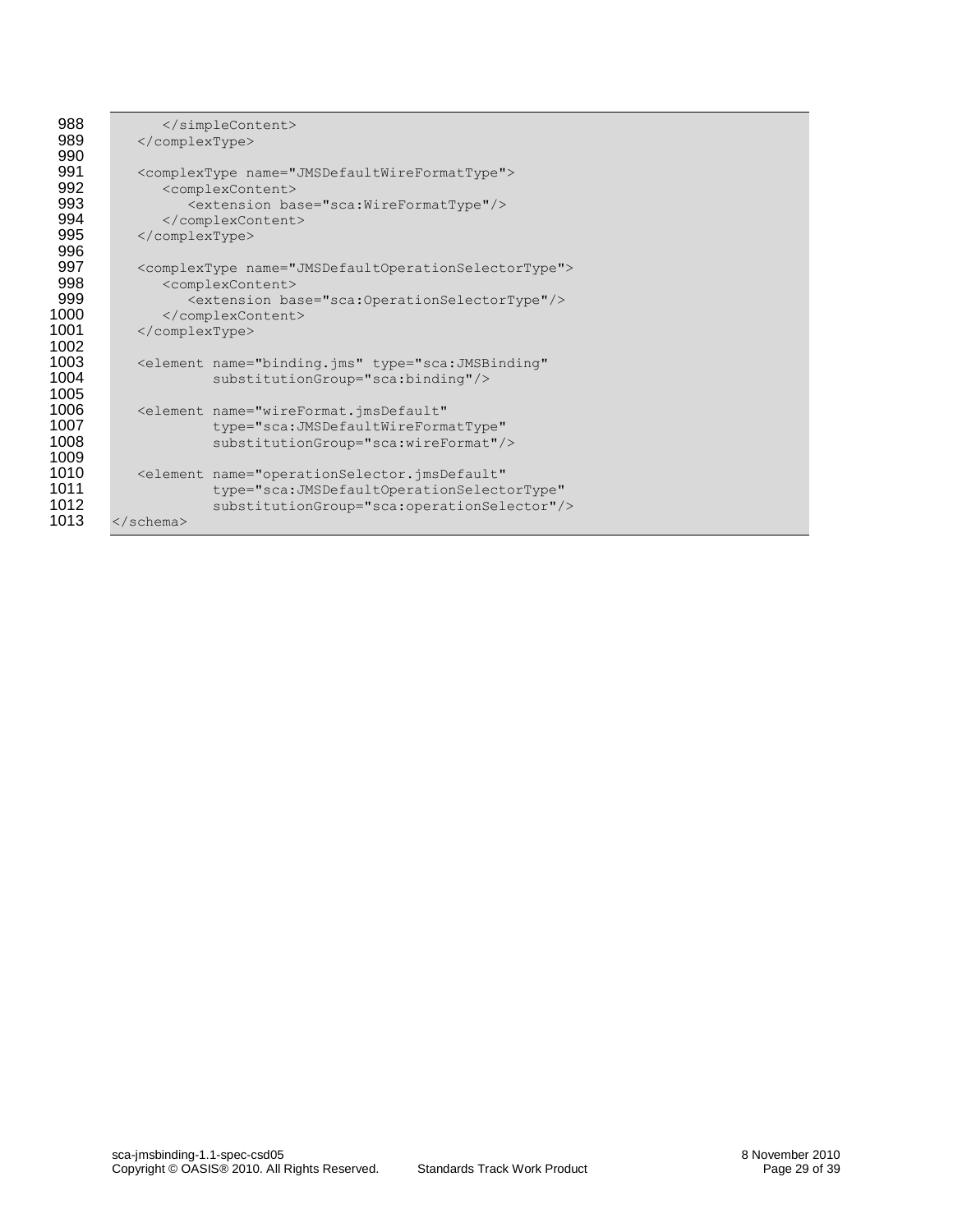# <span id="page-29-0"></span><sup>1014</sup> **B. Conformance Items**

1015 This section contains a list of conformance items for the SCA JMS Binding specification.

<span id="page-29-13"></span><span id="page-29-12"></span><span id="page-29-11"></span><span id="page-29-10"></span><span id="page-29-9"></span><span id="page-29-8"></span><span id="page-29-7"></span><span id="page-29-6"></span><span id="page-29-5"></span><span id="page-29-4"></span><span id="page-29-3"></span><span id="page-29-2"></span><span id="page-29-1"></span>

| <b>Conformance ID</b> | <b>Description</b>                                                                                                                                                                                                                                                                                                                                                 |
|-----------------------|--------------------------------------------------------------------------------------------------------------------------------------------------------------------------------------------------------------------------------------------------------------------------------------------------------------------------------------------------------------------|
| [BJM30001]            | The value of the <b>@uri</b> attribute MUST have the format defined by the IETF<br>URI Scheme for Java™ Message Service 1.0 [IETFJMS]                                                                                                                                                                                                                              |
| [BJM30002]            | When the @uri attribute is specified, the SCA runtime MUST raise an error if<br>the referenced resources do not already exist                                                                                                                                                                                                                                      |
| [BJM30003]            | If the value of the <i>@correlationScheme</i> attribute is "sca:messageID" the<br>SCA runtime MUST set the correlation ID of replies to the message ID of the<br>corresponding request                                                                                                                                                                             |
| [BJM30004]            | If the value of the <b>@correlationScheme</b> attribute is "sca:correlationID" the<br>SCA runtime MUST set the correlation ID of replies to the correlation ID of the<br>corresponding request                                                                                                                                                                     |
| [BJM30005]            | If the value of the @correlationScheme attribute is "sca:none" the SCA<br>runtime MUST NOT set the correlation ID in responses that it sends                                                                                                                                                                                                                       |
| [BJM30006]            | SCA runtimes MAY allow other values of the @correlationScheme attribute<br>to indicate other correlation schemes                                                                                                                                                                                                                                                   |
| [BJM30007]            | If the value of the @correlationScheme attribute is "sca:correlationID" the<br>SCA runtime MUST set a non-null correlation ID value in requests that it sends                                                                                                                                                                                                      |
| [BJM30010]            | Whatever the value of the destination/@type attribute, the SCA runtime<br>MUST ensure a single response is delivered for request/response operations                                                                                                                                                                                                               |
| [BJM30011]            | If the @create attribute value for a destination, connectionFactory or<br>activationSpec element is "always" and the @jndiName attribute is present<br>and the resource cannot be created at the location specified by the<br><b>@jndiName</b> attribute then the SCA runtime MUST raise an error                                                                  |
| [BJM30012]            | If the @create attribute value for a destination, connectionFactory or<br>activationSpec element is "ifNotExist" then the @jndiName attribute MUST<br>specify the location of the possibly existing resource                                                                                                                                                       |
| [BJM30013]            | If the @create attribute value for a destination, connectionFactory or<br>activationSpec element is "ifNotExist" and the resource does not exist at the<br>location identified by the @jndiName attribute and cannot be created there<br>then the SCA runtime MUST raise an error                                                                                  |
| [BJM30014]            | If the @create attribute value for a destination, connectionFactory or<br>activationSpec element is "ifNotExist" and the @jndiName attribute refers to<br>an existing resource that is not a JMS Destination of the approprate type, a<br>JMS connection factory or a JMS activation spec respectively then the SCA<br>runtime MUST raise an error                 |
| [BJM30015]            | If the @create attribute value for a destination, connectionFactory or<br>activationSpec element is "never" and the @jndiName attribute is not<br>specified, or the resource is not present at the location identified by the<br><b>@jndiName</b> attribute, or the location refers to a resource of an incorrect type<br>then the SCA runtime MUST raise an error |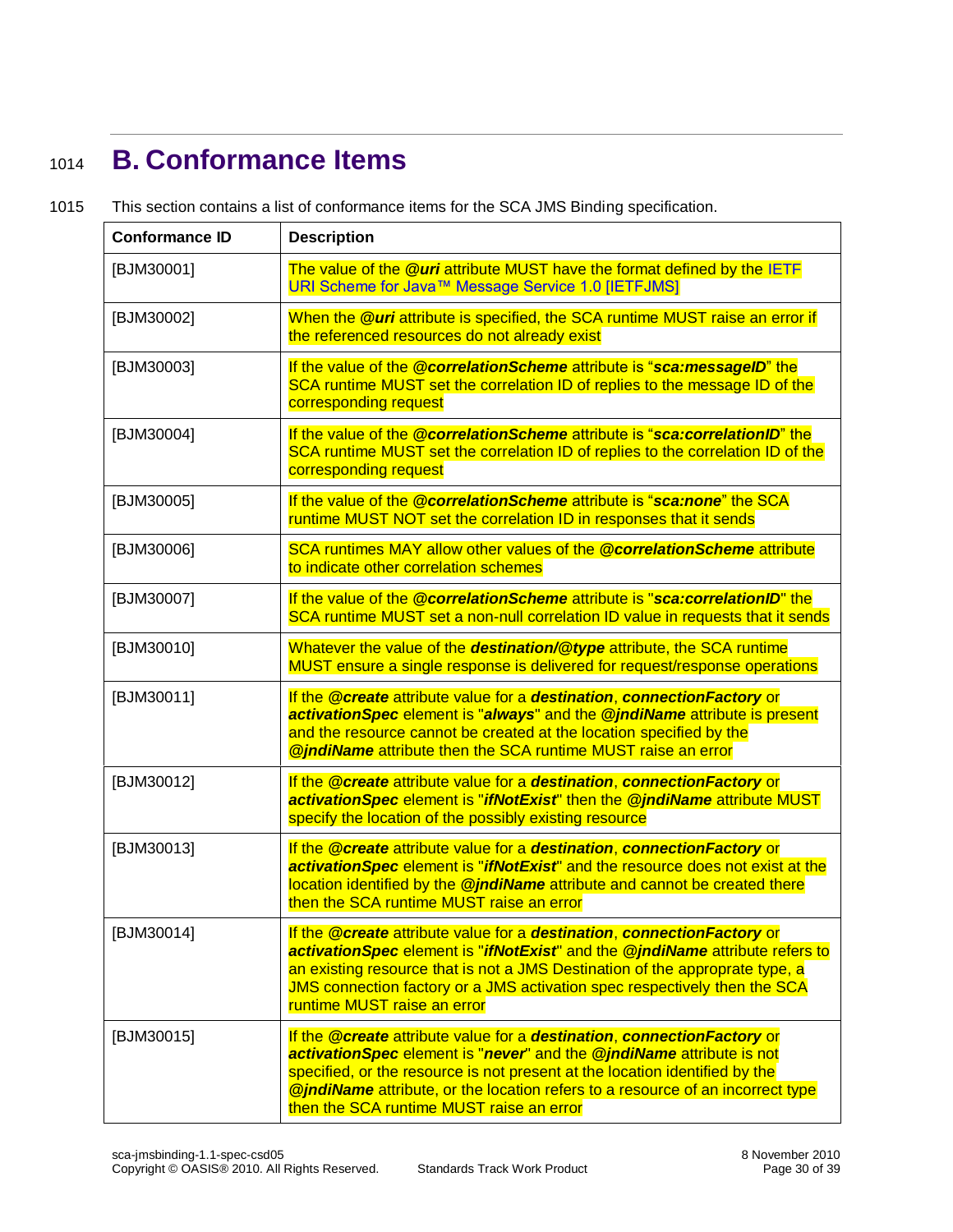<span id="page-30-10"></span><span id="page-30-9"></span><span id="page-30-8"></span><span id="page-30-7"></span><span id="page-30-6"></span><span id="page-30-5"></span><span id="page-30-4"></span><span id="page-30-3"></span><span id="page-30-2"></span><span id="page-30-1"></span><span id="page-30-0"></span>

| [BJM30017] | A binding.jms element MUST NOT include both a connectionFactory<br>element and an <b>activationSpec</b> element                                                                                                                                                                                                                                                                                                                                                                                                                                                                                                                                          |
|------------|----------------------------------------------------------------------------------------------------------------------------------------------------------------------------------------------------------------------------------------------------------------------------------------------------------------------------------------------------------------------------------------------------------------------------------------------------------------------------------------------------------------------------------------------------------------------------------------------------------------------------------------------------------|
| [BJM30018] | When the connectionFactory element is present as a child of the<br><b>binding.jms</b> element, then the destination MUST be defined either by the<br>destination element child of the binding.jms element or the @uri attribute of<br>the binding.jms element                                                                                                                                                                                                                                                                                                                                                                                            |
| [BJM30019] | If the activationSpec element is present as a child of the binding.jms<br>element and the destination is also specified via a destination element child of<br>the binding.jms element or the @uri attribute of the binding.jms element<br>then it MUST refer to the same JMS destination as the <b>activationSpec</b>                                                                                                                                                                                                                                                                                                                                    |
| [BJM30020] | The activationSpec element MUST NOT be present when the binding is<br>being used for an SCA reference                                                                                                                                                                                                                                                                                                                                                                                                                                                                                                                                                    |
| [BJM30021] | A response element MUST NOT include both a connectionFactory element<br>and an <b>activationSpec</b> element                                                                                                                                                                                                                                                                                                                                                                                                                                                                                                                                             |
| [BJM30022] | If a response/destination and response/activationSpec element are both<br>specified they MUST refer to the same JMS destination                                                                                                                                                                                                                                                                                                                                                                                                                                                                                                                          |
| [BJM30023] | The response/activationSpec element MUST NOT be present when the<br>binding is being used for an SCA service                                                                                                                                                                                                                                                                                                                                                                                                                                                                                                                                             |
| [BJM30024] | When sending messages for a JMS binding, the SCA runtime MUST set each<br>of the JMSType, JMSDeliveryMode, JMSTimeToLive and JMSPriority headers<br>to values specified in the binding definition in the following priority order:<br>1) the value for the header specified in the @uri attribute (highest priority);<br>2) the value for the header specified in the operationProperties/headers<br>element matching the operation being invoked;<br>3) the value for the header specified in the headers element;<br>4) the default value for the header as specified by the definition of the<br><b>binding.jms/headers</b> element (lowest priority) |
| [BJM30025] | When sending messages for a JMS binding, the SCA runtime MUST set each<br>named user property with type and value specified in the binding definition in<br>the following priority order:<br>1) the type and value for the named user property specified in an<br>operationProperties/headers/property element matching the name of the<br>operation being invoked (highest priority);<br>2) the type and value for the named user property specified in a<br><b>headers/property element (lowest priority)</b>                                                                                                                                          |
| [BJM30026] | When receiving messages for a JMS binding, the SCA runtime MUST use a<br>message selector if specified in the binding definition in the following priority<br>order:<br>1) the value for the message selector specified in the <b>@uri</b> attribute value's<br>"selector" parameter (highest priority);<br>2) the value for the message selector specified in the<br>messageSelection/@selector attribute;<br>3) otherwise no message selector is used (lowest priority)                                                                                                                                                                                |
| [BJM30028] | SCA runtimes MAY place restrictions on the properties of the resource adapter<br>Java bean that can be set using the resourceAdapter element                                                                                                                                                                                                                                                                                                                                                                                                                                                                                                             |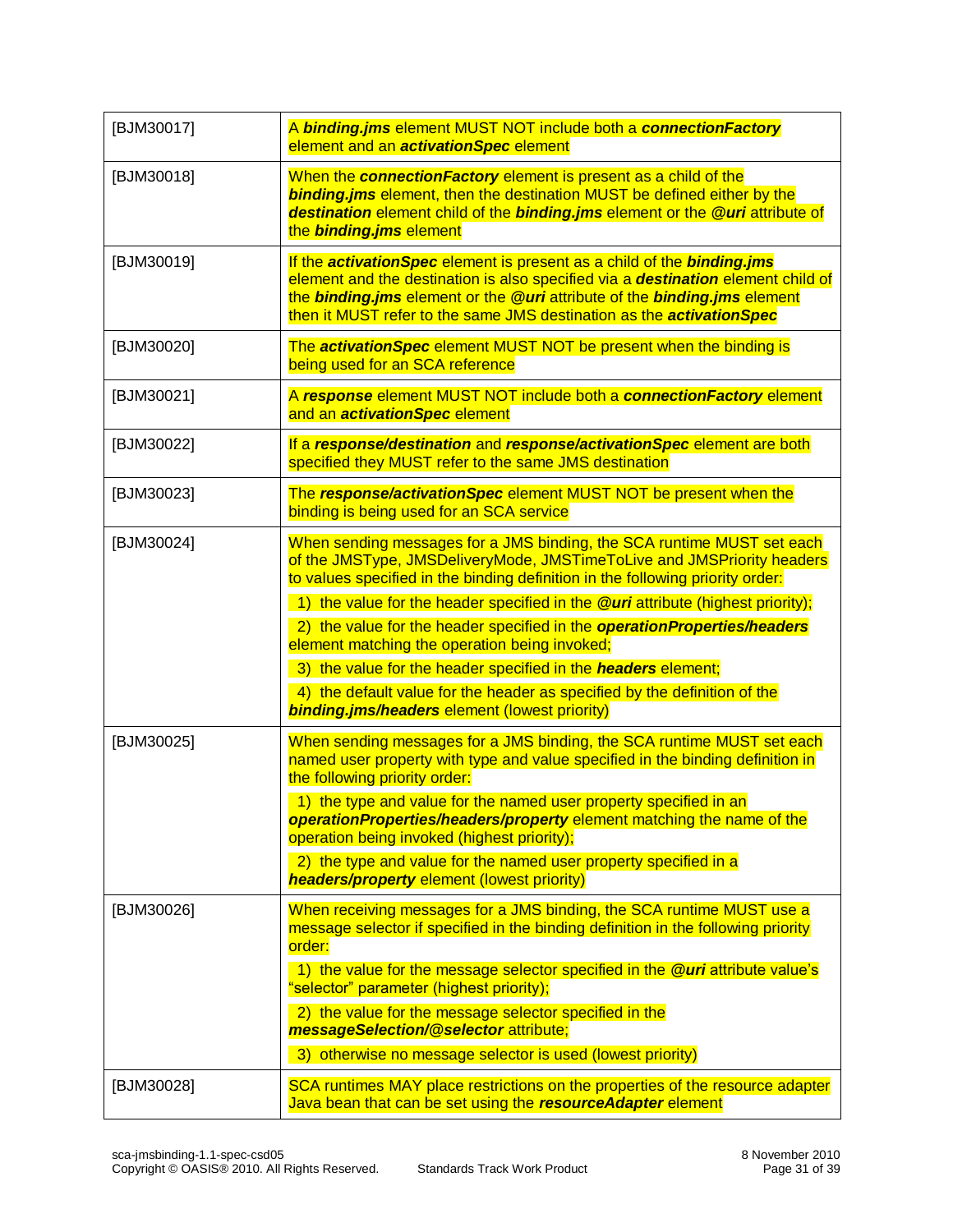<span id="page-31-16"></span><span id="page-31-15"></span><span id="page-31-14"></span><span id="page-31-13"></span><span id="page-31-12"></span><span id="page-31-11"></span><span id="page-31-10"></span><span id="page-31-9"></span><span id="page-31-8"></span><span id="page-31-7"></span><span id="page-31-6"></span><span id="page-31-5"></span><span id="page-31-4"></span><span id="page-31-3"></span><span id="page-31-2"></span><span id="page-31-1"></span><span id="page-31-0"></span>

| [BJM30029] | The value of the operationProperties/@selectedOperation attribute MUST<br>be unique across the containing <b>binding.jms</b> element                                                                                                                                  |
|------------|-----------------------------------------------------------------------------------------------------------------------------------------------------------------------------------------------------------------------------------------------------------------------|
| [BJM30030] | The SCA runtime SHOULD make the operationProperties element<br>corresponding to the selectedOperation available to the wireFormat<br>implementation                                                                                                                   |
| [BJM30031] | The resourceAdapter element MUST be present when JMS resources are to<br>be created for a JMS provider that implements the JCA 1.5 Specification<br>[JCA15] specification, and is ignored otherwise                                                                   |
| [BJM30034] | When the <b>@uri</b> attribute is specified, the <b>destination</b> element MUST NOT be<br>present                                                                                                                                                                    |
| [BJM30036] | The binding.jms element MUST conform to the XML schema defined in sca-<br>binding-jms-1.1.xsd                                                                                                                                                                         |
| [BJM30037] | If the @create attribute value for a destination, connectionFactory or<br>activationSpec element is "always" and the @jndiName attribute is not<br>present and the resource cannot be created, then the SCA runtime MUST<br>raise an error                            |
| [BJM40001] | The SCA runtime MUST support the default JMS wire format and operation<br>selector behavior, and MAY provide additional means to override it                                                                                                                          |
| [BJM40002] | If no <b>operationSelector</b> element is specified then SCA runtimes MUST use<br>operationSelector.jmsDefault as the default                                                                                                                                         |
| [BJM40003] | When using the default wire format to send request messages, if there is a<br>single parameter and the interface includes more than one operation, the SCA<br>runtime MUST set the JMS user property "scaOperationName" to the name<br>of the operation being invoked |
| [BJM40004] | If no wireFormat element is specified in a JMS binding then SCA runtimes<br>MUST use wireFormat.jmsDefault as the default                                                                                                                                             |
| [BJM40005] | When using the default wire format an SCA runtime MUST be able to receive<br>both JMS text and bytes messages                                                                                                                                                         |
| [BJM40006] | When using the default wire format an SCA runtime MUST send either a JMS<br>text or a JMS bytes message                                                                                                                                                               |
| [BJM40007] | When using the default wire format an SCA runtime MAY provide additional<br>configuration to allow selection between JMS text or bytes messages to be<br>sent                                                                                                         |
| [BJM40008] | When a binding.jms element specifies the operationSelector.jmsDefault<br>element, the SCA runtime MUST use the default operation selection algorithm<br>to determine the selected operation                                                                           |
| [BJM40009] | When a binding.jms element specifies the wireFormat.jmsDefault element,<br>the SCA runtime MUST use the default wire format                                                                                                                                           |
| [BJM40010] | When a message is received at an SCA service with JMS binding and the<br>resolved operation name is in the target component's interface, the SCA<br>runtime MUST invoke the target component using the resolved operation<br>name                                     |
| [BJM40011] | When a message is received at an SCA service with JMS binding and the<br>resolved operation name is not in the target component's interface the SCA                                                                                                                   |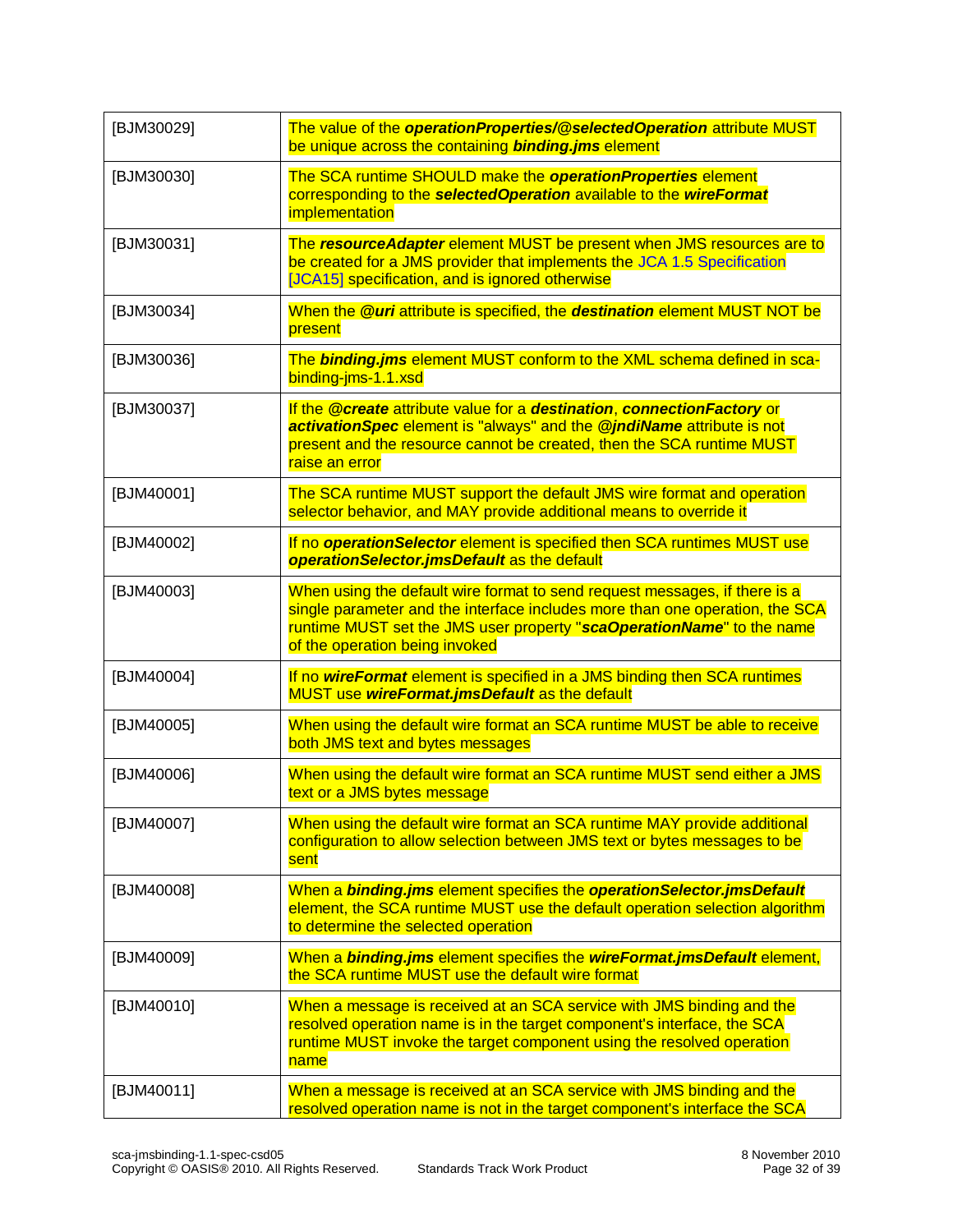<span id="page-32-11"></span><span id="page-32-10"></span><span id="page-32-9"></span><span id="page-32-8"></span><span id="page-32-7"></span><span id="page-32-6"></span><span id="page-32-5"></span><span id="page-32-4"></span><span id="page-32-3"></span><span id="page-32-2"></span><span id="page-32-1"></span><span id="page-32-0"></span>

|            | runtime MUST raise an error                                                                                                                                                                                                                                                                                                                                                                               |
|------------|-----------------------------------------------------------------------------------------------------------------------------------------------------------------------------------------------------------------------------------------------------------------------------------------------------------------------------------------------------------------------------------------------------------|
| [BJM50001] | <b>JMS binding implementations MUST support the JMS intent</b>                                                                                                                                                                                                                                                                                                                                            |
| [BJM50002] | The JMS intent MUST always be included in the @alwaysProvides attribute<br>of the JMS binding Type                                                                                                                                                                                                                                                                                                        |
| [BJM60001] | For an SCA reference with a JMS binding and unidirectional interface, when a<br>request message is sent as part of a one-way MEP, the SCA runtime<br>SHOULD NOT set the <b>JMSReplyTo</b> destination header in the JMS message<br>that it creates, regardless of whether the JMS binding has a response element<br>with a <b>destination</b> defined                                                     |
| [BJM60002] | For an SCA service with a JMS binding and unidirectional interface, when a<br>request message is received as part of a one-way MEP, the SCA runtime<br>MUST ignore the JMSReplyTo destination header in the JMS message, and<br>not raise an error                                                                                                                                                        |
| [BJM60003] | For an SCA reference with a JMS binding that has a destination specified via<br>the response element, the SCA runtime MUST receive response messages as<br>defined by the binding's @correlationScheme attribute                                                                                                                                                                                          |
| [BJM60004] | For an SCA reference with a JMS binding, when a request message is sent as<br>part of a request/response MEP, and the JMS binding has a response<br>element with a destination defined, then the SCA runtime MUST use that<br>destination for the <b>JMSReplyTo</b> header in the JMS message it creates for the<br>request                                                                               |
| [BJM60005] | For an SCA reference with a JMS binding, when a request message is sent as<br>part of a request/response MEP, and the JMS binding does not have a<br>response element with a destination defined, the SCA runtime MUST provide<br>an appropriate destination on which to receive response messages and use<br>that destination for the JMSReplyTo header in the JMS message it creates for<br>the request |
| [BJM60006] | For an SCA reference with a JMS binding that does not have a destination<br>specified via the response element, the SCA runtime MUST either receive<br>response messages as defined by the binding's @correlationScheme<br>attribute, or use a unique destination for each request/response interaction                                                                                                   |
| [BJM60007] | For an SCA service with a JMS binding, when a response message is sent as<br>part of a request/response MEP where the request message included a non-<br>null <b>JMSReplyTo</b> destination, the SCA runtime MUST send the response<br>message to that destination                                                                                                                                        |
| [BJM60008] | For an SCA service with a JMS binding, when a response message is sent as<br>part of a request/response MEP where the request message included a null<br><b>JMSReplyTo</b> destination and the JMS binding includes a<br>response/destination element the SCA runtime MUST send the response<br>message to that destination                                                                               |
| [BJM60009] | For an SCA service with a JMS binding, when a response message is sent as<br>part of a request/response MEP where the request message included a null<br><b>JMSReplyTo</b> destination and the JMS binding does not include a<br>response/destination then an error SHOULD be raised by the SCA runtime                                                                                                   |
| [BJM60010] | For an SCA service with a JMS binding, when a response message is sent as<br>part of a request/response MEP the SCA runtime MUST set the correlation<br>identifier in the JMS message that it creates for the response as defined by the<br><b>JMS binding's @correlationScheme attribute</b>                                                                                                             |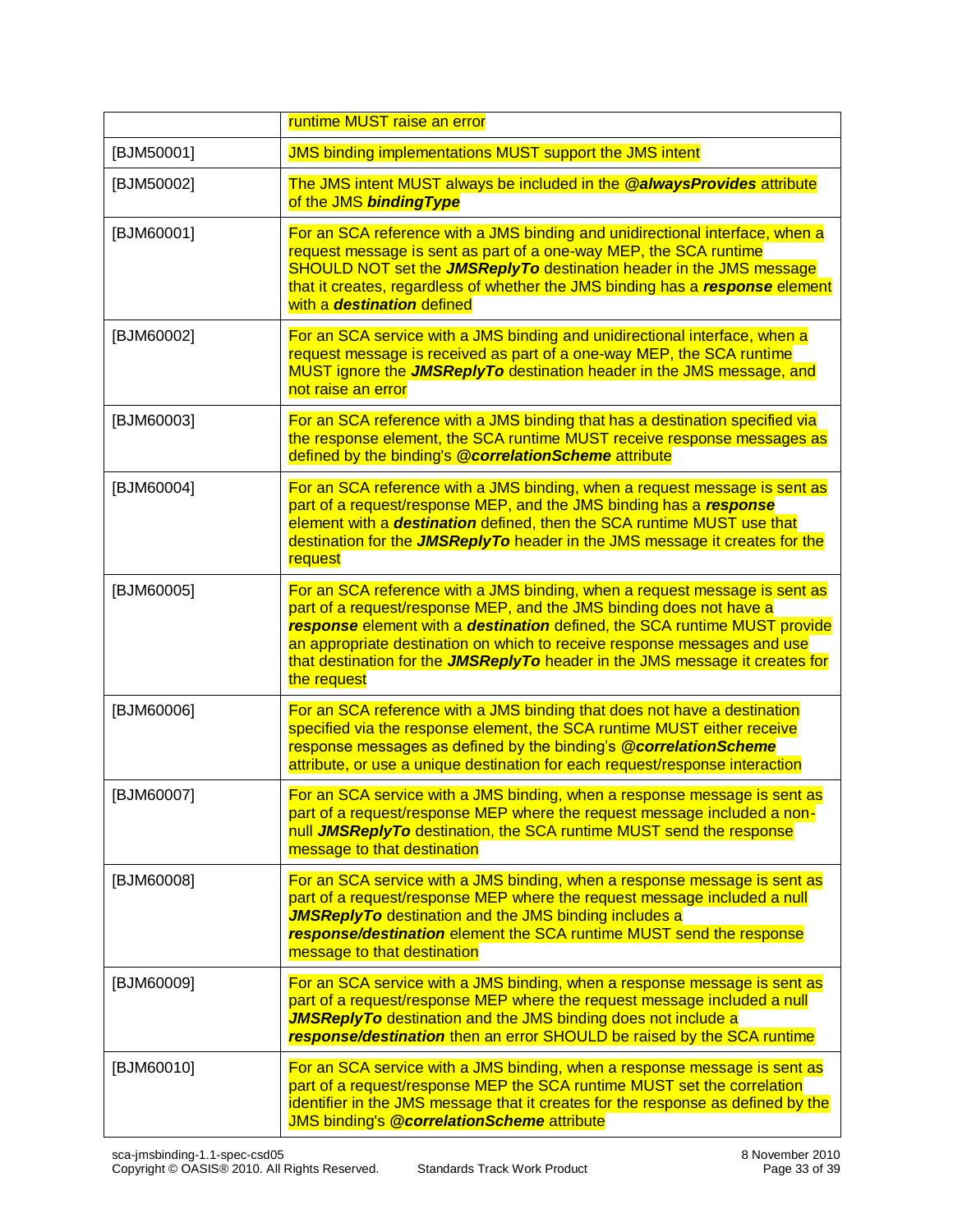<span id="page-33-4"></span><span id="page-33-3"></span><span id="page-33-2"></span><span id="page-33-1"></span>

| [BJM60011] | For an SCA reference with a JMS binding and a bidirectional interface, when a<br>request message is sent as part of a request/response MEP the SCA runtime<br>MUST set the scaCallbackDestination user property in the message it<br>creates to a JMS URI string, in the format defined by the IETF URI Scheme for<br>Java™ Message Service 1.0 [IETFJMS], that identifies the destination to<br>which callback messages are to be sent |
|------------|-----------------------------------------------------------------------------------------------------------------------------------------------------------------------------------------------------------------------------------------------------------------------------------------------------------------------------------------------------------------------------------------------------------------------------------------|
| [BJM60012] | For an SCA reference with a JMS binding and bidirectional interface, when a<br>request message is sent as part of a one-way MEP the SCA runtime MUST<br>set the destination to which callback messages are to be sent as the<br><b>JMSReplyTo destination in the message it creates</b>                                                                                                                                                 |
| [BJM60013] | For an SCA reference with a JMS binding and bidirectional interface, when a<br>request message is sent as part of a request/response MEP, the SCA runtime<br>MUST set the <b>JMSReplyTo</b> header in the message it creates as described in<br>section 6.2                                                                                                                                                                             |
| [BJM60014] | For an SCA reference with a JMS binding and bidirectional interface, the SCA<br>runtime MUST identify the callback destination from the reference's callback<br>service binding if present, or supply a suitable callback destination if not<br>present                                                                                                                                                                                 |
| [BJM60015] | For an SCA service with a JMS binding, when a callback request message is<br>sent for either a one-way or request/response MEP, the SCA runtime MUST<br>send the callback request message to the callback destination.                                                                                                                                                                                                                  |
| [BJM60016] | For an SCA service with a JMS binding, when a callback request message is<br>sent and no callback destination can be identified then the SCA runtime<br>SHOULD raise an error, and MUST throw an exception to the caller of the<br>callback operation                                                                                                                                                                                   |
| [BJM60017] | For an SCA service with a JMS binding, when a callback request message is<br>sent the SCA runtime MUST set the <b>JMSReplyTo</b> destination in the callback<br>request message as defined in sections 6.1 or 6.2 as appropriate for the type<br>of the callback operation invoked                                                                                                                                                      |
| [BJM60018] | SCA runtimes MUST follow the behavior described in section 6.4 and its<br>subsections when <b>binding.jms</b> is used in both the forward and callback<br>directions                                                                                                                                                                                                                                                                    |

<span id="page-33-7"></span><span id="page-33-6"></span><span id="page-33-5"></span><span id="page-33-0"></span>1016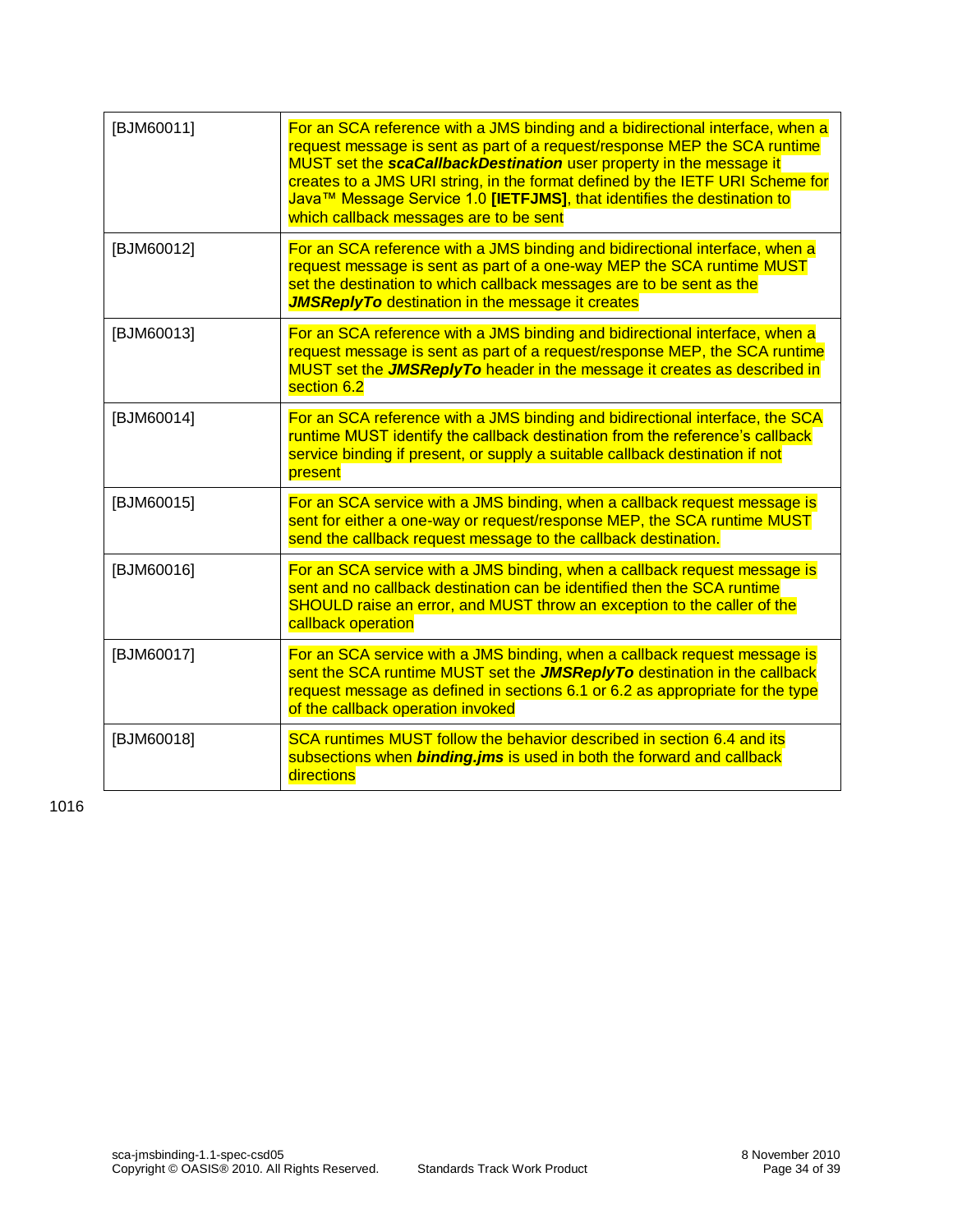# <span id="page-34-0"></span><sup>1017</sup> **C. Acknowledgements**

1018 The following individuals have participated in the creation of this specification and are gratefully<br>1019 acknowledged:

- acknowledged:
- 1020 **Participants:**

| <b>Participant Name</b> | <b>Affiliation</b>                                               |  |  |
|-------------------------|------------------------------------------------------------------|--|--|
| <b>Bryan Aupperle</b>   | <b>IBM</b>                                                       |  |  |
| Ron Barack              | SAP AG                                                           |  |  |
| Michael Beisiegel       | <b>IBM</b>                                                       |  |  |
| Henning Blohm           | <b>SAP AG</b>                                                    |  |  |
| David Booz              | <b>IBM</b>                                                       |  |  |
| Martin Chapman          | <b>Oracle Corporation</b>                                        |  |  |
| Jean-Sebastien Delfino  | <b>IBM</b>                                                       |  |  |
| Laurent Domenech        | <b>TIBCO Software Inc.</b>                                       |  |  |
| Jacques Durand          | Fujitsu Limited                                                  |  |  |
| Mike Edwards            | <b>IBM</b>                                                       |  |  |
| <b>Billy Feng</b>       | Primeton Technologies, Inc.                                      |  |  |
| Nimish Hathalia         | TIBCO Software Inc.                                              |  |  |
| Simon Holdsworth        | <b>IBM</b>                                                       |  |  |
| Eric Johnson            | TIBCO Software Inc.                                              |  |  |
| Uday Joshi              | <b>Oracle Corporation</b>                                        |  |  |
| Khanderao Kand          | <b>Oracle Corporation</b>                                        |  |  |
| Anish Karmarkar         | <b>Oracle Corporation</b>                                        |  |  |
| Nickolaos Kavantzas     | <b>Oracle Corporation</b>                                        |  |  |
| <b>Mark Little</b>      | <b>Red Hat</b>                                                   |  |  |
| Ashok Malhotra          | <b>Oracle Corporation</b>                                        |  |  |
| Jim Marino              | Individual<br><b>Oracle Corporation</b><br><b>Axway Software</b> |  |  |
| Jeff Mischkinsky        |                                                                  |  |  |
| Dale Moberg             |                                                                  |  |  |
| Simon Nash              | Individual                                                       |  |  |
| Sanjay Patil            | SAP AG                                                           |  |  |
| Plamen Pavlov           | SAP AG                                                           |  |  |
| Peter Peshev            | <b>SAP AG</b>                                                    |  |  |
| Piotr Przybylski        | <b>IBM</b>                                                       |  |  |
| Luciano Resende         | <b>IBM</b>                                                       |  |  |
| Tom Rutt                | <b>Fujitsu Limited</b>                                           |  |  |
| Vladimir Savchenko      | SAP AG                                                           |  |  |
| Scott Vorthmann         | <b>TIBCO Software Inc.</b>                                       |  |  |
| Tim Watson              | <b>Oracle Corporation</b>                                        |  |  |
| <b>Owen Williams</b>    | Avaya, Inc.                                                      |  |  |
| Prasad Yendluri         | Software AG, Inc.                                                |  |  |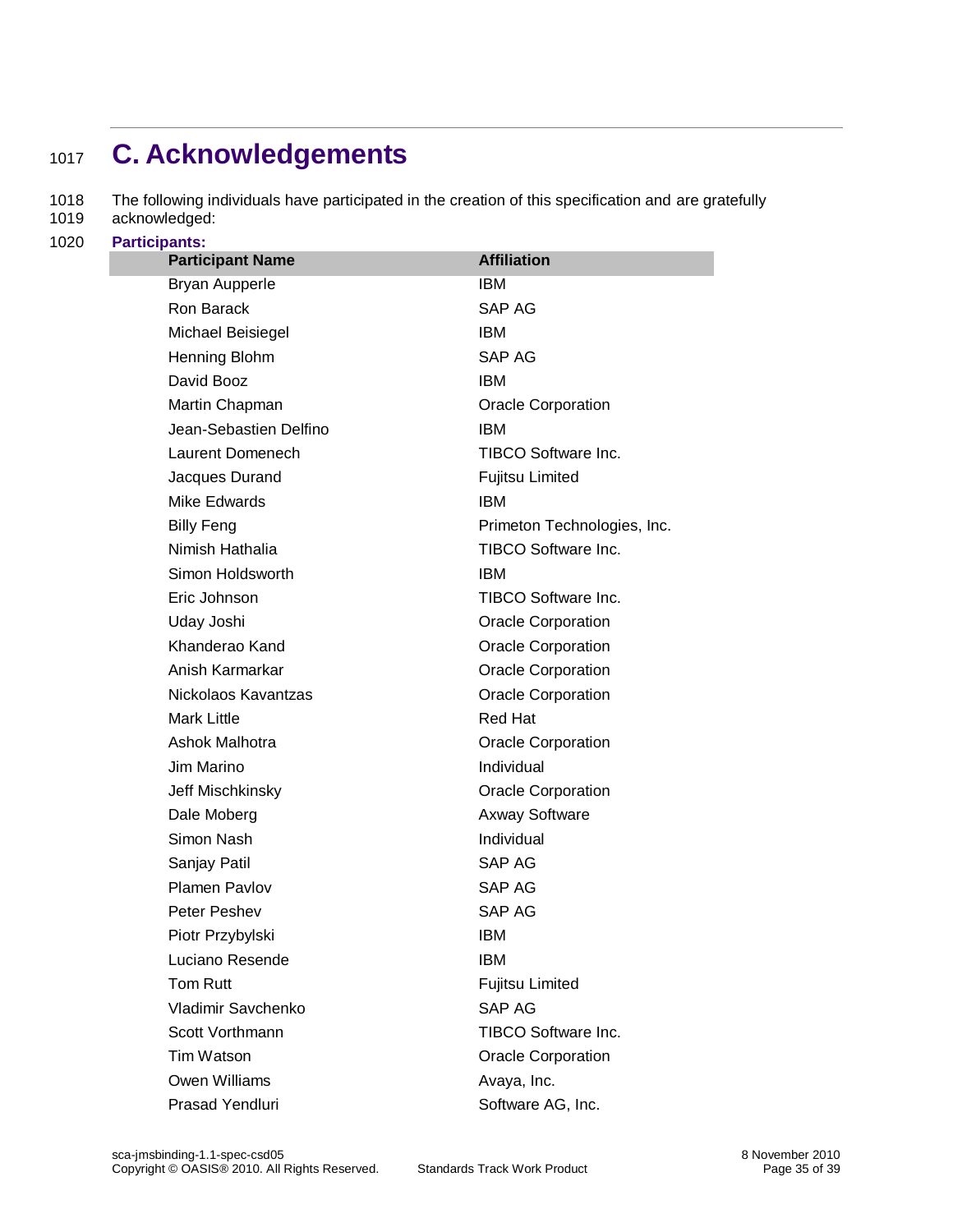# <span id="page-35-0"></span><sup>1021</sup> **D. Revision History**

1022 [optional; should not be included in OASIS Standards]

1023

| <b>Revision</b>  | <b>Date</b> | <b>Editor</b>    | <b>Changes Made</b>                                                                                                                                                                                                                                                                             |
|------------------|-------------|------------------|-------------------------------------------------------------------------------------------------------------------------------------------------------------------------------------------------------------------------------------------------------------------------------------------------|
| 1                | 2007-09-25  | Anish Karmarkar  | Applied the OASIS template + related changes<br>to the Submission                                                                                                                                                                                                                               |
| $\overline{2}$   | 2008-03-12  | Simon Holdsworth | Updated text for RFC2119 conformance<br>Updates to resolve following issues:<br><b>BINDINGS-1</b><br><b>BINDINGS-5</b><br><b>BINDINGS-6</b><br>BINDINGS-12<br>BINDINGS-14<br><b>BINDINGS-18</b><br>BINDINGS-26<br>Applied updates discussed at Bindings TC<br>meeting of 27 <sup>th</sup> March |
| 3                | 2008-06-19  | Simon Holdsworth | * Applied most of the editorial changes from<br>Eric Johnson's review                                                                                                                                                                                                                           |
| cd <sub>01</sub> | 2008-08-01  | Simon Holdsworth | Updates to resolve following issues:<br>BINDINGS-13 (JMS part)<br>BINDINGS-20 (complete)<br>BINDINGS-30 (JMS part)<br>BINDINGS-32 (JMS part)<br>BINDINGS-33 (complete)<br>BINDINGS-34 (complete)<br>BINDINGS-35 (complete)<br>BINDINGS-38 (JMS part)                                            |
| cd01-rev1        | 2008-10-16  | Simon Holdsworth | Updated text for RFC2119 conformance<br>throughout<br>Updates to resolve following issues:<br>BINDINGS-41<br>BINDINGS-46<br><b>BINDINGS-47</b>                                                                                                                                                  |
| cd01-rev2        | 2008-12-01  | Simon Holdsworth | Added comments identifying those updates<br>that relate to RFC2119 language (issue 52)                                                                                                                                                                                                          |
| cd01-rev3        | 2008-12-02  | Simon Holdsworth | Final RFC2119 language updates<br>BINDINGS-52                                                                                                                                                                                                                                                   |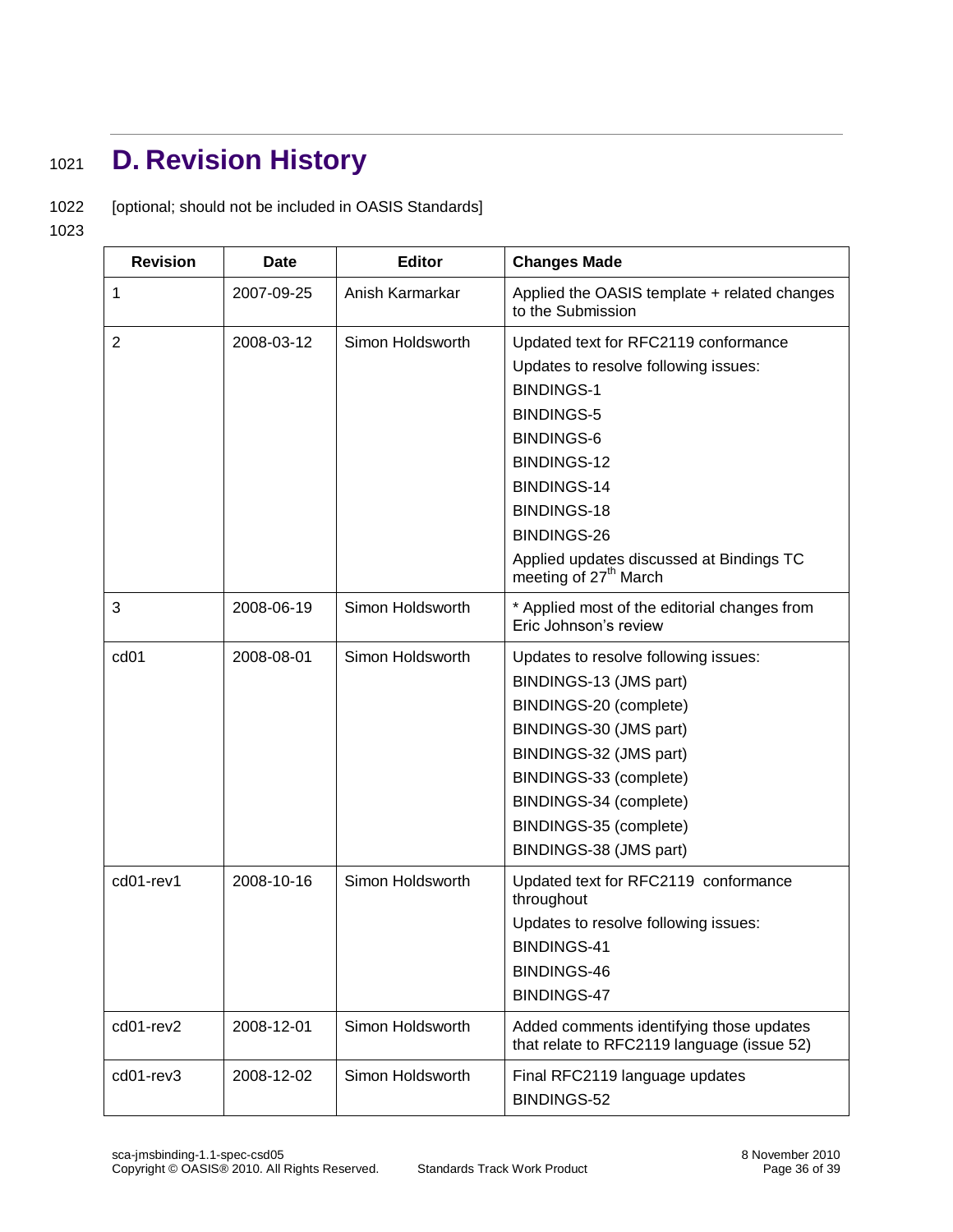| cd01-rev4        | 2009-01-09 | Simon Holdsworth | Updates to resolve following issues:<br><b>BINDINGS-7</b><br>BINDINGS-31<br>BINDINGS-40<br>BINDINGS-42<br>BINDINGS-44<br>BINDINGS-50                                                                        |
|------------------|------------|------------------|-------------------------------------------------------------------------------------------------------------------------------------------------------------------------------------------------------------|
| cd <sub>02</sub> | 2009-02-16 | Simon Holdsworth | Rename and editorial updates                                                                                                                                                                                |
| cd02-rev1        | 2009-05-22 | Simon Holdsworth | Updates to resolve issue BINDINGS-62<br>(conformance statement numbering)<br>Updated assembly namespace to 200903<br>Fixed errors in schema                                                                 |
| cd02-rev2        | 2009-05-22 | Simon Holdsworth | Updates to resolve following issues:<br>BINDINGS-39<br>BINDINGS-59<br><b>BINDINGS-65</b><br>BINDINGS-66<br>BINDINGS-67<br>BINDINGS-68<br>BINDINGS-70<br>BINDINGS-71                                         |
| cd02-rev3        | 2009-06-18 | Simon Holdsworth | Editorial concerns addressed<br>Added acknowledgements appendix                                                                                                                                             |
| cd02-rev4        | 2009-06-19 | Simon Holdsworth | Updates to resolve following issues<br><b>BINDINGS-74</b><br>Some editorial updates<br>Fixed normative statement missed in<br>application of BINDINGS-67                                                    |
| cd02-rev5        | 2009-06-24 | Simon Holdsworth | Updates to resolve following issues<br><b>BINDINGS-77</b><br>Renamed document to old form<br>Removed editorial commentary<br>Editorial fixes around external references;<br>changed all links to hyperlinks |
| cd02-rev6        | 2009-06-24 | Simon Holdsworth | Fixed application of BINDINGS-74<br>Fixed broken cross reference<br>Changed ASCII to UTF-8 in examples                                                                                                      |
| cd <sub>03</sub> | 2009-06-29 | Simon Holdsworth | Updates to resolve following issues<br>BINDINGS-80<br>BINDINGS-81                                                                                                                                           |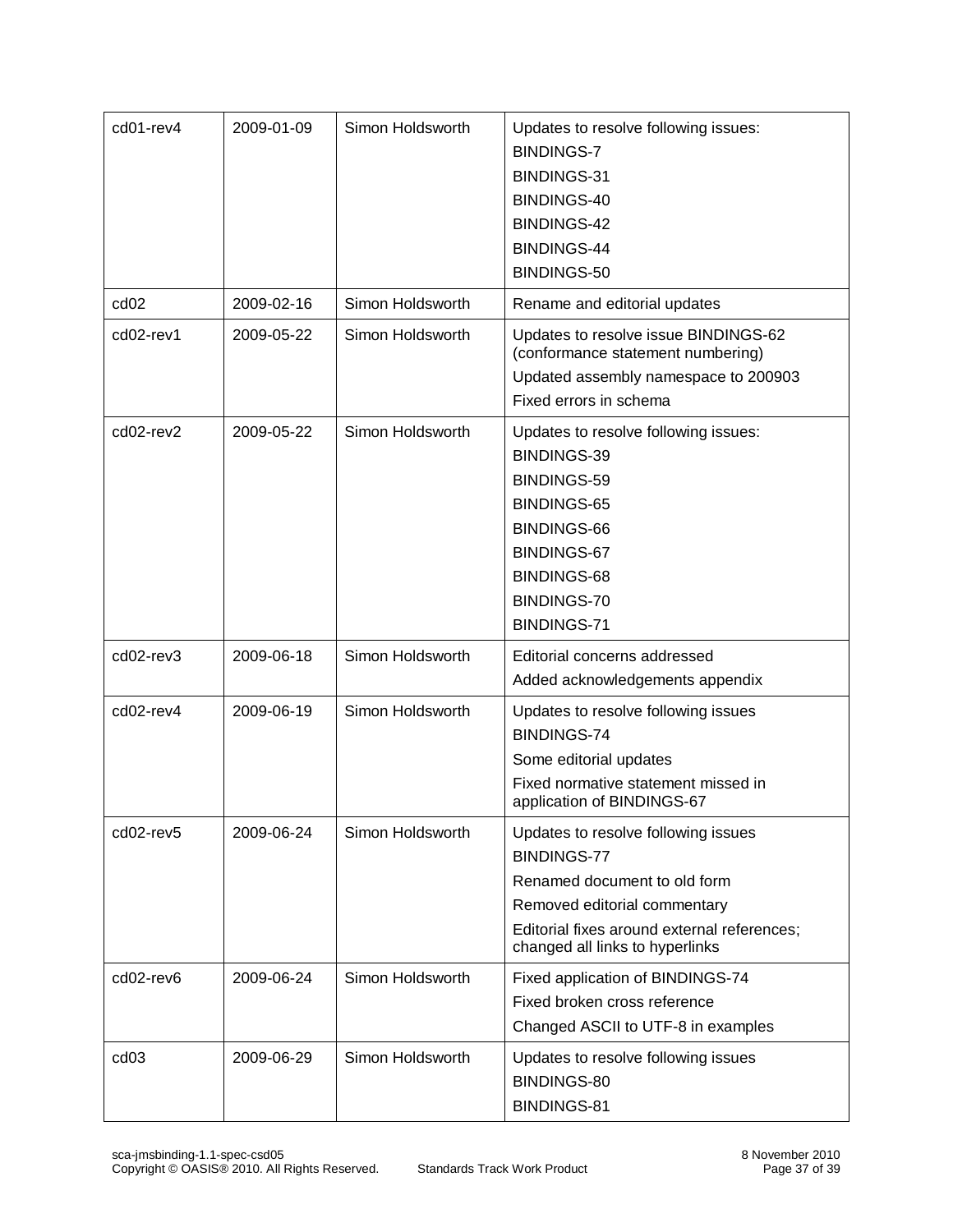| cd03-rev1 | 2010-01-24 | Simon Holdsworth      | Editorial fix to XML schema name                                                      |
|-----------|------------|-----------------------|---------------------------------------------------------------------------------------|
|           |            |                       | Updated to resolve following issues                                                   |
|           |            |                       | BINDINGS-48                                                                           |
|           |            |                       | BINDINGS-83                                                                           |
|           |            |                       | BINDINGS-85                                                                           |
|           |            |                       | BINDINGS-90                                                                           |
|           |            |                       | BINDINGS-93                                                                           |
|           |            |                       | BINDINGS-94                                                                           |
|           |            |                       | BINDINGS-96                                                                           |
|           |            |                       | BINDINGS-97                                                                           |
|           |            |                       | BINDINGS-98                                                                           |
|           |            |                       | BINDINGS-103                                                                          |
|           |            |                       | BINDINGS-108                                                                          |
|           |            |                       | BINDINGS-109                                                                          |
|           |            |                       | BINDINGS-110                                                                          |
| cd03-rev2 | 2010-02-12 | Simon Holdsworth      | Editorial fixes to cross-references                                                   |
|           |            |                       | Fix cd03-rev1 change to add BINDINGS-110                                              |
|           |            |                       | Updated to resolve following issues                                                   |
|           |            |                       | BINDINGS-95                                                                           |
|           |            |                       | BINDINGS-104                                                                          |
|           |            |                       | BINDINGS-105                                                                          |
|           |            |                       | BINDINGS-106                                                                          |
| cd03-rev3 | 2010-02-17 | <b>Bryan Aupperle</b> | Add captions to all diagrams                                                          |
| cd03-rev4 | 2010-02-22 | Simon Holdsworth      | Updated assembly namespace to 200912                                                  |
|           |            |                       | Editorial updates from action items and issues                                        |
|           |            |                       | BINDINGS-101                                                                          |
|           |            |                       | BINDINGS-102                                                                          |
|           |            |                       | 20091015-3: no change to copyright (currently<br>consistent with all other SCA specs) |
|           |            |                       | 20091015-8: removed non-normative<br>references section                               |
|           |            |                       | 20091015-9: cleaned up naming conventions<br>section                                  |
|           |            |                       | 20091015-10: cleaned up some phrases that<br>used "may" or "allows"                   |
|           |            |                       | 20091015-12: no changes made (currently<br>consistent with all other SCA specs)       |
| cd03-rev5 | 2010-03-18 | Simon Holdsworth      | Fixed application of issue BINDINGS-108                                               |
|           |            |                       | Editorial cleanup                                                                     |
|           |            |                       | Changed assembly reference to CD05                                                    |
| cd03-rev6 | 2010-04-16 | Simon Holdsworth      | Applied resolution to BINDINGS-128                                                    |